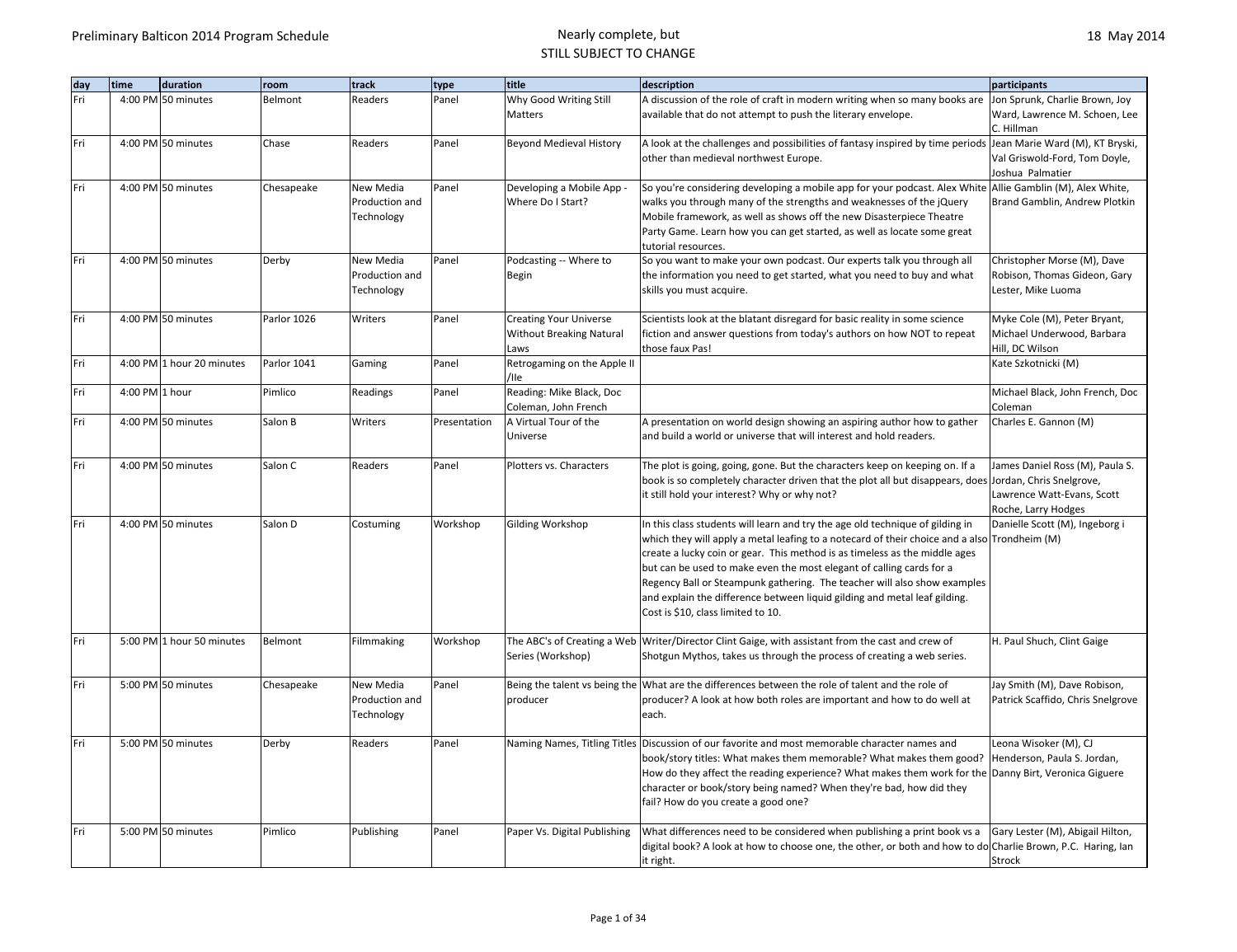| day | time           | duration                  | room           | track                                                        | type         | title                                                                         | description                                                                                                                                                                                                                        | participants                                                                                 |
|-----|----------------|---------------------------|----------------|--------------------------------------------------------------|--------------|-------------------------------------------------------------------------------|------------------------------------------------------------------------------------------------------------------------------------------------------------------------------------------------------------------------------------|----------------------------------------------------------------------------------------------|
| Fri |                | 5:00 PM 50 minutes        | Salon A        | <b>Skeptics</b>                                              | Panel        | Monsters vs. Aliens                                                           | Monsters vs. Aliens. Bruce Press with Skeptics. Moderator Marv Zelkowitz                                                                                                                                                           | Marv Zelkowitz (M), Bruce F.<br>Press                                                        |
| Fri |                | 5:00 PM 50 minutes        | Salon B        | Readers                                                      | Panel        | Space Weapons and Future<br>Warfare in the Real World                         | Panelists discuss a future where space weaponry is a significant factor in<br>warfare and how contemporary science fiction has contributed to the<br>development of such a reality.                                                | Jack Campbell /John Hemry,<br>Walt Boyes, Myke Cole, Charles<br>E. Gannon, James Daniel Ross |
| Fri |                | 5:00 PM 50 minutes        | Salon C        | Publishing                                                   | Panel        | Write for Young Adults                                                        | 42 Reasons Why You Should Editors and other publishing professionals talk about the YA market                                                                                                                                      | Collin Earl (M), Scott Sigler, Mike<br>D'Ambrosio, Mark Jeffrey, Brian<br>Rathbone           |
| Fri |                | 5:00 PM 50 minutes        | Salon D        | Costuming                                                    | Workshop     | Viking wire weaving                                                           | The Vikings used thin wires woven on a stick to make beautiful, strong,<br>flexible jewelry chains for men and women. All materials needed for a short<br>piece provided for free.                                                 | Ingeborg i Trondheim                                                                         |
| Fri |                | 5:15 PM 1 hour 30 minutes | Parlor 1026    | Launch Events                                                | Panel        | Blood & Iron / Reign of Ash<br>launch                                         |                                                                                                                                                                                                                                    | Gail Z Martin (M), Jon Sprunk (M)                                                            |
| Fri |                | 5:30 PM 50 minutes        | Parlor 1041    | Gaming                                                       | Panel        | Designing a Trading Card<br>Game                                              | Come join in discussions of trading card game design                                                                                                                                                                               | Alex Shvartsman (M)                                                                          |
| Fri |                | 6:00 PM 50 minutes        | Chase          | Children                                                     | Workshop     | Hats On                                                                       | Learn to make your own foam hat from a basic pattern. This hat is a basic<br>top hat design which can be made from plastic foam and are useful for that<br>additional costuming touch.                                             | Sue Bowen                                                                                    |
| Fri |                | 6:00 PM 50 minutes        | Chesapeake     | New Media<br>Production and<br>Technology                    | Panel        | Getting the Most out of<br>Google Plus & Hangouts On<br>Air                   | How to use Google Plus and Google Hangouts to build a dialogue, audience,<br>and community.                                                                                                                                        | Peter Bryant (M), A Kovacs,<br>Pamela Gay, Brand Gamblin,<br>Nicole Gugliucci                |
| Fri |                | 6:00 PM 50 minutes        | Derby          | Dollars & Sense:<br>The Business of<br><b>Being Creative</b> | Panel        | Selling your audio (ACX vs<br>Podiobooks vs podcasting)                       | What are the different benefits of using ACX, podiobooks, etc? What skills<br>do you need to be able to have a product people will pay for?                                                                                        | Abigail Hilton, Chris Snelgrove,<br>Sue Baiman                                               |
| Fri | 6:00 PM 1 hour |                           | Maryland Foyer | Autographings                                                | Other        | Autographing: Veronica<br>Giguere and T Jackson King                          |                                                                                                                                                                                                                                    | T Jackson King, Veronica Giguere                                                             |
| Fri |                | 6:00 PM 50 minutes        | Pimlico        | Readings                                                     | Other        | Reading: Cindy Young-<br>Turner, Michelle Stengel,<br>and Philippa Ballantine |                                                                                                                                                                                                                                    | Cindy Young-Turner, Philippa<br>Ballantine, Michelle D. Sonnier                              |
| Fri |                | 6:00 PM 50 minutes        | Salon A        | Science                                                      | Presentation | What Inventors Should<br>Know                                                 | Patent lawyer Iver Cooper discusses what inventors should know about<br>patent law and the patent process.                                                                                                                         | Iver Cooper (M)                                                                              |
| Fri |                | 6:00 PM 50 minutes        | Salon B        | Readers                                                      | Panel        | The New Supernatural<br>Mainstream                                            | Paranormal Fantasy came out of the shadows. Is it still going strong in adult  CJ Henderson, Charlie Brown,<br>literature or has it all moved into either the erotic or the YA niches? What<br>new twists are turning up?          | Michael Hanson, Val Griswold-<br>Ford, Myke Cole                                             |
| Fri |                | 6:00 PM 50 minutes        | Salon C        | Writers                                                      | Panel        | Writing the Economics of<br>Magic                                             | A discussion examining how to address economics when building a world in<br>which magic is a major factor.                                                                                                                         | Collin Earl, Brandon Sanderson,<br>Jeffrey Lyman, Jean Marie Ward,<br>Eric Hardenbrook       |
| Fri |                | 6:00 PM 50 minutes        | Salon D        | Costuming                                                    | Panel        | How to Make It Fit on a<br>Budget                                             | Even if you don't have the money to buy a dress form, never fear! Learn<br>how to use duct tape, newspapers, and other common household materials Sharon Landrum, Stephanie<br>to make a form that you can build your costumes on. | Pavlina (M), Marianne Pease,<br>Burke, Kate Szkotnicki                                       |
| Fri |                | 6:30 PM 1 hour 20 minutes | Parlor 1041    | Gaming                                                       | Panel        | Victorian Pastimes --<br><b>Gambling Games II</b>                             |                                                                                                                                                                                                                                    | Marnen Laibow-Koser, Mildred<br>Cady                                                         |
| Fri |                | 7:00 PM 50 minutes        | Belmont        | Anime                                                        | Panel        | Anime 101                                                                     | Intro to Anime: A discussion of Anime and Otaku culture for the parents,<br>new fans, and uninitiated.                                                                                                                             | Lee Sarfati (M), Grig Larson,<br>Christine Chase, Jason Banks                                |
| Fri |                | 7:00 PM 1 hour 50 minutes | Chase          | Children                                                     | Workshop     | Kamikaze Kostuming                                                            | Fabric, glue, pins, and needles. Ribbons, lace, buttons, cd's and more.<br>Build a costume to roam the halls. Two hours to play, plot, and plan: to<br>create and cobble.                                                          | Persis Thorndike (M)                                                                         |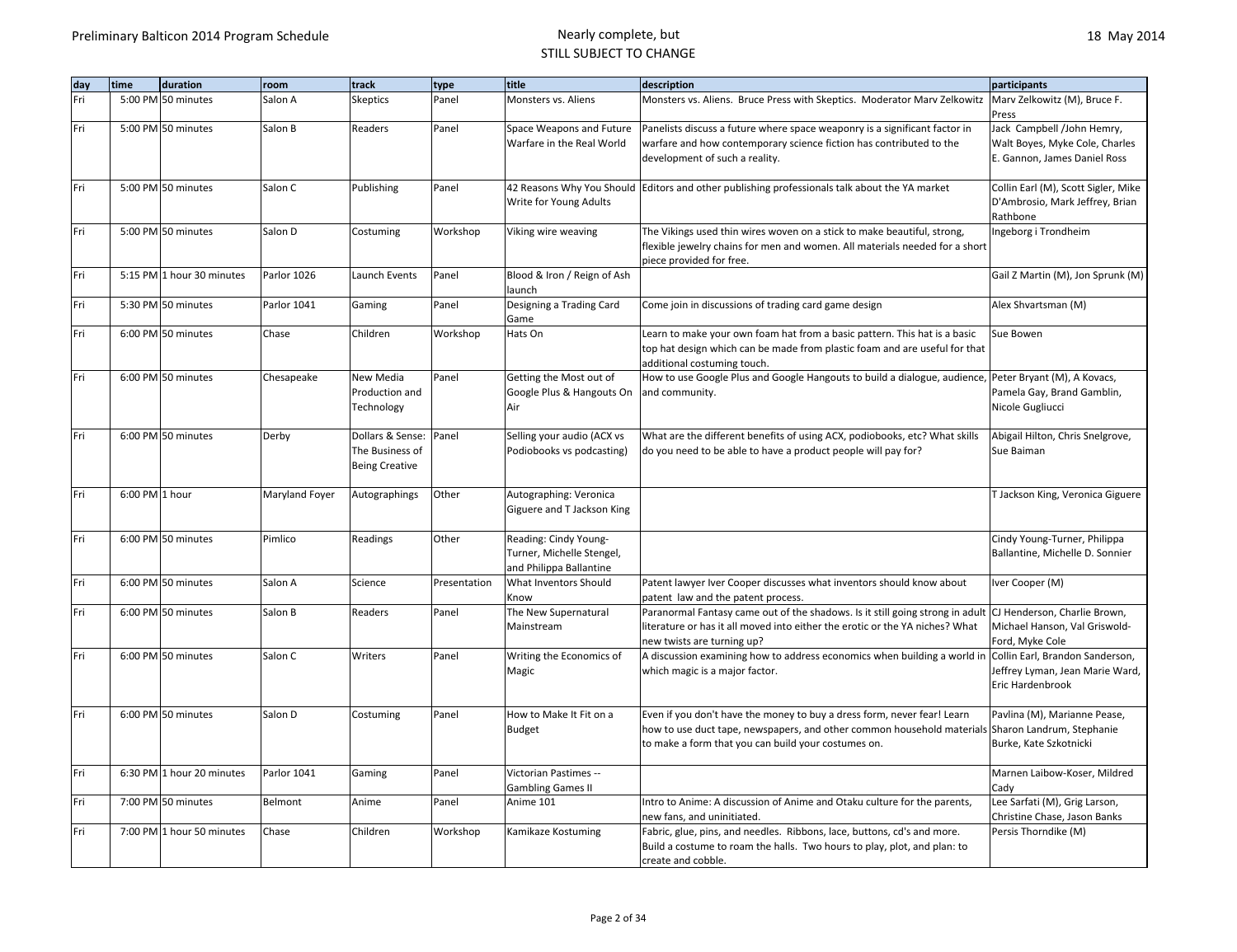| dav | time           | duration           | room           | track                                                        | type         | title                                                        | description                                                                                                                                                                                                                                                                                       | participants                                                                                               |
|-----|----------------|--------------------|----------------|--------------------------------------------------------------|--------------|--------------------------------------------------------------|---------------------------------------------------------------------------------------------------------------------------------------------------------------------------------------------------------------------------------------------------------------------------------------------------|------------------------------------------------------------------------------------------------------------|
| Fri |                | 7:00 PM 50 minutes | Chesapeake     | Writers                                                      | Panel        | Science Ideas That Haven't                                   | Scientists discuss scientific theories, ideas, and possibilities that are ripe for                                                                                                                                                                                                                | Geoffrey Landis, Pamela Gay,                                                                               |
|     |                |                    |                |                                                              |              | been Overused in Fiction                                     | new exploration in fiction.                                                                                                                                                                                                                                                                       | Mary Turzillo, Catherine Asaro,<br>Steve White                                                             |
| Fri |                | 7:00 PM 50 minutes | Derby          | New Media<br>Production and<br>Technology                    | Panel        | Podcasting 101                                               | The basics of getting started; what to do, what not to do.                                                                                                                                                                                                                                        | Hugh O'Donnell (M), Christopher<br>Morse, Thomas Gideon, Paul<br>Cooley, Scott Pond                        |
| Fri |                | 7:00 PM 50 minutes | Garden Room    | Music                                                        | Workshop     | Stage and Screen Combat                                      | Learn the right moves from the experts. This is a class participation event.<br>Wear loose or stretchy comfortable clothing and soft shoes.                                                                                                                                                       | Matthew Sharpe (M), Marcus<br>Lawrence, Rinn Critzer                                                       |
| Fri | 7:00 PM 1 hour |                    | Maryland Foyer | Autographings                                                | Other        | Autographing: Martin<br>Berman-Gorvine and Gail Z.<br>Martin |                                                                                                                                                                                                                                                                                                   | Gail Z Martin, Martin Berman-<br>Gorvine                                                                   |
| Fri |                | 7:00 PM 50 minutes | Parlor 1026    | Writers                                                      | Panel        | How To Submit A Story                                        | What to do and not do when submitting a story and how to look smooth<br>when you did the wrong thing and get accepted anyway.                                                                                                                                                                     | Eric Bakutis (M), Christopher<br>Pisano, J.R. Blackwell, Bud<br>Sparhawk, Alex Shvartsman                  |
| Fri |                | 7:00 PM 50 minutes | Pimlico        | Readers                                                      | Panel        | 1632 Universe Readings                                       | Readings from 1632 universe books and stories. Featuring panel guest<br>Meriah Crawford.                                                                                                                                                                                                          | Joy Ward (M), Iver Cooper,<br>Robert Waters, Charles E.<br>Gannon                                          |
| Fri |                | 7:00 PM 50 minutes | Salon A        | Science                                                      | Presentation | Running Hot and Cold                                         | Running Hot & Cold: A Cryogenics and Thermo Demonstration. Brent<br>Warner, NASA                                                                                                                                                                                                                  | Brent Warner (M)                                                                                           |
| Fri |                | 7:00 PM 50 minutes | Salon B        | Readers                                                      | Panel        | Crime Investigation in a SF<br>or Fantasy Setting            | Stump the experts! The audience will give the panel crime scenes and the<br>problems that might arise. Would sentient beings on other planets have<br>fingerprints? How would you trace magic users, etc? What about a<br>paranormal who can access worm hole travel without the inconvenience of | Charlie Brown (M), Michael<br>Black, John French, Keith<br>DeCandido, Melissa Scott                        |
|     |                |                    |                |                                                              |              |                                                              | using the Transporter?                                                                                                                                                                                                                                                                            |                                                                                                            |
| Fri |                | 7:00 PM 50 minutes | Salon C        | Writers                                                      | Panel        | The Devil Is In The Details                                  | Keeping your fantasy real by providing minutia. Editors and authors offer<br>tips and techniques.                                                                                                                                                                                                 | Darrell Schweitzer, D.H. Aire, Jo<br>Walton, TJ. Perkins, Betsy Riley                                      |
| Fri |                | 7:00 PM 50 minutes | Salon D        | Costuming                                                    | Panel        | Makeup 101                                                   | So your costume is done and ready to go on stage. Want to make it really<br>fly? Join us at our makeup panel to learn not only the basics you need for<br>stage, but tricks and tips to fit your character.                                                                                       | Marianne Pease (M), Bill<br>Frankenfeld, Kate Szkotnicki,<br>Gaia Eirich, Stephanie Burke, Bill<br>Kennedy |
| Fri |                | 8:00 PM 50 minutes | Belmont        | Anime                                                        | Panel        | Round-Eye Gaijin!                                            | Examining the Japanese take on Western civilization and ideas, as<br>expressed in popular sci-fi/ fantasy manga and anime. Extra points awarded Bleakley, Kathreja Sarfati,<br>for gratuitous Hetalia references.                                                                                 | Robert Chase (M), Sonya<br>Christine Chase                                                                 |
| Fri |                | 8:00 PM 50 minutes | Chesapeake     | New Media<br>Production and<br>Technology                    | Panel        | Print On Demand                                              | What do you need to know to move from just eBooks to paperbacks?                                                                                                                                                                                                                                  | Larry Hodges (M), Abigail Hilton,<br>Charlie Brown, Scott Pond, Ian<br>Strock                              |
| Fri |                | 8:00 PM 50 minutes | Derby          | New Media Fans Panel                                         |              | <b>Finding New Podcasts</b>                                  | Where can you find the best new podcasts that really should be in your<br>catcher? iTunes is an fine place to start, but that's just the beginning.                                                                                                                                               | Christiana Ellis (M), Norm<br>Sherman, Scott Roche                                                         |
| Fri |                | 8:00 PM 50 minutes | Parlor 1026    | Writers                                                      | Panel        | Kicking Yourself Into Gear                                   | Writers share their strategies for getting down to work when distractions or<br>procrastination threaten                                                                                                                                                                                          | Reesa Herberth (M), Judi<br>Fleming, Michael Black, Bud<br>Sparhawk, Michelle Moore                        |
| Fri |                | 8:00 PM 50 minutes | Pimlico        | Writers                                                      | Panel        |                                                              | Copy Editing Do's and Don'ts Finding an effective copy-editor, what makes someone good or bad as a<br>copy editor, and why you may not want to have someone close to you edit<br>your work                                                                                                        | Elektra Hammond (M), Cindy<br>Young-Turner, John French,<br>Holliann Russell Kim, Sue Baiman               |
| Fri |                | 8:00 PM 50 minutes | Salon B        | Dollars & Sense:<br>The Business of<br><b>Being Creative</b> | Panel        | Marketing Platforms for<br>Writers                           | Getting published is hard, especially for a first-time author. Publishers<br>expect you to come with a platform. Speakers will explain what a platform<br>is and how to start building it with an overview of appropriate tools.                                                                  | Allie Gamblin (M), Brian<br>Rathbone, Lawrence Watt-Evans,<br>Scott Sigler                                 |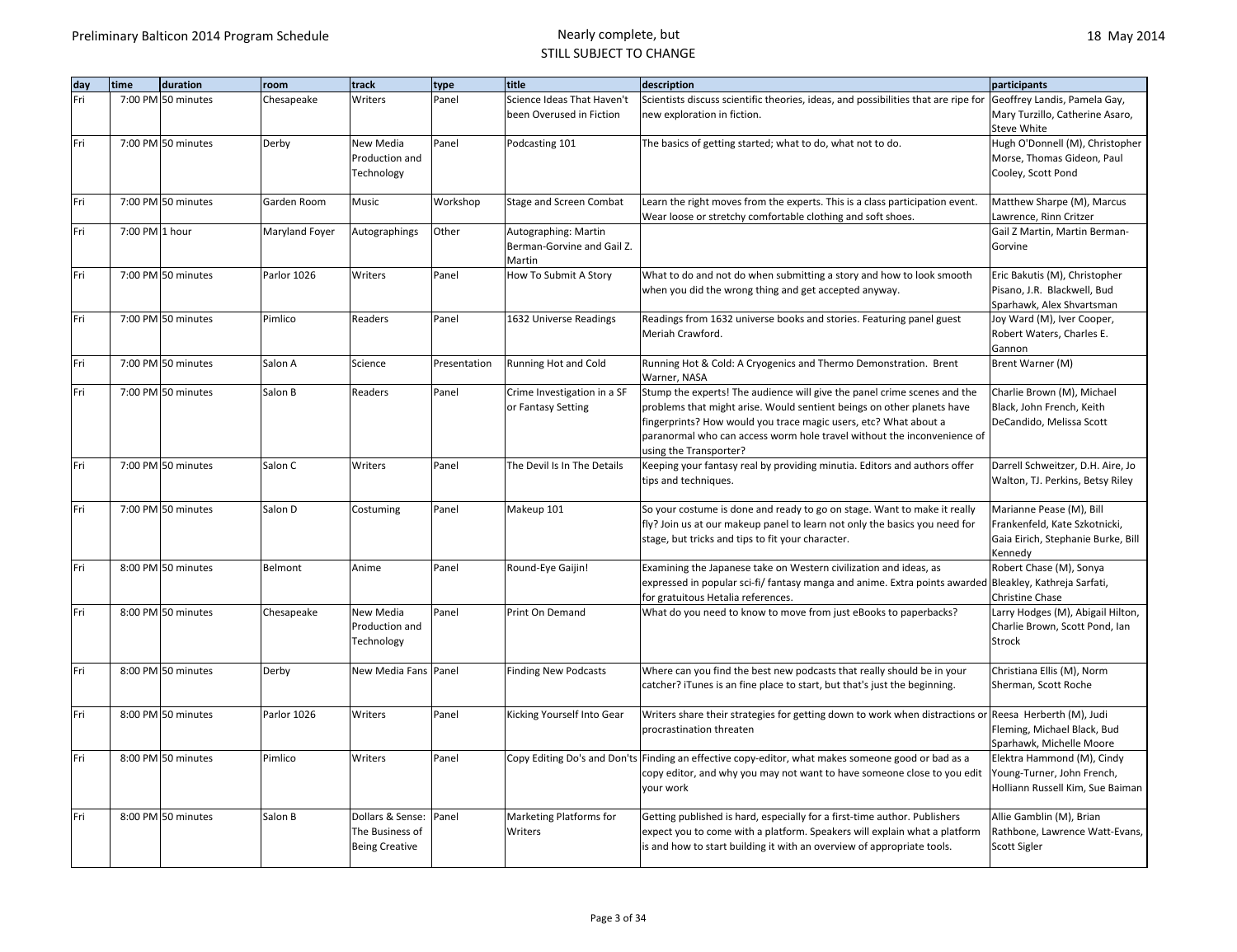| day | duration<br>time           | room            | track                       | type         | title                                                                                                    | description                                                                                                                                                                                                                                                                                                                                                                                                                                                                                                                                                                                     | participants                                                                                                                               |
|-----|----------------------------|-----------------|-----------------------------|--------------|----------------------------------------------------------------------------------------------------------|-------------------------------------------------------------------------------------------------------------------------------------------------------------------------------------------------------------------------------------------------------------------------------------------------------------------------------------------------------------------------------------------------------------------------------------------------------------------------------------------------------------------------------------------------------------------------------------------------|--------------------------------------------------------------------------------------------------------------------------------------------|
| Fri | 8:00 PM 1 hour             | Valley Ballroom | <b>Special Events</b>       | Presentation | <b>Opening Ceremonies</b>                                                                                | We introduce our Guests, bestow the 31st Compton Crook Award, and<br>celebrate the changing of the guard.                                                                                                                                                                                                                                                                                                                                                                                                                                                                                       | Mark Van Name (M), Geoffrey<br>Landis, Brandon Sanderson, Ken<br>Anders, Charles E. Gannon, Myke<br>Cole, Michael Flynn, Halo<br>Jankowski |
| Fri | 9:00 PM 50 minutes         | Belmont         | Video, Film and Panel<br>TV |              | <b>Balticon Video Program</b><br><b>Sneak Previews</b>                                                   | Clips, teasers, and highlights of the Balticon 48 video program, including<br>overnight screenings in the Belmont Room!                                                                                                                                                                                                                                                                                                                                                                                                                                                                         | Thomas Horman (M)                                                                                                                          |
| Fri | 9:00 PM 50 minutes         | Chesapeake      | Music                       | Panel        | Using An Accent In Your<br>Podcast                                                                       | How to use accents in your podcast or audiobook without making a fool of<br>vourself.                                                                                                                                                                                                                                                                                                                                                                                                                                                                                                           | P.C. Haring (M), Nobilis Reed,<br>Doc Coleman, Brand Gamblin,<br>Mildred Cady                                                              |
| Fri | 9:00 PM 1 hour 30 minutes  | Con Suite       | Fan                         | Other        | Friday Face Time: Meet the<br><b>GoHs and Program</b><br>Participants                                    | Come meet and mingle with Guests of Honor and program presenters,<br>moderators and panelists. Network with literary and filmmaking<br>professionals, fans, scientists, and more.                                                                                                                                                                                                                                                                                                                                                                                                               | CON CHAIR Kelly Shannon Pierce<br>(M), Brandon Sanderson, Ken<br>Anders, Geoffrey Landis, Myke<br>Cole, Charles E. Gannon                  |
| Fri | 9:00 PM 2 hours 20 minutes | Derby           | Filmmaking                  | Workshop     | Screenwriting 101<br>Workshop                                                                            | Short films are often characterized as being narrative, documentary,<br>experimental or animated (or some combination, thereof). In this workshop<br>you'll take your story and develop a working plan and strategy for your own<br>short screenplay. While the focus of the workshop will be on short<br>narrative, the techniques can be applied across the form. You will have the<br>opportunity to develop and test your logline, build your premise and create<br>a scene outline. We'll also look at practical matters, like formatting and<br>what does and doesn't belong in a script. | James Gossard (M)                                                                                                                          |
| Fri | 9:00 PM 1 hour 30 minutes  | Garden Room     | Dance                       | Dance        | Teen Dance Party -- Age 13<br>to 19                                                                      | Teens ages 13 to 19 are invited to dance to the music of DJs Daniel Hack<br>and friends.                                                                                                                                                                                                                                                                                                                                                                                                                                                                                                        | Daniel Hack (M), Joram Stanley<br>(M), Caramon Stanley (M), Ethan<br>Wilson (M)                                                            |
| Fri | 9:00 PM 1 hour             | Hunt Ballroom   | Art                         | Other        | Meet the Artist Guest of<br>Honor: Halo Jankowski                                                        | Artist Guest of Honor Halo will be in the Art Show to meet fans and discuss<br>his work exhibited there.                                                                                                                                                                                                                                                                                                                                                                                                                                                                                        | Nora Echeverria Art Show<br>Villainess (M), Halo Jankowski                                                                                 |
| Fri | 9:00 PM 1 hour             | Pimlico         | Readings                    | Panel        | Reading: KT Bryski, Veronica<br>Giguere, and Val Grisowld-<br>Ford                                       |                                                                                                                                                                                                                                                                                                                                                                                                                                                                                                                                                                                                 | KT Bryski, Veronica Giguere, Val<br>Griswold-Ford                                                                                          |
| Fri | 9:00 PM 1 hour 50 minutes  | Salon A         | Gaming                      | Other        | Late Night Cards Against<br>Humanity                                                                     |                                                                                                                                                                                                                                                                                                                                                                                                                                                                                                                                                                                                 | Kristina Lynch (M), Michelle<br>Hymowitz (M)                                                                                               |
| Fri | 9:00 PM 50 minutes         | Salon B         | Writers                     | Panel        | WHERE DID YOU GET THE<br>IDEA?                                                                           | One of the most common questions asked of writers is "Where did you get<br>the idea?" You might getno answer, a wonky answer, a lecture, an evil<br>eye, a noisy sigh. They DO come from somewhere. Can that somewhere be<br>tracked down? The audience will be expected to contribute a story idea on<br>the spot.                                                                                                                                                                                                                                                                             | Jeff Young, Mike Mcphail, Day Al-<br>mohamed, D.H. Aire, Lawrence<br>M. Schoen                                                             |
| Fri | 9:00 PM 30 minutes         | Salon C         | Music                       | Concert      | Filk Concert: Sarah Pinsker                                                                              |                                                                                                                                                                                                                                                                                                                                                                                                                                                                                                                                                                                                 | Sarah Pinsker                                                                                                                              |
| Fri | 9:15 PM 1 hour             | Parlor 1026     | Launch Events               | Panel        | <b>ZOMBIES NEED BRAINS</b><br>Launch: CLOCKWORK<br>UNIVERSE: STEAMPUNK vs<br><b>ALIENS Release Event</b> | This is the kick-off of the new small press ZOMBIES NEED BRAINS, where we Joshua Palmatier (M)<br>will be celebrating the start of the new small press and its first SF&F<br>anthology CLOCKWORK UNIVERSE: STEAMPUNK vs ALIENS. Come join us for<br>some snacks, meet some of the authors contributing to the first anthology,<br>and learn all about ZNB and what it hopes to do in the future!                                                                                                                                                                                                |                                                                                                                                            |
| Fri | 9:30 PM 50 minutes         | Parlor 1041     | Science                     | Other        | Friday Face Time: Meet the<br><b>Scientists Social</b>                                                   | Come and meet the scientists participating in the Balticon Science Program                                                                                                                                                                                                                                                                                                                                                                                                                                                                                                                      | Miriam Winder-Kelly (M), Paul<br>Loeschke (M)                                                                                              |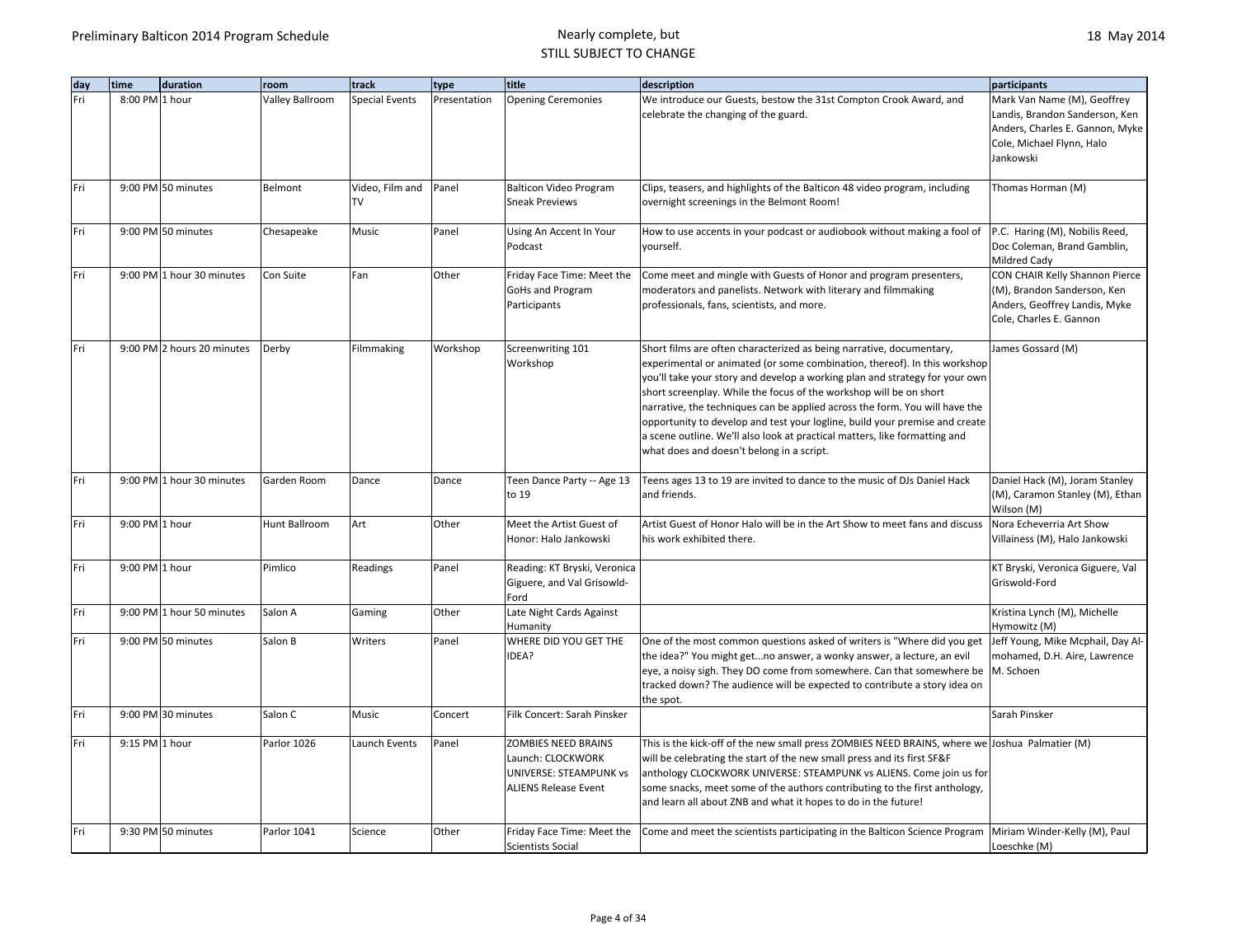| day | time             | duration                    | room                   | track                        | type    | title                                                                              | description                                                                                                                                                                                                                                                                                                                                                                                                                                                                                                                                                                                                                                                                                                                                                                                                        | participants                                                                                        |
|-----|------------------|-----------------------------|------------------------|------------------------------|---------|------------------------------------------------------------------------------------|--------------------------------------------------------------------------------------------------------------------------------------------------------------------------------------------------------------------------------------------------------------------------------------------------------------------------------------------------------------------------------------------------------------------------------------------------------------------------------------------------------------------------------------------------------------------------------------------------------------------------------------------------------------------------------------------------------------------------------------------------------------------------------------------------------------------|-----------------------------------------------------------------------------------------------------|
| Fri | 9:30 PM 1 hour   |                             | Salon C                | Music                        | Concert | Filk Concert: Darren Zieger                                                        |                                                                                                                                                                                                                                                                                                                                                                                                                                                                                                                                                                                                                                                                                                                                                                                                                    | Darren Zieger                                                                                       |
| Fri |                  | 10:00 PM 50 minutes         | Belmont                | Video, Film and<br><b>TV</b> | Panel   | SF Films of the 70s                                                                | The 1970s were a mixed decade for films, but SF films blossomed and<br>became one of the most bankable genres during the decade, culminating in<br>'Star Wars."                                                                                                                                                                                                                                                                                                                                                                                                                                                                                                                                                                                                                                                    | Thomas Horman (M), Diane<br>Weinstein, Alan Zendell, Zan<br>Rosin, Billy Flynn, Daniel M.<br>Kimmel |
| Fri |                  | 10:00 PM 50 minutes         | Chase                  | Fan                          | Panel   | Can a Nation Survive<br>Without Defending its<br>Borders?                          | Can a nation survive without defending its borders?                                                                                                                                                                                                                                                                                                                                                                                                                                                                                                                                                                                                                                                                                                                                                                | Robert Glaub (M), Jack Campbell<br>/John Hemry, Mike Mcphail                                        |
| Fri |                  | 10:00 PM 50 minutes         | Chesapeake             | After Hours<br>Events        | Panel   | Dirty Mad Libs                                                                     | All The Way To the Aardvark                                                                                                                                                                                                                                                                                                                                                                                                                                                                                                                                                                                                                                                                                                                                                                                        | Patrick Scaffido (M), Doc<br>Coleman, Starla Huchton                                                |
| Fri | 10:00 PM 1 hour  |                             | Pimlico                | Readings                     | Panel   | Reading: Jeff Young, Nobilis<br>Reed, and N.R. Brown                               |                                                                                                                                                                                                                                                                                                                                                                                                                                                                                                                                                                                                                                                                                                                                                                                                                    | Nobilis Reed, N.R. Brown, Jeff<br>Young                                                             |
| Fri |                  | 10:00 PM 50 minutes         | Salon B                | Writers                      | Panel   | When to Stop Revising and<br>Move on to the next project   move on to the next one | A discussion of why and when to decide to be finished with a novel and                                                                                                                                                                                                                                                                                                                                                                                                                                                                                                                                                                                                                                                                                                                                             | Michelle D. Sonnier (M), Jon<br>Sprunk, Lawrence M. Schoen, j<br>daniel sawyer, James Daniel Ross   |
| Fri | 10:00 PM 3 hours |                             | <b>Valley Ballroom</b> | Dance                        | Dance   | Dancing in the Gears                                                               | Attention all aeronauts, aethernauts, lady and gentleman adventurers, mad Susan de Guardiola (M)<br>scientists, inventors, and other Steampunks and neo-Victorians! Join us for<br>a time-traveling formal evening at the Steampunk Ball! Become part of the<br>living clockwork of Victorian and Victorian-inspired set dances and spin<br>madly with your partner to romantic waltzes and lively polkas. No previous<br>experience is needed; all dances will be taught by dance mistress Susan de<br>Guardiola. Music will be an eclectic mix of modern and nineteenth century.<br>Steampunk, neo-Victorian, or Victorian costume encouraged and admired<br>but not required. Airships and time machines should be parked outside the<br>ballroom. No sabers, ray guns, or clanks permitted on the dance floor. |                                                                                                     |
| Fri | 10:30 PM 4 hours |                             | Salon C                | Music                        | Other   | Friday/Saturday Overight<br>Open Filk                                              | Drop by to sing and/or play filk music with us. Or just pull up a chair to<br>listen!                                                                                                                                                                                                                                                                                                                                                                                                                                                                                                                                                                                                                                                                                                                              |                                                                                                     |
| Fri |                  | 11:00 PM 7 hours 10 minutes | Belmont                | Video, Film and<br><b>TV</b> | Other   | Friday/Saturday Overnight<br>Video in the Belmont                                  | Overnight Video                                                                                                                                                                                                                                                                                                                                                                                                                                                                                                                                                                                                                                                                                                                                                                                                    | Thomas Horman (M)                                                                                   |
| Fri |                  | 11:00 PM 50 minutes         | Chase                  | Fan                          | Panel   | Developing a Sense of<br>Propriety                                                 | Advice from SF/F Fandom on how to avoid creepy behavior; how to tell<br>your friend that his/her behavior is totally Uncool, instead of watching in<br>silent horror; what's harassment and what else- while not harassment- is<br>still unacceptable public behavior.                                                                                                                                                                                                                                                                                                                                                                                                                                                                                                                                             | Debi Chowdhury (M), Leona<br>Wisoker, Don Sakers, Jean Marie<br>Ward, Mildred Cady                  |
| Fri |                  | 11:00 PM 50 minutes         | Chesapeake             | After Hours<br>Events        | Panel   | Disasterpiece After Dark<br>(Super Sexy Edition) -<br><b>Mature Themes</b>         |                                                                                                                                                                                                                                                                                                                                                                                                                                                                                                                                                                                                                                                                                                                                                                                                                    | Alex White (M), Stephen Granade                                                                     |
| Fri |                  | 11:00 PM 1 hour 30 minutes  | Garden Room            | Dance                        | Dance   | <b>Balticon U Dance Party</b>                                                      | Balticon University (Ages 18 to 25) presents a dance to music from DJ<br>Daniel Hack & friends.                                                                                                                                                                                                                                                                                                                                                                                                                                                                                                                                                                                                                                                                                                                    | Caramon Stanley (M), Ethan<br>Wilson (M), Daniel Hack (M),<br>Joram Stanley (M)                     |
| Fri | 11:00 PM 2 hours |                             | Parlor 1026            | Teen                         | Other   | <b>Teen Social</b>                                                                 | The dance may be over, but come hang with your friends, grab a snack, and<br>socialize. Open discussion, ages 13-19                                                                                                                                                                                                                                                                                                                                                                                                                                                                                                                                                                                                                                                                                                |                                                                                                     |
| Fri | 11:00 PM 1 hour  |                             | Pimlico                | Readings                     | Panel   | Reading: Vonnie Winslow-<br>Crist, Laura Nicole, and<br>Joshua Palmatier,          |                                                                                                                                                                                                                                                                                                                                                                                                                                                                                                                                                                                                                                                                                                                                                                                                                    | Vonnie Crist, Joshua Palmatier,<br>Laura Nicole                                                     |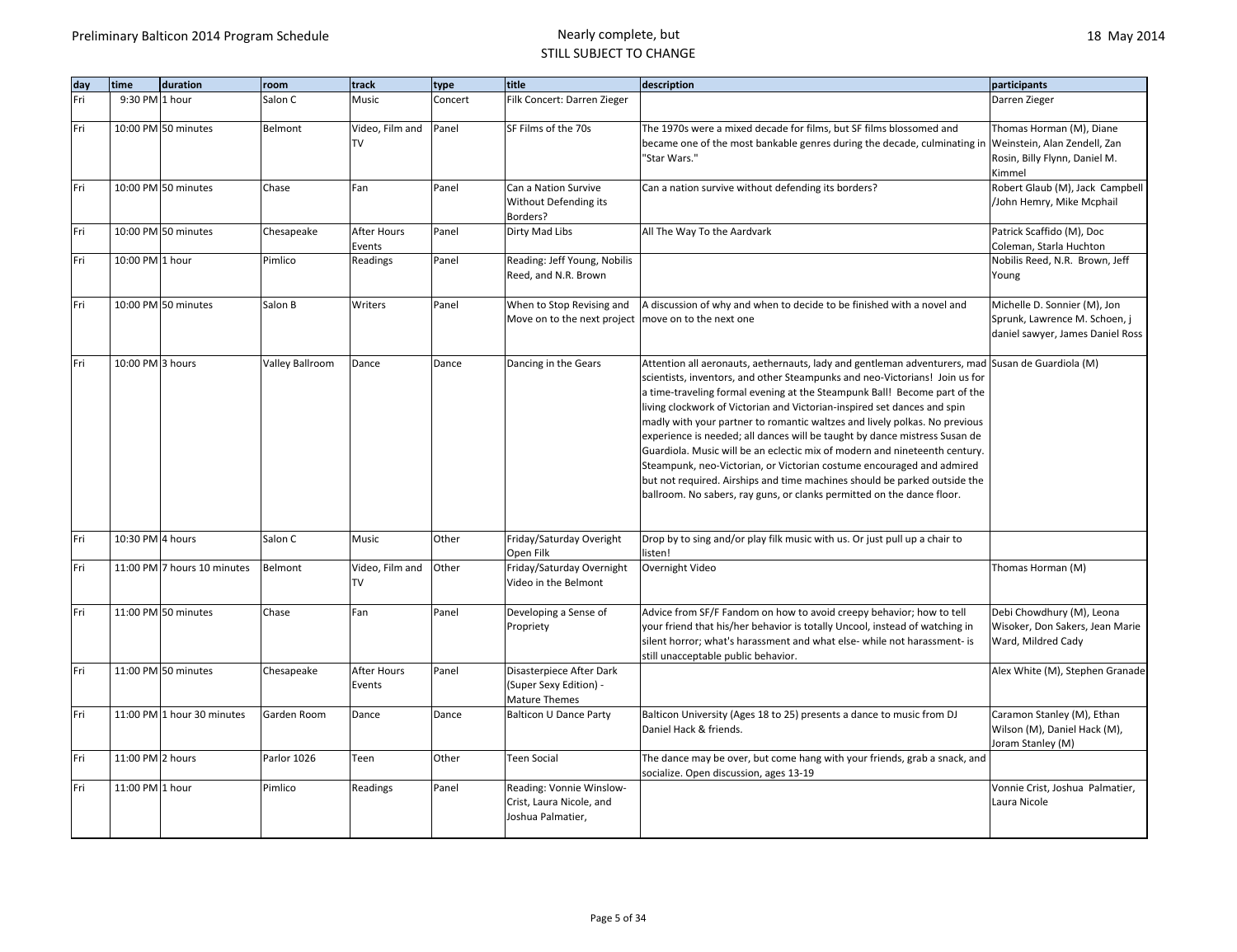| day | time           | duration                   | room        | track                 | type         | title                            | description                                                                    | participants                        |
|-----|----------------|----------------------------|-------------|-----------------------|--------------|----------------------------------|--------------------------------------------------------------------------------|-------------------------------------|
| Sat |                | 8:00 AM 50 minutes         | Chesapeake  | Writers               | Panel        | <b>Collaborative Writing</b>     | Co-authors share their secrets for successfully collaborating, managing plot   | Collin Earl (M), Philippa           |
|     |                |                            |             |                       |              |                                  | points in shared stories, and keeping friendships intact.                      | Ballantine, Bud Sparhawk, Chris     |
|     |                |                            |             |                       |              |                                  |                                                                                | Snelgrove, Bob Greenberger,         |
|     |                |                            |             |                       |              |                                  |                                                                                | Melissa Scott                       |
| Sat |                | 8:00 AM 50 minutes         | Derby       | New Media             | Panel        | Sound Effects                    | Free Creative Commons options, making your own Foley, and finding              | Dave Robison, John Taylor           |
|     |                |                            |             | Production and        |              |                                  | affordable Royalty Free Libraries.                                             | Williams, Christopher Morse,        |
|     |                |                            |             | Technology            |              |                                  |                                                                                | Nobilis Reed, Mark Jeffrey          |
|     |                |                            |             |                       |              |                                  |                                                                                |                                     |
| Sat |                | 8:00 AM 50 minutes         | Salon B     | Readers               | Panel        | <b>Military Fantasy</b>          | Panelists discuss who they think writes the best military fiction in fantasy   | Jon Sprunk (M), David Brawley,      |
|     |                |                            |             |                       |              |                                  | literature.                                                                    | Tom Doyle, Myke Cole, Robert        |
|     |                |                            |             |                       |              |                                  |                                                                                | Waters                              |
| Sat |                | 8:30 AM 1 hour 15 minutes  | Chase       | Fan                   | Other        | Shabbot Sevice/Parsha            | Shabbat service/Parsha Discussion. Barry Nove                                  | D.H. Aire (M)                       |
|     |                |                            |             |                       |              | Discussion                       |                                                                                |                                     |
| Sat |                | 9:00 AM 2 hours 50 minutes | Belmont     | Writers               | Workshop     | Writer's Workshop                | 'The End is Near'. We will look at what makes a good ending. Participants      | Steve Lubs                          |
|     |                |                            |             |                       |              |                                  | are asked to bring a synopsis of one or more of their stories along with their |                                     |
|     |                |                            |             |                       |              |                                  | endings in their entirety(not more than one page). As many synopses and        |                                     |
|     |                |                            |             |                       |              |                                  | endings will be read and discussed as time permits.                            |                                     |
|     |                |                            |             |                       |              |                                  |                                                                                |                                     |
| Sat |                | 9:00 AM 50 minutes         | Chesapeake  | Writers               | Panel        | Self-Editing for the Self-       | How can a self-published author make sure that they have put a                 | Patrick Holyfield, Danielle Ackley- |
|     |                |                            |             |                       |              | <b>Published Author</b>          | professional product? What tips and tricks for self-editing can improve a      | Mcphail, Barbara Hill, Brand        |
|     |                |                            |             |                       |              |                                  | book before its release?                                                       | Gamblin, Andrea Trask               |
| Sat |                | 9:00 AM 50 minutes         | Derby       | Dollars & Sense:      | Panel        | Pricing eBooks and why free      |                                                                                | Collin Earl (M), Chris Snelgrove,   |
|     |                |                            |             | The Business of       |              | is not always better             |                                                                                | Michael Underwood, Sue              |
|     |                |                            |             | <b>Being Creative</b> |              |                                  |                                                                                | Baiman, Kelly Harmon                |
| Sat |                | 9:00 AM 50 minutes         | Garden Room | Fan                   | Presentation | <b>How Natural is Natural</b>    | Modern science arose only once, in the Latin West. China had high              | Michael Flynn (M)                   |
|     |                |                            |             |                       |              | Science?                         | technology but nothing like science; Islam made a promising start, but         |                                     |
|     |                |                            |             |                       |              |                                  | sputtered out. What makes science different from engineering/technology        |                                     |
|     |                |                            |             |                       |              |                                  | or from mathematics/astronomy? What are the preconditions encouraging          |                                     |
|     |                |                            |             |                       |              |                                  | or retarding the development of natural science? How vital was the             |                                     |
|     |                |                            |             |                       |              |                                  | telescope?                                                                     |                                     |
| Sat |                | 9:00 AM 50 minutes         | Parlor 1026 | New Media Fans Panel  |              | Listener Pet Peeves-What's       | What do you hate to hear in a podcast? Share the pain with others and talk     | Norm Sherman (M), Jimmy             |
|     |                |                            |             |                       |              | the Worst in Podcasts?           | about what could be improved. Some problems you've heard a thousand            | Rogers, Tim Dodge, Scott Roche,     |
|     |                |                            |             |                       |              |                                  | times others just once but it was really bad!                                  | Mark Jeffrey                        |
| Sat |                | 9:00 AM 50 minutes         | Parlor 1041 | New Media             | Panel        | But, Honey, It's For the         | Upgrading your gear is a serious temptation. In these trying economic          | James Durham (M), John Taylor       |
|     |                |                            |             | Production and        |              | Studio!                          | times, bargains abound and the desire for some new shiny device in your        | Williams, Flynnstress, Tim Burke,   |
|     |                |                            |             | Technology            |              |                                  | studio sometimes outweighs the other factors in your life. Our panel of        | <b>Billy Flynn</b>                  |
|     |                |                            |             |                       |              |                                  | technophiles talk about what's out there, where to buy it cheap, and when      |                                     |
|     |                |                            |             |                       |              |                                  | you should buy it. We all love our gear, but we shouldn't deprive our          |                                     |
|     |                |                            |             |                       |              |                                  | families of food and shelter for the next new gadget.                          |                                     |
|     |                |                            |             |                       |              |                                  |                                                                                |                                     |
| Sat | 9:00 AM 1 hour |                            | Pimlico     | Readings              | Panel        | Reading: Eric Bakutis,           |                                                                                | Michael Hanson, Eric Bakutis, Jay   |
|     |                |                            |             |                       |              | Michael Hanson, and Jay<br>Smith |                                                                                | Smith                               |
| Sat |                | 9:00 AM 50 minutes         | Salon A     | Fan                   | Panel        | Diversity in Fandom              | How the world is changing for writers of all genre's and their fan base.       | Carl Cipra (M), Day Al-mohamed,     |
|     |                |                            |             |                       |              |                                  |                                                                                | Debi Chowdhury, Peter Prellwitz,    |
|     |                |                            |             |                       |              |                                  |                                                                                | Sonya Bleakley                      |
|     |                |                            |             |                       |              |                                  |                                                                                |                                     |
| Sat |                | 9:00 AM 50 minutes         | Salon B     | Readers               | Panel        | Prompting Readers to             | How do writers weave encouragement to exercise technological                   | Martin Berman-Gorvine (M),          |
|     |                |                            |             |                       |              | Question the Impact              | conscientiousness into their stories? (Without sounding preachy, thank you     | Walt Boyes, Joy Ward, Charles E.    |
|     |                |                            |             |                       |              | Technology Has on the            | very much.) Panelists provide examples and explain why they think the          | Gannon, James Daniel Ross           |
|     |                |                            |             |                       |              | World.                           | author's approach did or didn't work.                                          |                                     |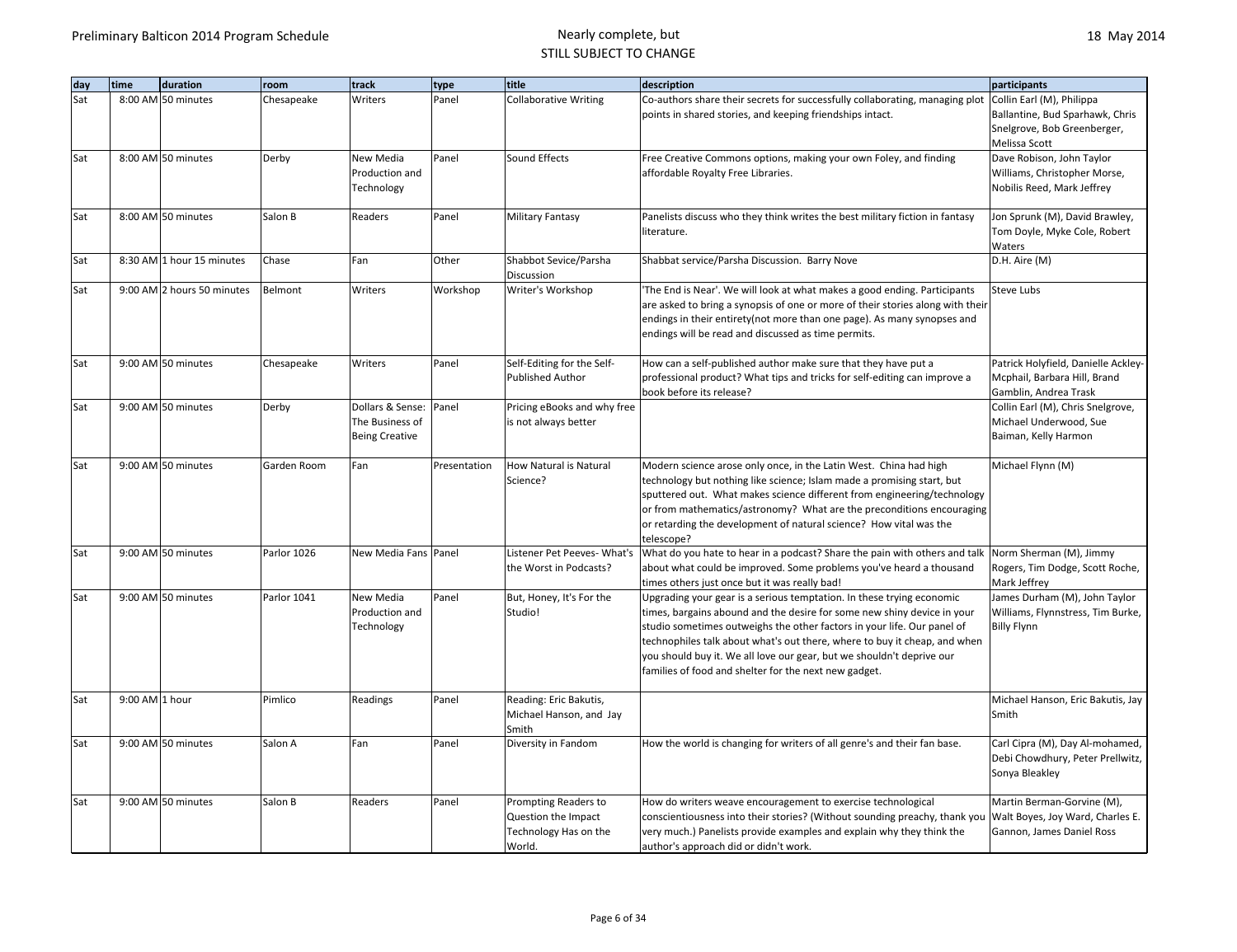| day | time            | duration            | room            | track                                    | type         | title                                     | description                                                                                                                                                   | participants                                                     |
|-----|-----------------|---------------------|-----------------|------------------------------------------|--------------|-------------------------------------------|---------------------------------------------------------------------------------------------------------------------------------------------------------------|------------------------------------------------------------------|
| Sat |                 | 9:00 AM 50 minutes  | Salon C         | Art                                      | Workshop     | Wire Wrapping for Any                     | Students will receive all materials, including a stone to wrap, and                                                                                           | Nancy Janda (M)                                                  |
|     |                 |                     |                 |                                          |              | Stone or Object                           | instructions in creating a wire "cage" to hold their item. This works for odd-<br>shaped stones or objects as well as regular cabochons, and there will be an |                                                                  |
|     |                 |                     |                 |                                          |              |                                           | assortment to choose from. Limited to 12 students. You can sign at the info                                                                                   |                                                                  |
|     |                 |                     |                 |                                          |              |                                           | desk to reserve your seat.                                                                                                                                    |                                                                  |
| Sat |                 | 9:00 AM 50 minutes  | Salon D         | Costuming                                | Panel        | Presentation 101                          | Without a character to inhabit it, your costume is just weird clothes. Come                                                                                   | Gaia Eirich (M), Sharon Landrum,                                 |
|     |                 |                     |                 |                                          |              |                                           | learn how to animate it and show it to its best on stage.                                                                                                     | Ron Robinson, Jeannette                                          |
|     |                 |                     |                 |                                          |              |                                           |                                                                                                                                                               | Holloman, Pavlina, Bill Kennedy                                  |
| Sat |                 | 10:00 AM 50 minutes | Chase           | Children                                 | Workshop     | Postcards from the Moon                   | Attendees will journey to the Moon and back using NASA hands on                                                                                               | Maria Esquela                                                    |
|     |                 |                     |                 |                                          |              |                                           | activities, 3-D images, and some take home resources.                                                                                                         |                                                                  |
| Sat |                 | 10:00 AM 50 minutes | Chesapeake      | Dollars & Sense:                         | Panel        | Podiobooks: Why should I                  | How podcasting a novel can help promote the work. How to get the most                                                                                         | Jay Smith (M), Paul Cooley, Brand                                |
|     |                 |                     |                 | The Business of<br><b>Being Creative</b> |              | give my work away for free                | from this and success stories.                                                                                                                                | Gamblin, Mike Luoma                                              |
|     |                 |                     |                 |                                          |              |                                           |                                                                                                                                                               |                                                                  |
| Sat |                 | 10:00 AM 50 minutes | Derby           | Readers                                  | Panel        | Asian and Pseudo-Asian                    | Authors and readers who have lived in Asian countries discuss the setting of Iver Cooper (M), L. Jagi                                                         |                                                                  |
|     |                 |                     |                 |                                          |              |                                           | settings for SciFi and Fantasy stories in Asian and Pseudo-Asian settings.                                                                                    | Lamplighter, T Jackson King, Walt                                |
|     |                 |                     |                 |                                          |              |                                           |                                                                                                                                                               | Boyes                                                            |
| Sat | 10:00 AM 1 hour |                     | Maryland Foyer  | Autographings                            | Other        | Autographing: Sarah Pinsker               |                                                                                                                                                               | Sarah Pinsker, Alex Shvartsman                                   |
|     |                 |                     |                 |                                          |              | and Alex Shvartsman                       |                                                                                                                                                               |                                                                  |
| Sat |                 | 10:00 AM 50 minutes | Parlor 1026     | Readers                                  | Panel        | <b>Favorite Science Fiction</b>           | Panelists discuss why, after the first novel, they kept reading their favorite                                                                                | Larry Hodges (M), David Brawley,                                 |
|     |                 |                     |                 |                                          |              | Authors                                   | Writers?                                                                                                                                                      | Darrell Schweitzer, Michael                                      |
|     |                 |                     |                 |                                          |              |                                           |                                                                                                                                                               | Hanson, Steve White                                              |
| Sat |                 | 10:00 AM 50 minutes | Parlor 1041     | Writers                                  | Panel        | Writing Resolutions,                      | What does it take to plan successfully? How can you move your writing                                                                                         | Andrea Trask, Kelly Harmon, Day                                  |
|     |                 |                     |                 |                                          |              | Evaluation, and                           | forward? We all have busy lives. This workshop focuses on ways we can                                                                                         | Al-mohamed, Cindy Young-                                         |
|     |                 |                     |                 |                                          |              | Measurement                               | better resolve to get our work done; evaluate our forward momentum, and Turner, Judi Fleming<br>some simple means of measurement.                             |                                                                  |
| Sat | 10:00 AM 1 hour |                     | Pimlico         | Readings                                 | Panel        | Reading: Walter Hunt, D.H.                |                                                                                                                                                               | D.H. Aire, Walter Hunt, Brenda                                   |
|     |                 |                     |                 |                                          |              | Aire, Brenda Clough                       |                                                                                                                                                               | Clough                                                           |
| Sat |                 | 10:00 AM 50 minutes | Salon A         | Science                                  | Presentation | Life Extension and the                    | Life extension and the prospects for functional immortality                                                                                                   | Robert Katz MD (M)                                               |
|     |                 |                     |                 |                                          |              | Prospects for Functional                  |                                                                                                                                                               |                                                                  |
| Sat |                 | 10:00 AM 50 minutes | Salon B         | Readers                                  | Panel        | Immortality<br><b>Reading Young Adult</b> | Panelists from the Balticon teen and collegiate membership discuss what                                                                                       | Collin Earl (M)                                                  |
|     |                 |                     |                 |                                          |              | <b>Science Fiction</b>                    | kinds of stories inspire them to read science fiction.                                                                                                        |                                                                  |
| Sat |                 | 10:00 AM 50 minutes | Salon C         | Art                                      | Workshop     | Paper Art Workshop                        | Paper art overview and hands on workshop. Book alteration and 3-D                                                                                             | Ruth Lampi (M)                                                   |
|     |                 |                     |                 |                                          |              |                                           | sculpture from the flat page.                                                                                                                                 |                                                                  |
| Sat |                 | 10:00 AM 50 minutes | Salon D         | Music                                    | Workshop     | Writing a Winning Song                    | Our panelists discuss the craft of songwriting, from generating ideas to                                                                                      | Darren Zieger (M),                                               |
|     |                 |                     |                 |                                          |              |                                           | writing tunes to adapting/parodying an existing tune.                                                                                                         | ComicBookGoddess, Devo Spice,                                    |
|     |                 |                     |                 |                                          |              |                                           |                                                                                                                                                               | Batya Wittenberg                                                 |
| Sat |                 | 10:00 AM 50 minutes | Valley Ballroom | Costuming                                | Panel        | <b>Tech for Costumers</b>                 | Let our stage tech crew and experienced costumers demonstrate the                                                                                             | Eric Gasior (M), Ron Robinson,<br>Gaia Eirich, Sarah Richardson, |
|     |                 |                     |                 |                                          |              |                                           | possibilities for lighting and showcasing your costume. Held on the main<br>stage.                                                                            | Jason McClain                                                    |
| Sat |                 | 10:30 AM 50 minutes | Garden Room     | <b>Special Events</b>                    | Presentation | Heinlein Award Winner's                   |                                                                                                                                                               | Michael Flynn (M), Geoffrey                                      |
|     |                 |                     |                 |                                          |              | Presentation                              |                                                                                                                                                               | Landis                                                           |
| Sat |                 | 11:00 AM 50 minutes | Chase           | Children                                 | Workshop     | The Impossible Possibilities              | Create Anything Imaginable with Wire or The Impossible Possibilities of                                                                                       | Lonnie Ingram                                                    |
|     |                 |                     |                 |                                          |              | of Wire                                   | Wire. Using pipe cleaners, you'll be able to make an item of your choice                                                                                      |                                                                  |
|     |                 |                     |                 |                                          |              |                                           | using a special technique created by the artist, Lonnie Q. Ingram. Mr.                                                                                        |                                                                  |
|     |                 |                     |                 |                                          |              |                                           | Ingram is a self-taught artist, with more than 20 years experience and has                                                                                    |                                                                  |
|     |                 |                     |                 |                                          |              |                                           | created 1000s of unique wire sculptures over the years. We'll use basic                                                                                       |                                                                  |
|     |                 |                     |                 |                                          |              |                                           | shapes to create animals, people and things. What do you want to create?                                                                                      |                                                                  |
|     |                 |                     |                 |                                          |              |                                           | Your imagination is your only limit!                                                                                                                          |                                                                  |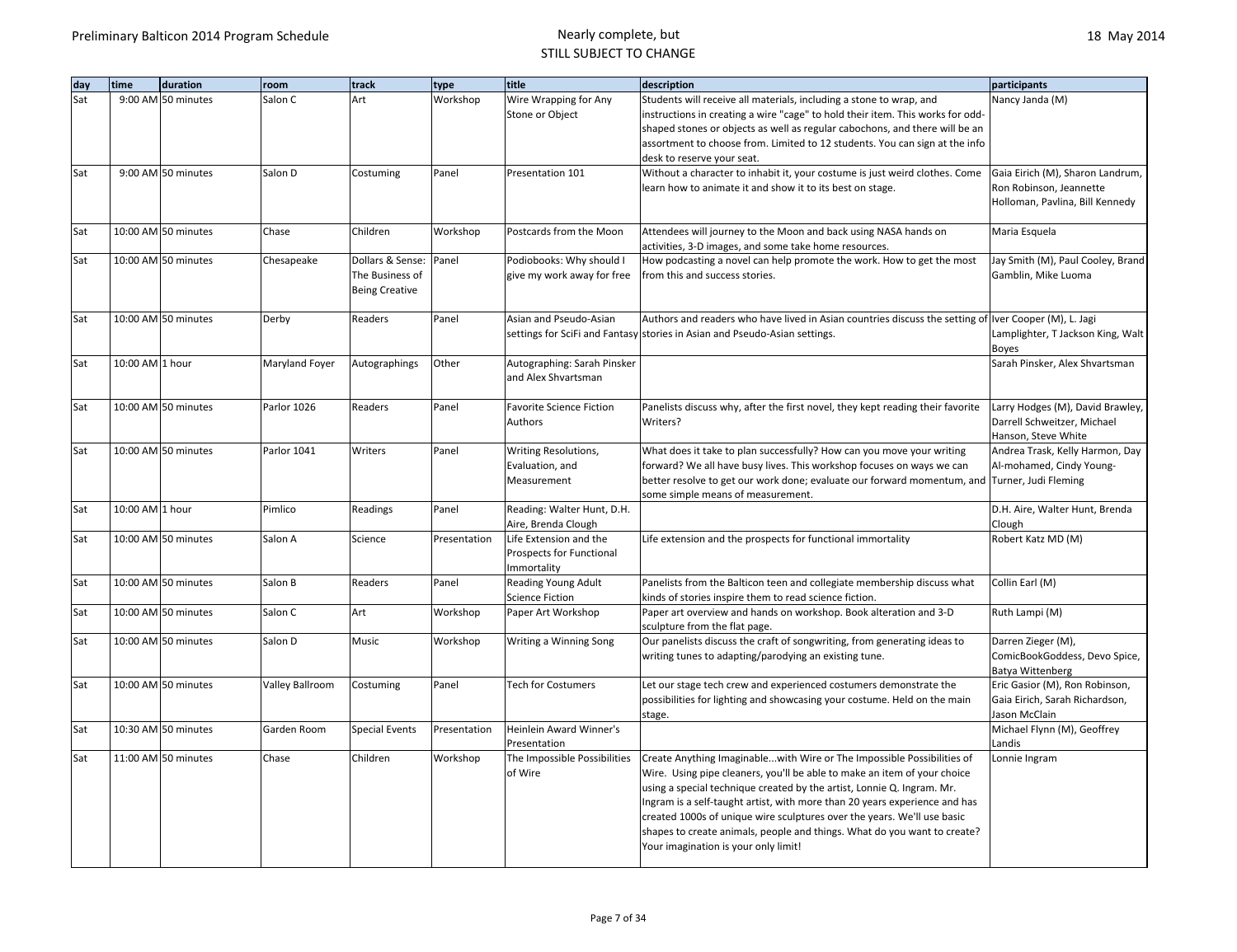| day | time            | duration                   | room            | track                 | type         | title                             | description                                                                                                | participants                       |
|-----|-----------------|----------------------------|-----------------|-----------------------|--------------|-----------------------------------|------------------------------------------------------------------------------------------------------------|------------------------------------|
| Sat |                 | 11:00 AM 50 minutes        | Chesapeake      | New Media             | Panel        | <b>Conducting Podcast</b>         | The do's, don't's, and how-to's of conducting a podcast interview. What                                    | John Taylor Williams (M), Dave     |
|     |                 |                            |                 | Production and        |              | Interviews                        | technologies are available to let you interview people from across the                                     | Robison, Thomas Gideon, Tim        |
|     |                 |                            |                 | Technology            |              |                                   | globe?                                                                                                     | Dodge, Hugh O'Donnell              |
|     |                 |                            |                 |                       |              |                                   |                                                                                                            |                                    |
| Sat |                 | 11:00 AM 50 minutes        | Derby           | Dollars & Sense:      | Panel        | <b>Author Branding Across</b>     | For aspiring and experienced authors alike, one of the main challenges is                                  | Allie Gamblin (M), PJ Schnyder,    |
|     |                 |                            |                 | The Business of       |              | Platforms and Media               | gaining exposure. Social media like Facebook, Twitter, Tumblr, and Google+ J.R. Blackwell, T Jackson King, |                                    |
|     |                 |                            |                 | <b>Being Creative</b> |              |                                   | have become key. But it's more than simply having an account. Building an                                  | Charles E. Gannon                  |
|     |                 |                            |                 |                       |              |                                   | author brand and a following is about developing content to attract your                                   |                                    |
|     |                 |                            |                 |                       |              |                                   | target audience as well as being creative and standing out in the crowd.                                   |                                    |
|     |                 |                            |                 |                       |              |                                   | Spreading your work across various media types: print, eBook, audio book,                                  |                                    |
|     |                 |                            |                 |                       |              |                                   | podcasting, and blogging are ways to reach more readers.                                                   |                                    |
|     |                 |                            |                 |                       |              |                                   |                                                                                                            |                                    |
|     |                 |                            |                 |                       |              |                                   |                                                                                                            |                                    |
| Sat | 11:00 AM 1 hour |                            | Maryland Foyer  | Autographings         | Other        | Autographing: Brandon             | Autographing                                                                                               | Brandon Sanderson, Myke Cole       |
|     |                 |                            |                 |                       |              | Sanderson and Myke Cole           |                                                                                                            |                                    |
|     |                 |                            |                 |                       |              |                                   |                                                                                                            |                                    |
| Sat |                 | 11:00 AM 50 minutes        | Parlor 1026     | Launch Events         | Panel        | Heroes of Earth/Save the          |                                                                                                            | Martin Berman-Gorvine (M)          |
|     |                 |                            |                 |                       |              | <b>Dragons Promotion</b>          |                                                                                                            |                                    |
| Sat |                 | 11:00 AM 50 minutes        | Parlor 1041     | Fan                   | Other        | Special Needs Reception           | The Special Needs department hosts a social hour for their clients. And you                                | Ellen Montgomery (M), Day Al-      |
|     |                 |                            |                 |                       |              |                                   | might want to stick around for the Expressions of Disability in SF panel                                   | mohamed                            |
|     |                 |                            |                 |                       |              |                                   | coming up next!                                                                                            |                                    |
| Sat |                 | 11:00 AM 1 hour 30 minutes | Pimlico         | LARP                  | Panel        | <b>LARP Opening Ceremonies</b>    |                                                                                                            |                                    |
|     |                 |                            |                 |                       |              |                                   |                                                                                                            |                                    |
| Sat | 11:00 AM 1 hour |                            | Salon A         | Science               | Presentation | <b>Generating Magnetic Fields</b> |                                                                                                            | Dan Lathrop Ph.D. (M)              |
|     |                 |                            |                 |                       |              | the Way Planets and Stars to      |                                                                                                            |                                    |
|     |                 |                            |                 |                       |              |                                   |                                                                                                            |                                    |
| Sat |                 | 11:00 AM 50 minutes        | Salon B         | Readers               | Panel        | Grief, Loss, and Death in         | Panelists discuss treatment of these topics in genre literature, with brief                                | Jon Sprunk (M),                    |
|     |                 |                            |                 |                       |              | SF/F                              | readings of illustrative examples.                                                                         | ComicBookGoddess, Chris            |
|     |                 |                            |                 |                       |              |                                   |                                                                                                            | Snelgrove, j daniel sawyer, Gail Z |
|     |                 |                            |                 |                       |              |                                   |                                                                                                            | Martin                             |
| Sat |                 | 11:00 AM 50 minutes        | Salon C         | Art                   | Workshop     | Bookbinding and                   | Come learn the history of bookbinding. Make a simple book or an elaborate Amy Thacker (M), Rebecca         |                                    |
|     |                 |                            |                 |                       |              | Bookmaking                        | one to take home. You can also bring your own drawings, printouts and                                      | Thacker                            |
|     |                 |                            |                 |                       |              |                                   | paper bits and make your own book. \$10 supply fee. Includes paper, covers,                                |                                    |
|     |                 |                            |                 |                       |              |                                   | paper awl, thread, needle, glue and decorations.                                                           |                                    |
| Sat |                 | 11:00 AM 1 hour 50 minutes | Salon D         | Costuming             | Workshop     |                                   | Classical Historical Hairstyles This lecture and workshop surveys women's hair fashions in Rome. Janet     | Janet Stephens (M)                 |
|     |                 |                            |                 |                       |              |                                   | Stephens will guide you in the use of historically appropriate tools and                                   |                                    |
|     |                 |                            |                 |                       |              |                                   | techniques rediscovered through her extensive research. 1st hour: lecture                                  |                                    |
|     |                 |                            |                 |                       |              |                                   | on principles of ancient hair design. 2nd hour: Hands on workshop, limited                                 |                                    |
|     |                 |                            |                 |                       |              |                                   | to 10 dressers and 10 models (sign up sheets at the information desk).                                     |                                    |
|     |                 |                            |                 |                       |              |                                   | Dressers must be able to weave three-strand braids. A limited number of                                    |                                    |
|     |                 |                            |                 |                       |              |                                   |                                                                                                            |                                    |
|     |                 |                            |                 |                       |              |                                   | workshop kits (wide tooth comb, #13 blunt tapestry needle, sport weight                                    |                                    |
|     |                 |                            |                 |                       |              |                                   | yarn, 4 chopsticks, small scissors) will be available for purchase.                                        |                                    |
|     |                 |                            |                 |                       |              |                                   |                                                                                                            |                                    |
| Sat | 11:00 AM 1 hour |                            | Valley Ballroom | Art                   | Panel        |                                   | Halo Jankowski Presentation Guest of Honor Presenation by Balticon 48 Artist Guest of Honor Halo           | Carl Cipra (M), Halo Jankowski     |
|     |                 |                            |                 |                       |              |                                   | Jankowski                                                                                                  |                                    |
| Sat |                 | 12:00 PM 1 hour 20 minutes | Belmont         | Gaming                | Panel        | Crayon Train Games 101            | Get an appreciation for an unusual kind of train game with a high potential                                | Michelle Hymowitz (M), Peter       |
|     |                 |                            |                 |                       |              |                                   | for replay. Draw tracks with crayons? What? Come learn to play! All of                                     | Eirich                             |
|     |                 |                            |                 |                       |              |                                   | the good features of train games in general still apply. Session will include                              |                                    |
|     |                 |                            |                 |                       |              |                                   | an overview for this class of game, brief play instructions, short games for                               |                                    |
|     |                 |                            |                 |                       |              |                                   | learning, and great advice on how to play well and have fun on your own                                    |                                    |
|     |                 |                            |                 |                       |              |                                   | rails.                                                                                                     |                                    |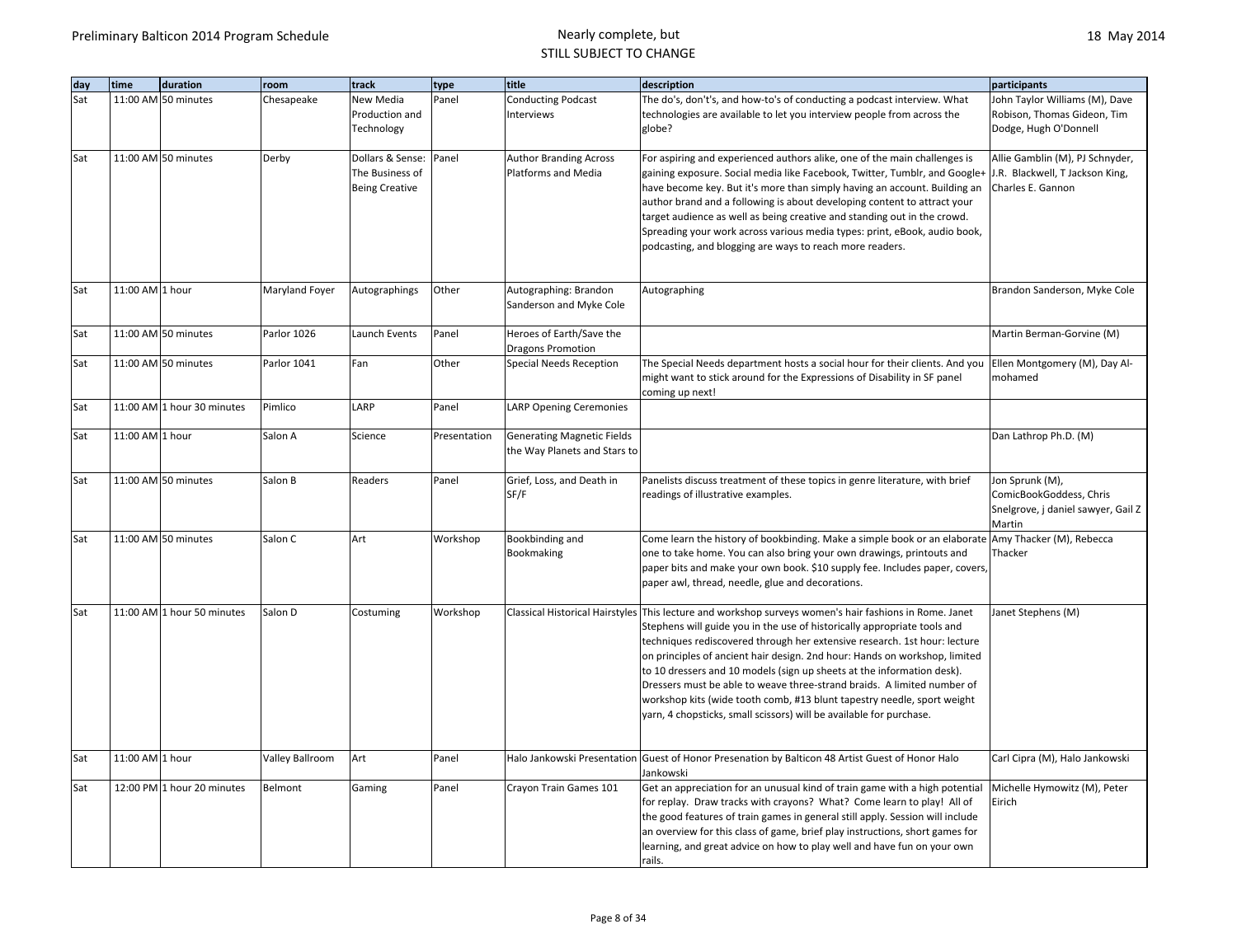| day | time<br>duration           | room           | track                                                        | type         | title                                                                   | description                                                                                                                                                                                                                                                                                                                                               | participants                                                                            |
|-----|----------------------------|----------------|--------------------------------------------------------------|--------------|-------------------------------------------------------------------------|-----------------------------------------------------------------------------------------------------------------------------------------------------------------------------------------------------------------------------------------------------------------------------------------------------------------------------------------------------------|-----------------------------------------------------------------------------------------|
| Sat | 12:00 PM 50 minutes        | Chase          | Children                                                     | Workshop     | Celtic Interlace                                                        | Learn about and color in a Celtic Interlace.                                                                                                                                                                                                                                                                                                              | <b>Brent Warner</b>                                                                     |
| Sat | 12:00 PM 50 minutes        | Chesapeake     | New Media<br>Production and<br>Technology                    | Panel        | Breaking the Mold -<br>Branching Out to Other<br>Media                  | Like many creatives, you're multi-talented, and you've got a lot to offer.<br>Learn how you can use your other talents in tandem to create a content-<br>rich experience for your consumer.                                                                                                                                                               | Rob Balder (M), John Taylor<br>Williams, j daniel sawyer, James<br>Durham, Alex White   |
| Sat | 12:00 PM 50 minutes        | Derby          | New Media<br>Production and<br>Technology                    | Panel        | <b>Managing Podcast Streams</b>                                         | How to set up multiple podcast feeds so you can have a single master feed<br>for all your work and multiple smaller feeds for different podcast projects<br>you're producing.                                                                                                                                                                             | Jonah Knight (M), Patrick<br>Holyfield, Jimmy Rogers, A<br>Kovacs, Christiana Ellis     |
| Sat | 12:00 PM 1 hour            | Garden Room    | Publishing                                                   | Panel        | <b>Baen Traveling Show</b>                                              | Slide show presenting original art and finished covers for both current and<br>upcoming Baen books. Attendees will learn what goes into designing a<br>cover and how covers evolve, as well as getting a sneak peak of upcoming<br>releases. Free books are other goodies will be given out!                                                              | Mark Van Name (M), Charles E.<br>Gannon                                                 |
| Sat | 12:00 PM 1 hour            | Hunt Ballroom  | Art                                                          | Other        | Meet the Artists: Ellen<br>Montgomery                                   | Individual exhibiting artists will be available to meet fans and discuss their<br>work at various times in the art show. The Meet the Artists schedule will be Villainess (M), Ellen Montgomery<br>posted on the Art Show doors and in the Rocket Mail.                                                                                                   | Nora Echeverria Art Show                                                                |
| Sat | 12:00 PM 1 hour            | Maryland Foyer | Autographings                                                | Other        | Autographing: Walter Hunt,<br>Daniel M. Kimmel, and<br>Steven H. Wilson |                                                                                                                                                                                                                                                                                                                                                           | Walter Hunt, Steven H. Wilson,<br>Daniel M. Kimmel                                      |
| Sat | 12:00 PM 50 minutes        | Parlor 1041    | Readers                                                      | Panel        | Expressions of Disability in<br><b>SF</b>                               | It feels somewhat problematic to lump physical, developmental, and<br>mental diagnoses together, but the commonality is in their perception as<br>Other. It's a vast uncharted territory of "write what you know" since it<br>touches so many lives but relatively few writers incorporate it into their<br>fiction. Panelists discuss the Possibilities. | Sarah Pinsker (M), Gail Z Martin,<br>Laura Nicole, Day Al-mohamed,<br>Jennifer R. Povey |
| Sat | 12:00 PM 50 minutes        | Salon A        | Science                                                      | Presentation | Virtual Human Intelligent<br>Avatars in Medicine.                       | Al conversations have evolved from Eliza. Interactive character research<br>enables a wide variety of practical, engaging and immersive interactions.<br>Let's share their current capabilities and design architectures, culminating<br>in a live editing session with a very chatty virtual patient.                                                    | Brett Talbot (M)                                                                        |
| Sat | 12:00 PM 50 minutes        | Salon B        | Writers                                                      | Panel        | Writing Sequels, Prequels,<br>and Spin offs,                            |                                                                                                                                                                                                                                                                                                                                                           | Maria V. Snyder (M), Tom Doyle,<br>Bob Greenberger, Mike<br>D'Ambrosio                  |
| Sat | 12:00 PM 50 minutes        | Salon C        | Art                                                          | Panel        | Iron Artists Competition                                                | Iron Artists Competition                                                                                                                                                                                                                                                                                                                                  | Ray Ridenour (M), Alan F. Beck,<br>Halo Jankowski, Peter Bryant,<br>Nutty Nuchtchas     |
| Sat | 12:15 PM 1 hour 30 minutes | Parlor 1026    | Launch Events                                                | Panel        | Tea in Four Worlds Book<br>Launch                                       | Join Don Sakers and Melissa Scott for a nice cup of tea suited to their four<br>new SF and fantasy releases! We'll have tea and snacks to suit each world,<br>and give away books (Fairs' Point, Silver Bullet, Children of the Eighth Day,<br>Meat and Machine) and goodies. Books will be available for sale!                                           | Melissa Scott (M), Don Sakers<br>(M)                                                    |
| Sat | 12:30 PM 50 minutes        | Pimlico        | Balticon<br>University                                       | Panel        | Professionalism and the<br>Young Writer                                 | Age may be just a number, but what do you do when most people have<br>been working in the industry for longer than you've been alive? How do you Henderson, John Zaharick,<br>balance edits and essays? How can the young writer best present<br>themselves to their readers and colleagues?                                                              | Lawrence M. Schoen (M), CJ<br>Michelle D. Sonnier, TJ. Perkins                          |
| Sat | 1:00 PM 50 minutes         | Chase          | Children                                                     | Workshop     | Journey to Neverland                                                    | Play pirate vs. fairies games like Tic Toc Croc and First Star to the Right<br>(musical chairs with stars instead of chairs.)                                                                                                                                                                                                                             | Jay Buechler, Leigh Alexander                                                           |
| Sat | 1:00 PM 50 minutes         | Chesapeake     | Dollars & Sense:<br>The Business of<br><b>Being Creative</b> | Panel        | <b>Getting Started With Self</b><br>Promotion                           | The basics of self-promotion: which services to go to first and how to make<br>the most of them. What is worth your time? What isn't?                                                                                                                                                                                                                     | Scott Pond (M), Scott Sigler,<br>Mark Jeffrey, Peter Prellwitz                          |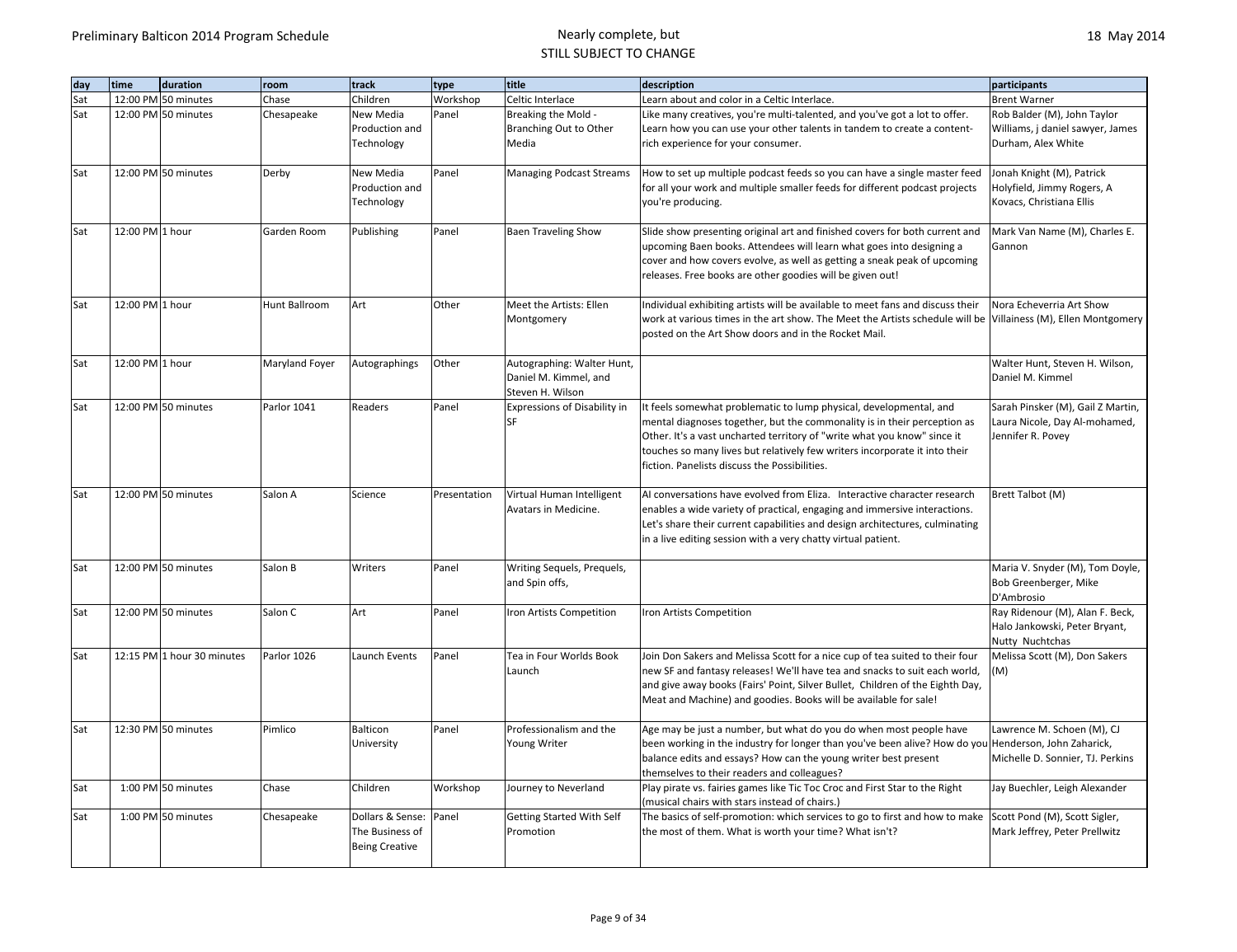| dav | time             | duration                  | room                   | track                                     | type     | title                                                                           | description                                                                                                                                                                                                                                                                                                                                                      | participants                                                                            |
|-----|------------------|---------------------------|------------------------|-------------------------------------------|----------|---------------------------------------------------------------------------------|------------------------------------------------------------------------------------------------------------------------------------------------------------------------------------------------------------------------------------------------------------------------------------------------------------------------------------------------------------------|-----------------------------------------------------------------------------------------|
| Sat |                  | 1:00 PM 50 minutes        | Derby                  | Readers                                   | Panel    | Out of Sight, Out of Mind?                                                      | Where does a story or novel published online stand a year after<br>publication? Does print publication offer a chance to have new readers<br>encounter that work over a longer period of time? Do readers bother to<br>mine web archives for earlier works by an online-only author, or do they<br>just look at what's new. Author and reader panelists discuss. | PJ Schnyder (M), A Kovacs,<br>Alessia Brio, Barbara Hill, Andrea<br>Trask               |
| Sat | 1:00 PM 1 hour   |                           | Hunt Ballroom          | Art                                       | Panel    | Meet the Artists: Laurel                                                        | Individual exhibiting artists will be available to meet fans and discuss their<br>Cunningham-Hill, Joni White work at various times in the art show. The Meet the Artists schedule will be<br>posted on the Art Show doors and in the Rocket Mail.                                                                                                               | Nora Echeverria Art Show<br>Villainess (M), Laurel<br>Cunningham-Hill, Joni White       |
| Sat | $1:00$ PM 1 hour |                           | Maryland Foyer         | Autographings                             | Other    | Autographing: Maria V.<br>Snyder and Jon Sprunk                                 |                                                                                                                                                                                                                                                                                                                                                                  | Maria V. Snyder, Jon Sprunk                                                             |
| Sat |                  | 1:00 PM 50 minutes        | Salon A                | Science                                   | Panel    | Sailing on Venus                                                                | Preparations for a Descent into Hell. Geoffrey A. Landis                                                                                                                                                                                                                                                                                                         | Geoffrey Landis (M)                                                                     |
| Sat |                  | 1:00 PM 50 minutes        | Salon B                | Readers                                   | Panel    | 5 Books for the Last Town<br>on Earth                                           | By some freaky quirk of fate, your little city survived a major cataclysm. As<br>far as you know, you are all that's left, but you DO want to survive. What<br>five books will help you and your neighbors survive?                                                                                                                                              | Elektra Hammond (M), Cindy<br>Young-Turner, Amy Kaplan,<br>Brenda Clough, Larry Hodges  |
| Sat |                  | 1:00 PM 1 hour 50 minutes | Salon C                | Teen                                      | Workshop |                                                                                 | DIY Ocarina of Time Artifact   Only 15 Participants! Signup Sheet at Info Desk (top of the escalators).<br>Every resident of Hyrule desires an Ocarina of Time, as they walk through<br>the darkness of the Kokiri Forest or as they pass through Castle Town.<br>Caramon will show you how to make one of your very own!                                        | Caramon Stanley (M), Joram<br>Stanley (M)                                               |
| Sat |                  | 1:00 PM 1 hour 20 minutes | Salon D                | Teen                                      | Workshop | Embroider Flowers on a<br>Love Token                                            | Only 12 participants - Sign up sheet at Info Desk (near top of escalator                                                                                                                                                                                                                                                                                         | Ingeborg i Trondheim (M)                                                                |
| Sat | 1:00 PM 1 hour   |                           | <b>Valley Ballroom</b> | <b>Special Events</b>                     | Panel    | <b>Brandon Sanderson's</b><br>Presentation                                      | Guest of Honor Presentation by Hugo winning novelist Brandon Sanderson                                                                                                                                                                                                                                                                                           | Carl Cipra (M), Brandon<br>Sanderson                                                    |
| Sat |                  | 1:30 PM 1 hour 20 minutes | Belmont                | Writers                                   | Workshop | Exploring the Magick and<br>Lore of the Celtic/Norse<br>Gods/Goddesses Workshop | T. J. Perkins will present the lives, background, myths/legends of<br>Gods/Goddesses of Celtic and Norse Mythology, followed by a Pathworking<br>for you to 'meet' the character you'd like to work with, then a fun writing<br>exercise or 2. Sign up at the information desk at the top of the escalator to<br>reserve your spot.                              | TJ. Perkins (M)                                                                         |
| Sat |                  | 1:30 PM 1 hour 20 minutes | Parlor 1041            | Gaming                                    | Panel    | Recipe for Making an<br><b>Effective Gamemaster</b>                             |                                                                                                                                                                                                                                                                                                                                                                  | Peter Bryant, Kevin Simpson,<br>Mike Mcphail                                            |
| Sat |                  | 1:30 PM 1 hour 30 minutes | Pimlico                | Readings                                  | Panel    | Reading: Robert Chase,<br>Keith Decandido, Michael<br>Flynn, and John C. Wright |                                                                                                                                                                                                                                                                                                                                                                  | John C Wright, Michael Flynn,<br>Robert Chase, Keith DeCandido                          |
| Sat |                  | 2:00 PM 50 minutes        | Chase                  | Children                                  | Workshop | Storytelling with Bill<br>Mayhew                                                | Bill Mayhew has been telling stories for as long as he can remember and to Mayhew<br>the public for more than thirty years, all over the place, to audiences from<br>kindergarten to senior citizens. He likes to tell funny stories; some are grim,<br>some are sweet, and some are scary, but all are fun and most will make<br>your little ones laugh!        |                                                                                         |
| Sat |                  | 2:00 PM 50 minutes        | Chesapeake             | Writers                                   | Panel    | Travel In Space                                                                 | 10 Cool Underused Ways To Scientists discuss ideas for space travel that have been underutilized or<br>could be due for reintroduction into the genre.                                                                                                                                                                                                           | Andy Love (M), Catherine Asaro,<br>Geoffrey Landis, Charles E.<br>Gannon, Pamela Gay    |
| Sat |                  | 2:00 PM 50 minutes        | Derby                  | New Media<br>Production and<br>Technology | Panel    | Helping Authors Find and<br>Work Effectively With<br>Narrators                  | Experienced podcasters discuss how to recruit and work with narrators to<br>maximize the quality of their audio.                                                                                                                                                                                                                                                 | Veronica Giguere (M), Rob<br>Balder, Patrick Holyfield, Chris<br>Snelgrove, P.C. Haring |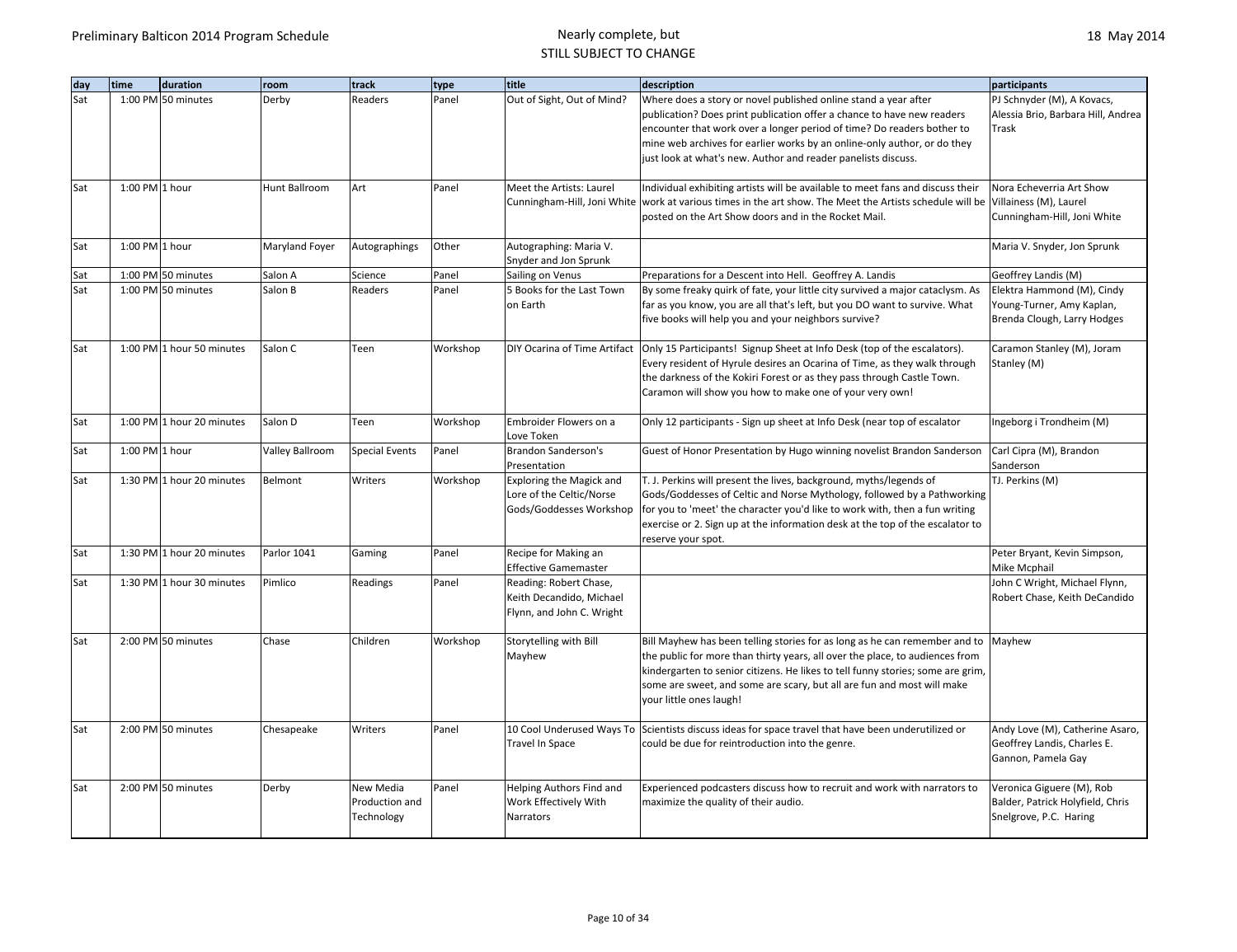| day | time           | duration                  | room           | track                | type         | title                                          | description                                                                                                                                | participants                      |
|-----|----------------|---------------------------|----------------|----------------------|--------------|------------------------------------------------|--------------------------------------------------------------------------------------------------------------------------------------------|-----------------------------------|
| Sat | 2:00 PM 1 hour |                           | Garden Room    | Music                | Panel        | Ken Anders Concert                             | Guest of Honor Concert by SCA Bard and Balticon 48 Music Guest of Honor                                                                    | Ken Anders (M)                    |
|     |                |                           |                |                      |              |                                                | Ken Anders. The concert will be followed by an charity auction for BSFS<br>Books for Kids                                                  |                                   |
| Sat | 2:00 PM 1 hour |                           | Hunt Ballroom  | Art                  | Panel        | Meet the Artists: Tristan                      | Individual exhibiting artists will be available to meet fans and discuss their                                                             | Nora Echeverria Art Show          |
|     |                |                           |                |                      |              | Alexander                                      | work at various times in the art show. The Meet the Artists schedule will be Villainess (M), Tristan Alexander                             |                                   |
|     |                |                           |                |                      |              |                                                | posted on the Art Show doors and in the Rocket Mail.                                                                                       |                                   |
| Sat | 2:00 PM 1 hour |                           | Maryland Foyer | Autographings        | Other        | Autographing: Tom Doyle,                       |                                                                                                                                            | Lawrence M. Schoen, Tom Doyle,    |
|     |                |                           |                |                      |              | Hugh O'Donnell and                             |                                                                                                                                            | Hugh O'Donnell                    |
|     |                |                           |                |                      |              | Lawrence Schoen                                |                                                                                                                                            |                                   |
| Sat |                | 2:00 PM 50 minutes        | Salon A        | Science              | Presentation | A Quantum of Mystery                           | A Quantum of Mystery. How do we visualize the double slit experiment?                                                                      | John Ashmead (M)                  |
|     |                |                           |                |                      |              |                                                | How do we understand what Feynman called the central, really the only,                                                                     |                                   |
|     |                |                           |                |                      |              |                                                | mystery of quantum mechanics? Veteran quantum mechanic John                                                                                |                                   |
|     |                |                           |                |                      |              |                                                | Ashmead & professional animator Larry Latham join forces to show what<br>cannot be seen, and present, for your consideration, a Quantum of |                                   |
|     |                |                           |                |                      |              |                                                | Mystery. John Ashmead, Larry Latham                                                                                                        |                                   |
|     |                |                           |                |                      |              |                                                |                                                                                                                                            |                                   |
| Sat |                | 2:00 PM 50 minutes        | Salon B        | Readers              | Panel        | Flipping SF Archetypes                         | Maybe humanity isn't the good guy on the intergalactic playing field.                                                                      | Scott Roche (M), T Jackson King,  |
|     |                |                           |                |                      |              |                                                | Maybe the mad scientist is just a jerk, not an evil genius. Maybe                                                                          | James Daniel Ross, Jean Marie     |
|     |                |                           |                |                      |              |                                                |                                                                                                                                            | Ward, Steven H. Wilson            |
| Sat |                | 2:30 PM 1 hour 20 minutes | Salon D        | Costuming            | Other        | Auction: Treasures from                        | Costumes, fabrics, and accessories from the collection of Marty and Bobby                                                                  | Sharon Landrum (M), Judy          |
|     |                |                           |                |                      |              | Marty and Bobby Gear's                         | Gear. GCFCG auctions fund Guild social outreach programs, including                                                                        | Mitchell, Ron Robinson,           |
|     |                |                           |                |                      |              | Costume Closet                                 | charity haunts and the post-masquerade party.                                                                                              | Jeannette Holloman                |
|     |                |                           |                |                      |              |                                                |                                                                                                                                            |                                   |
| Sat |                | 3:00 PM 50 minutes        | Chase          | Children             | Workshop     | Who Wants to be a                              | Create your own superhero persona and costume.                                                                                             | Eta Hack                          |
| Sat |                | 3:00 PM 50 minutes        | Chesapeake     | New Media Fans Panel |              | Superhero<br>Disasterpiece Theatre LIVE        | Disasterpiece Theatre is an exercise in true Hollywood movie magic. A                                                                      | Alex White (M), Stephen Granade   |
|     |                |                           |                |                      |              |                                                | theme is selected each week. The goal is to come up with the movies the                                                                    |                                   |
|     |                |                           |                |                      |              |                                                | industry would be most likely to make. The magic happens when we create                                                                    |                                   |
|     |                |                           |                |                      |              |                                                | something dark and terrible; a hideous and inexorable vision of the                                                                        |                                   |
|     |                |                           |                |                      |              |                                                | cinematic future; and you know true despair.                                                                                               |                                   |
| Sat |                | 3:00 PM 50 minutes        | Derby          | Writers              | Panel        | <b>Author Promotion Materials</b>              | We all know authors need stuff, but what stuff? What promotional items                                                                     | Starla Huchton (M), PJ Schnyder,  |
|     |                |                           |                |                      |              |                                                | are available and which ones are effective?                                                                                                | Jeffrey Lyman, Neal Levin, Allie  |
|     |                |                           |                |                      |              |                                                |                                                                                                                                            | Gamblin                           |
| Sat | 3:00 PM 1 hour |                           | Maryland Foyer | Autographings        | Other        | Autographing: Michael Flynn                    |                                                                                                                                            | Michael Flynn, Jo Walton          |
|     |                |                           |                |                      |              | and Jo Walton                                  |                                                                                                                                            |                                   |
| Sat |                | 3:00 PM 50 minutes        | Parlor 1026    | Teen                 | Panel        | What Brought You to                            | Young Fans and Balticon staff members talk about how to get more young                                                                     | <b>Daniel Hack</b>                |
|     |                |                           |                |                      |              | Balticon, and How Do We                        | people to attend, volunteer for, and be involved in Balticon and BSFS. An                                                                  |                                   |
| Sat |                | 3:00 PM 50 minutes        | Parlor 1041    | Gaming               | Panel        | Get Other Teens to Come<br><b>Pirate Games</b> | open forum discussion.                                                                                                                     | Perrianne Lurie, Kristina Lynch,  |
|     |                |                           |                |                      |              |                                                |                                                                                                                                            | Victor Hutcherson                 |
| Sat | 3:00 PM 1 hour |                           | Pimlico        | Readings             | Other        | Reading: J Daniel Sawyer,                      |                                                                                                                                            | Dave Robison, Patrick Scaffido, j |
|     |                |                           |                |                      |              | Dave Robison, Patrick                          |                                                                                                                                            | daniel sawyer                     |
|     |                |                           |                |                      |              | Scaffido                                       |                                                                                                                                            |                                   |
| Sat |                | 3:00 PM 50 minutes        | Salon A        | Science              | Presentation |                                                | Life on a Little Known Planet Life on a little known planet! The Ant Kingdom, New Species Discoveries                                      | John La Polla PH.D. (M)           |
|     |                |                           |                |                      |              |                                                | and Fossil records! John S. LaPolla, Ph.D. Associate Professor of Biology, Co-                                                             |                                   |
|     |                |                           |                |                      |              |                                                | Director, Biology Graduate Program, Towson University                                                                                      |                                   |
| Sat |                | 3:00 PM 50 minutes        | Salon B        | Readers              | Panel        | Aged Characters in Fantasy                     | Do they have to be wise and revered? Avoiding the cliché.                                                                                  | Holliann Russell Kim (M), Jon     |
|     |                |                           |                |                      |              |                                                |                                                                                                                                            | Sprunk, Leona Wisoker, Joy        |
|     |                |                           |                |                      |              |                                                |                                                                                                                                            | Ward, Steven H. Wilson            |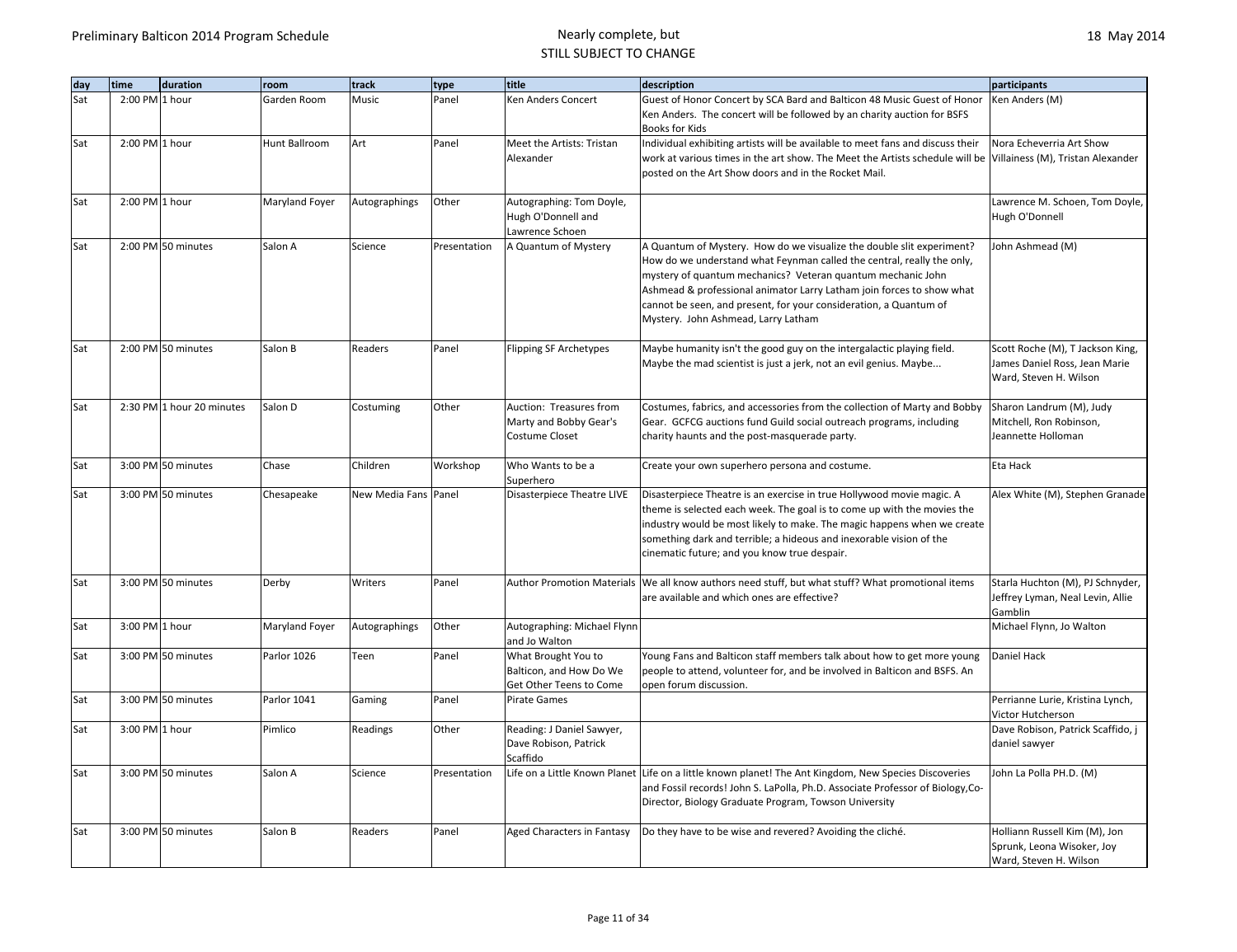| day | time            | duration                  | room           | track          | type         | title                                                        | description                                                                                                                                      | participants                                                    |
|-----|-----------------|---------------------------|----------------|----------------|--------------|--------------------------------------------------------------|--------------------------------------------------------------------------------------------------------------------------------------------------|-----------------------------------------------------------------|
| Sat |                 | 3:00 PM 1 hour 50 minutes | Salon C        | Art            | Workshop     | <b>Fantasy Art Drawing</b>                                   | How to draw the things in one's head to look real on paper by using,                                                                             | Charlene Taylor D'Alessio (M)                                   |
|     |                 |                           |                |                |              | Workshop                                                     | altering, and creating references. This is a hands-on participation workshop.                                                                    |                                                                 |
|     |                 |                           |                |                |              |                                                              | Attendees will be drawing Fantasy subject matter from a variety of small                                                                         |                                                                 |
|     |                 |                           |                |                |              |                                                              | Fantasy props (provided) with a variety of drawing materials (provided).                                                                         |                                                                 |
| Sat |                 | 4:00 PM 50 minutes        | Belmont        | Readers        | Panel        | The 1632 Universe                                            | Authors writing in this universe share their stories and experiences with                                                                        | Walt Boyes (M), Iver Cooper,                                    |
|     |                 |                           |                |                |              |                                                              | readers and give us the inside skinny on what's coming up! Featuring Panel                                                                       | Robert Waters, Charles E.                                       |
|     |                 |                           |                |                |              |                                                              | Guest Meriah Crawford.                                                                                                                           | Gannon, Walter Hunt                                             |
| Sat |                 | 4:00 PM 50 minutes        | Chase          | Children       | Workshop     | <b>Plaster Name Plates</b>                                   | Design your own personalized name plate, or just make a paper weight. We Sue Bowen                                                               |                                                                 |
|     |                 |                           |                |                |              |                                                              | will use plaster of Paris and inclusions to create an individualized piece of                                                                    |                                                                 |
|     |                 |                           |                |                |              |                                                              | sculpture that will work hard to contain your artistic talents. These pieces                                                                     |                                                                 |
|     |                 |                           |                |                |              |                                                              | will be highly textured and one-of-a-kind with a beach theme.                                                                                    |                                                                 |
| Sat |                 | 4:00 PM 50 minutes        | Chesapeake     | New Media      | Panel        | How To Do A Blog Tour                                        | How to use a blog tour to generate publicity for your upcoming release.                                                                          | Brenda Clough (M), David                                        |
|     |                 |                           |                | Production and |              |                                                              |                                                                                                                                                  | Brawley, Tee Morris, Starla                                     |
|     |                 |                           |                | Technology     |              |                                                              |                                                                                                                                                  | Huchton, Melissa Hayden                                         |
| Sat |                 | 4:00 PM 50 minutes        | Derby          | Writers        | Panel        | The transition: Experiences                                  | Podcasters and ePublishers discusses the experience of moving from the                                                                           | Philippa Ballantine, A Kovacs,                                  |
|     |                 |                           |                |                |              | of New Media authors                                         | digital world in to print and what changes they had to make.                                                                                     | Jared Axelrod, Scott Sigler                                     |
|     |                 |                           |                |                |              | moving to the mainstream                                     |                                                                                                                                                  |                                                                 |
|     |                 |                           |                |                |              | literary world                                               |                                                                                                                                                  |                                                                 |
| Sat | 4:00 PM 2 hours |                           | Garden Room    | Dance          | Panel        | <b>Medieval Dance</b>                                        | Come learn a bunch of easy and fun medieval dances, taught by Patches.                                                                           | Patches (M), Maugorn, Gary                                      |
|     |                 |                           |                |                |              |                                                              | Music provided by Maugorn and friends.                                                                                                           | Ehrlich                                                         |
| Sat | 4:00 PM 1 hour  |                           | Maryland Foyer | Autographings  | Other        | Autographing: Mike Black, L.                                 |                                                                                                                                                  | L. Jagi Lamplighter, Michael                                    |
|     |                 |                           |                |                |              | Jagi Lamplighter, and John                                   |                                                                                                                                                  | Black, John C Wright                                            |
|     |                 |                           |                |                |              | C. Wright                                                    |                                                                                                                                                  |                                                                 |
| Sat |                 | 4:00 PM 50 minutes        | Parlor 1026    | Anime          | Panel        | Anime and New Western TV                                     | Can Anime withstand the onslaught of western shows, ie. Doctor Who,<br>Breaking bad, Dexter, MadMen, Blacklist, Game of thrones, etc. -- does it | Grig Larson (M), Jason Banks,<br>Robert Chase, Kathreja Sarfati |
|     |                 |                           |                |                |              |                                                              | have the subject matter to hold up? Will it or is it subjugated to the realm                                                                     |                                                                 |
|     |                 |                           |                |                |              |                                                              | of "for children and immature nerds", whereas western television has                                                                             |                                                                 |
|     |                 |                           |                |                |              |                                                              | started to grow up -- and grow up fast?                                                                                                          |                                                                 |
|     |                 |                           |                |                |              |                                                              |                                                                                                                                                  |                                                                 |
| Sat |                 | 4:00 PM 50 minutes        | Pimlico        | Readers        | Panel        | <b>Broad Universe Reading</b><br>Rapid Fire Reading Saturday | Rapid Fire readings from some amazing women/authors.                                                                                             | Jean Marie Ward (M), Reesa<br>Herberth, Elektra Hammond, Gail   |
|     |                 |                           |                |                |              | Afternoon                                                    |                                                                                                                                                  | Z Martin, Michelle Moore, Kelly                                 |
|     |                 |                           |                |                |              |                                                              |                                                                                                                                                  | Harmon                                                          |
| Sat |                 | 4:00 PM 50 minutes        | Salon A        | Science        | Presentation | Is There Life Elsewhere in                                   | Is There Life Elsewhere in our Galaxy? Jason Kalirai, James Webb Space                                                                           | Jason Kalirai (M)                                               |
|     |                 |                           |                |                |              | our Galaxy?                                                  | Telescope                                                                                                                                        |                                                                 |
| Sat |                 | 4:00 PM 50 minutes        | Salon B        | Readers        | Panel        | <b>Titles Looking for Stories</b>                            | Help our writers avoid writer's block. You provide the titles, the writers on                                                                    | Mark Van Name, Jennifer R.                                      |
|     |                 |                           |                |                |              |                                                              | the panel will come up with a synopsis for each title. Audience votes on the Povey, Bob Greenberger, Mary<br>best synopsis for each title.       | Turzillo, Larry Hodges                                          |
| Sat |                 | 4:00 PM 50 minutes        | Salon D        | Editors        | Panel        | The Fine Line Between                                        | How much is too much? What should be entered as a comment and what                                                                               | Christopher Pisano, Alessia Brio,                               |
|     |                 |                           |                |                |              | <b>Editing and Rewriting</b>                                 | should you just revise? How do you approach the editing process? Panelists                                                                       | Jon Sprunk, Sue Baiman, Bernie                                  |
|     |                 |                           |                |                |              |                                                              | discuss their editing process and experience, particularly on where to draw                                                                      | Mojzes                                                          |
|     |                 |                           |                |                |              |                                                              | the line.                                                                                                                                        |                                                                 |
| Sat |                 | 4:15 PM 1 hour 30 minutes | Parlor 1041    | Launch Events  | Panel        | Flesh Sutra/America                                          | Come celebrate with author Tom Doyle the release of his modern-day                                                                               | Tom Doyle (M), Tim Burke,                                       |
|     |                 |                           |                |                |              | Craftsman Launch                                             | fantasy of military intrigue, "{American Craftsmen," and with author Tim W. Barbara Hill                                                         |                                                                 |
|     |                 |                           |                |                |              |                                                              | Burke the publication of his fantastic journey of existential terror and self-                                                                   |                                                                 |
|     |                 |                           |                |                |              |                                                              | discovery, "The Flesh Sutra."                                                                                                                    |                                                                 |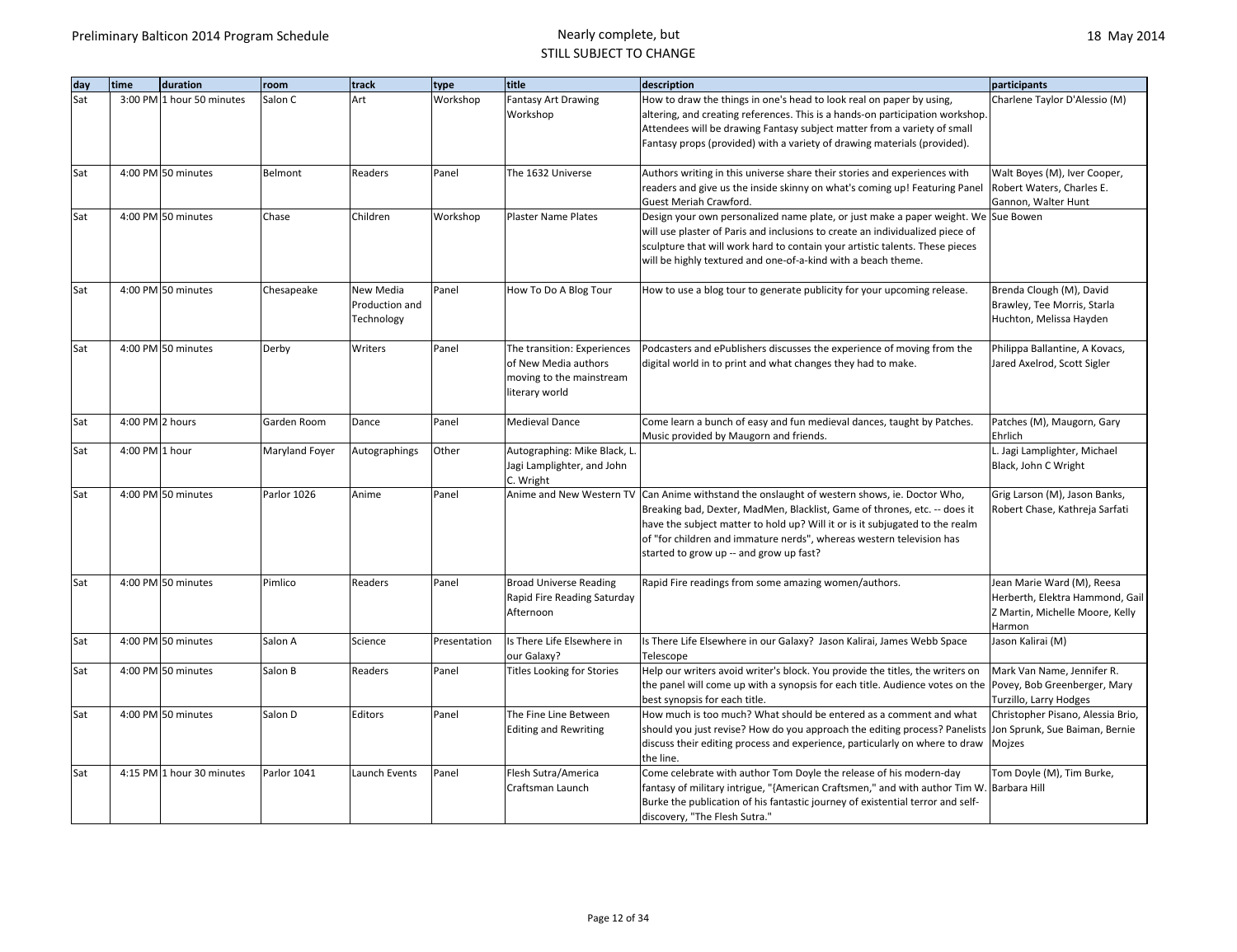| day | time            | duration                  | room           | track                                                        | type         | title                                                          | description                                                                                                                                                                                                                                                                                                                                                                                                                                                                                                                                                           | participants                                                                                                                                       |
|-----|-----------------|---------------------------|----------------|--------------------------------------------------------------|--------------|----------------------------------------------------------------|-----------------------------------------------------------------------------------------------------------------------------------------------------------------------------------------------------------------------------------------------------------------------------------------------------------------------------------------------------------------------------------------------------------------------------------------------------------------------------------------------------------------------------------------------------------------------|----------------------------------------------------------------------------------------------------------------------------------------------------|
| Sat |                 | 5:00 PM 50 minutes        | Belmont        | Readers                                                      | Panel        | In the Hot Seat                                                | Professionals (from any field) are there to answer questions. Getting<br>agents, self publishing, tracking disease vectors, motivation  whatever.<br>The panel answers everything. That's the deal.                                                                                                                                                                                                                                                                                                                                                                   | Myke Cole (M), Jon Sprunk,<br>Lawrence M. Schoen, John Cmar,<br>Joshua Bilmes                                                                      |
| Sat |                 | 5:00 PM 50 minutes        | Chase          | Children                                                     | Workshop     | Mark MacDicken                                                 | Steampunk Filk Concert with Steampunk Filk Concert with Mark MacDicken                                                                                                                                                                                                                                                                                                                                                                                                                                                                                                | Mark MacDicken                                                                                                                                     |
| Sat |                 | 5:00 PM 50 minutes        | Chesapeake     | Editors                                                      | Panel        | Anthologies                                                    | A look at the wave sweeping the industry. At one point anthologies were<br>looked down upon in publishing. These days they are a staple. Themed or<br>unthemed? Invitation only or open submission? There are so many<br>different options for the aspiring anthology editor/packager. Planning on an<br>anthology of your own? Come pick the brains of experience anthology<br>editors for how to go about things and what to avoid.                                                                                                                                 | Darrell Schweitzer (M), Sarah<br>Avery, Lee C. Hillman, David<br>Sklar, Mike Mcphail                                                               |
| Sat |                 | 5:00 PM 50 minutes        | Derby          | New Media Fans Presentation                                  |              | <b>Astronomy Cast Podcast</b>                                  | Astronomy Cast, hosted by Fraser Cain (Universe Today) and Dr. Pamela L.<br>Gay (SIUE), provides weekly discussions on fact-based astronomical topics<br>ranging from planets to cosmology. This show brings the questions of an<br>avid astronomy lover direct to an astronomer. Together Fraser and Pamela<br>explore the universe around us.                                                                                                                                                                                                                       | Pamela Gay (M)                                                                                                                                     |
| Sat | 5:00 PM 1 hour  |                           | Maryland Foyer | Autographings                                                | Other        | Autographing: TJ Perkins,<br>Melissa Scott, and Steve<br>White |                                                                                                                                                                                                                                                                                                                                                                                                                                                                                                                                                                       | TJ. Perkins, Steve White, Melissa<br>Scott                                                                                                         |
| Sat |                 | 5:00 PM 50 minutes        | Parlor 1026    | Teen                                                         | Panel        | Divergent Debate                                               | Divergent Debate                                                                                                                                                                                                                                                                                                                                                                                                                                                                                                                                                      | Ethan Wilson (M), Thomas<br>Hayden, Sam Prellwitz, Bella<br>Shaivitz, Sarah Esquela, Daniel<br>Hack                                                |
| Sat | 5:00 PM 1 hour  |                           | Pimlico        | Readings                                                     | Panel        | Reading: Jo Walton,<br>Geoffrey Landis                         |                                                                                                                                                                                                                                                                                                                                                                                                                                                                                                                                                                       | Geoffrey Landis, Jo Walton                                                                                                                         |
| Sat |                 | 5:00 PM 50 minutes        | Salon A        | Science                                                      | Presentation | The Human Microbiome                                           | The Human Microbiome: The Trillions of Microbes on Your Body! Lita<br>Proctor, Ph.D. from the NIH                                                                                                                                                                                                                                                                                                                                                                                                                                                                     | Lita Proctor Ph.D. (M)                                                                                                                             |
| Sat |                 | 6:00 PM 1 hour 50 minutes | Belmont        | Filmmaking                                                   | Workshop     | Preparing for Takeoff                                          | A preproduction planning seminar for independent filmmakers, by a<br>successful independent filmmaker. Arthur Vincie, writer/director of this<br>year's Sunday morning film premier, will have his book available for<br>purchase at this seminar.                                                                                                                                                                                                                                                                                                                    | Arthur Vincie (M)                                                                                                                                  |
| Sat |                 | 6:00 PM 50 minutes        | Chesapeake     | Dollars & Sense:<br>The Business of<br><b>Being Creative</b> | Panel        | The Best Bang For Your<br>Buck!                                | Whether you're investing money, time, or both, our shameless promoters<br>will tell you what works and where you should focus your energies.                                                                                                                                                                                                                                                                                                                                                                                                                          | Michael Black, Chris Snelgrove,<br>Neal Levin, Scott Sigler, Steve<br>White                                                                        |
| Sat | 6:00 PM 2 hours |                           | Con Suite      | Launch Events                                                | Other        | Fortress Press Book Launch                                     | Fortress Publishing, Inc. Presents TV Gods: "Picture your favorite TV show!<br>Imagine your favorite Pantheon! Mash them together -- What could<br>possibly go wrong?" The great pantheons of the world run amok through<br>eighteen tales of wonder and hilarity. Discover how the Egyptian gods use<br>night court for judging the souls of the dead. What will happen when an<br>office of Greek gods get downsized? Why are there Norse gods on a space<br>ship? Come join Fortress Publishing, Inc. in celebrating the launch of this<br>exciting new anthology. | Christine Stuppi (M), Christopher<br>Pisano, Brian Koscienski, Jon<br>Sprunk, Elektra Hammond, Eric<br>Hardenbrook, Mike D'Ambrosio,<br>Jeff Young |
| Sat |                 | 6:00 PM 50 minutes        | Derby          | Writers                                                      | Panel        | Forgotten Works in Sci-Fi /<br>Forgotten Works in Fantasy      | What shows/books are classics that a new reader will not hear about unless Joshua Bilmes (M), L. Jagi<br>we tell them?                                                                                                                                                                                                                                                                                                                                                                                                                                                | Lamplighter, Jo Walton, Steven<br>H. Wilson, Brett Talbot                                                                                          |
| Sat | 6:00 PM 1 hour  |                           | Maryland Foyer | Autographings                                                | Panel        | Autographing: Richard<br>Leider and Dr. Seti                   |                                                                                                                                                                                                                                                                                                                                                                                                                                                                                                                                                                       | Rick Leider, H. Paul Shuch                                                                                                                         |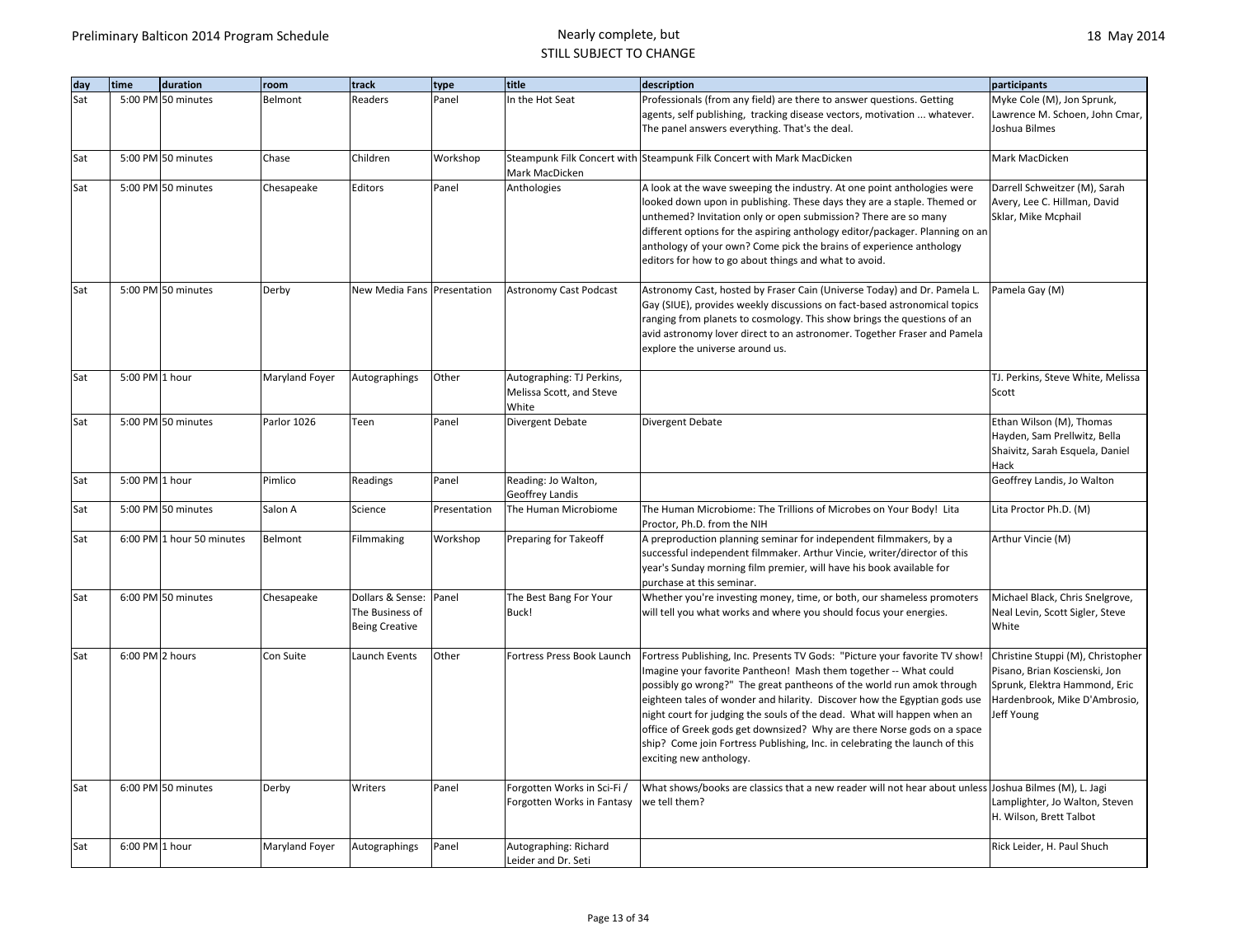| day | time            | duration                   | room           | track                       | type         | title                            | description                                                                                                                                                               | participants                     |
|-----|-----------------|----------------------------|----------------|-----------------------------|--------------|----------------------------------|---------------------------------------------------------------------------------------------------------------------------------------------------------------------------|----------------------------------|
| Sat |                 | 6:00 PM 50 minutes         | Parlor 1026    | Writers                     | Panel        | <b>GLBT Issues in YA Fantasy</b> | You want to address GLBT issues in your YA SF/F, but you're straight and                                                                                                  | Jared Axelrod (M), Carl Cipra,   |
|     |                 |                            |                |                             |              | and SF                           | you only have one queer friend and s/he never talks to you about their life.                                                                                              | James Daniel Ross, N.R. Brown,   |
|     |                 |                            |                |                             |              |                                  | So how do you avoid sounding clueless? Who should you talk to? What                                                                                                       | Hugh O'Donnell                   |
|     |                 |                            |                |                             |              |                                  | questions should you ask?                                                                                                                                                 |                                  |
| Sat |                 | 6:00 PM 1 hour 20 minutes  | Parlor 1041    | Gaming                      | Panel        | The History of Mah Jongg         |                                                                                                                                                                           | Donna Dearborn, Michelle         |
|     |                 |                            |                |                             |              |                                  |                                                                                                                                                                           | Hymowitz                         |
| Sat |                 | 6:00 PM 50 minutes         | Pimlico        | Readings                    | Panel        | Reading: Charles E.Gannon        | An interview with the author of 2014 Compton Crook Award winning novel                                                                                                    | Bud Sparhawk (M), Charles E.     |
|     |                 |                            |                |                             |              | and Myke Cole                    | "Fire With Fire" followed by readings by him and by Myke Cole, author of                                                                                                  | Gannon, Myke Cole                |
|     |                 |                            |                |                             |              |                                  | the 2013 award winning novel, "Shadow Ops: Control Point."                                                                                                                |                                  |
| Sat |                 | 6:00 PM 50 minutes         | Salon A        | Science                     | Presentation |                                  | Become a Rocket Scientist in Who says rocket science is hard? You'll learn what makes a rocket work, the Stephen Granade (M)                                              |                                  |
|     |                 |                            |                |                             |              | Less Than an Hour                | trade-offs in rocket design, and how you move around once you're in orbit.                                                                                                |                                  |
|     |                 |                            |                |                             |              |                                  | All in under an hour, and with just three equations and three graphs.                                                                                                     |                                  |
| Sat | 6:00 PM 5 hours |                            | Salon C        | Costuming                   | Other        | Masquerade Green Room            | Preparation and gathering room for Marty Gear Memorial Masquerade                                                                                                         | Lisa Adler-Golden, Jeannette     |
|     |                 |                            |                |                             |              |                                  | contestants and exhibitors.                                                                                                                                               | Holloman, Ron Robinson           |
| Sat | 6:00 PM 5 hours |                            | Salon D        | Costuming                   | Other        | Masquerade Green Room 2          | Help herd Masquerade entrants! Select this item if you have volunteered to Debi Chowdhury, Bill                                                                           |                                  |
|     |                 |                            |                |                             |              |                                  | be a Masquerade Green Room helper.                                                                                                                                        | Frankenfeld, Judy Mitchell       |
| Sat | 7:00 PM 6 hours |                            | Chase          | Gaming                      | Other        | Magic the Gathering: Draft       | \$15 entry fee Limited 15 people, sign up at Info Desk. Come play in a                                                                                                    | Adrienne Reynolds (M), Brandon   |
|     |                 |                            |                |                             |              | Tournament with Brandon          | Magic Draft tournament with Brandon Sanderson                                                                                                                             | Sanderson                        |
|     |                 |                            |                |                             |              | Sanderson                        |                                                                                                                                                                           |                                  |
| Sat |                 | 7:00 PM 50 minutes         | Chesapeake     | Dollars & Sense:            | Panel        | Websites for SF                  | Guidelines for creating a website that will help you market your work and                                                                                                 | Neal Levin, Lauren Harris, Allie |
|     |                 |                            |                | The Business of             |              | Professionals                    | keep your name in front of your fans.                                                                                                                                     | Gamblin                          |
|     |                 |                            |                | <b>Being Creative</b>       |              |                                  |                                                                                                                                                                           |                                  |
| Sat |                 | 7:00 PM 50 minutes         | Derby          | New Media Fans Presentation |              | 365 Days of Astronomy            | The 365 Days of Astronomy Podcast is a project that publishes one podcast                                                                                                 | Pamela Gay (M)                   |
|     |                 |                            |                |                             |              | Podcast                          | per day, for all 365 days of 2009, 2010, 2011, 2012, 2013 -- and now 2014.                                                                                                |                                  |
|     |                 |                            |                |                             |              |                                  | The podcast episodes are written, recorded and produced by people                                                                                                         |                                  |
|     |                 |                            |                |                             |              |                                  | around the world.                                                                                                                                                         |                                  |
| Sat | 7:00 PM 1 hour  |                            | Garden Room    | Music                       | Concert      | Concert: Maugorn                 |                                                                                                                                                                           | Maugorn                          |
| Sat | 7:00 PM 1 hour  |                            | Maryland Foyer | Autographings               | Other        | Autographing: Jhada              |                                                                                                                                                                           | Jhada Addams, Lawrence Watt-     |
|     |                 |                            |                |                             |              | Addams and Lawrence Watt-        |                                                                                                                                                                           | Evans                            |
|     |                 |                            |                |                             |              | Evans                            |                                                                                                                                                                           |                                  |
| Sat |                 | 7:00 PM 50 minutes         | Parlor 1026    | Writers                     | Panel        | Shortening Your Books and        | How do you write shorter books and stories without cheating your readers? Tim Burke, Keith DeCandido,                                                                     |                                  |
|     |                 |                            |                |                             |              | <b>Stories</b>                   | Panelists discuss methods and why this is (or isn't) a good idea in the first                                                                                             | Steven H. Wilson, Mary Turzillo, |
|     |                 |                            |                |                             |              |                                  | place.                                                                                                                                                                    | <b>Betsy Riley</b>               |
| Sat |                 | 7:00 PM 50 minutes         | Pimlico        | Readers                     | Panel        | Open Readings -- Saturday        | Writers who have a science fiction or fantasy short story or novel they want Bernie Mojzes (M)<br>to read from drop in, read it to others and (if they want) ask for some |                                  |
|     |                 |                            |                |                             |              |                                  | feedback. The rules are simple: the author goes to the front table and signs                                                                                              |                                  |
|     |                 |                            |                |                             |              |                                  | in, waits their turn. The moderator sets the timer on the table for 10                                                                                                    |                                  |
|     |                 |                            |                |                             |              |                                  | minutes maximum. If you ask for feedback, accept it graciously and without                                                                                                |                                  |
|     |                 |                            |                |                             |              |                                  | argument. Audience: Do not offer feedback to anyone who does not ask for                                                                                                  |                                  |
|     |                 |                            |                |                             |              |                                  |                                                                                                                                                                           |                                  |
| Sat |                 | 7:00 PM 50 minutes         | Salon A        | Science                     | Presentation | Do Extraterrestrials Really      | Do Extraterrestrials Really Need Water?                                                                                                                                   | Jennifer Grier (M)               |
|     |                 |                            |                |                             |              | Need Water?                      |                                                                                                                                                                           |                                  |
| Sat |                 | 7:30 PM 1 hour 20 minutes  | Parlor 1041    | Gaming                      | Panel        | Kickstarter 101 for Game         |                                                                                                                                                                           | Eric B. Hymowitz (M), Peter      |
|     |                 |                            |                |                             |              | <b>Players and Designers</b>     |                                                                                                                                                                           | Bryant, Alex Shvartsman          |
| Sat |                 | 8:00 PM 3 hours 30 minutes | Belmont        | Video, Film and             | Other        | Video Room Moves to              | Saturday evening videos in the Belmont Room                                                                                                                               | Thomas Horman (M)                |
|     |                 |                            |                | <b>TV</b>                   |              | Belmont                          |                                                                                                                                                                           |                                  |
|     |                 |                            |                |                             |              |                                  |                                                                                                                                                                           |                                  |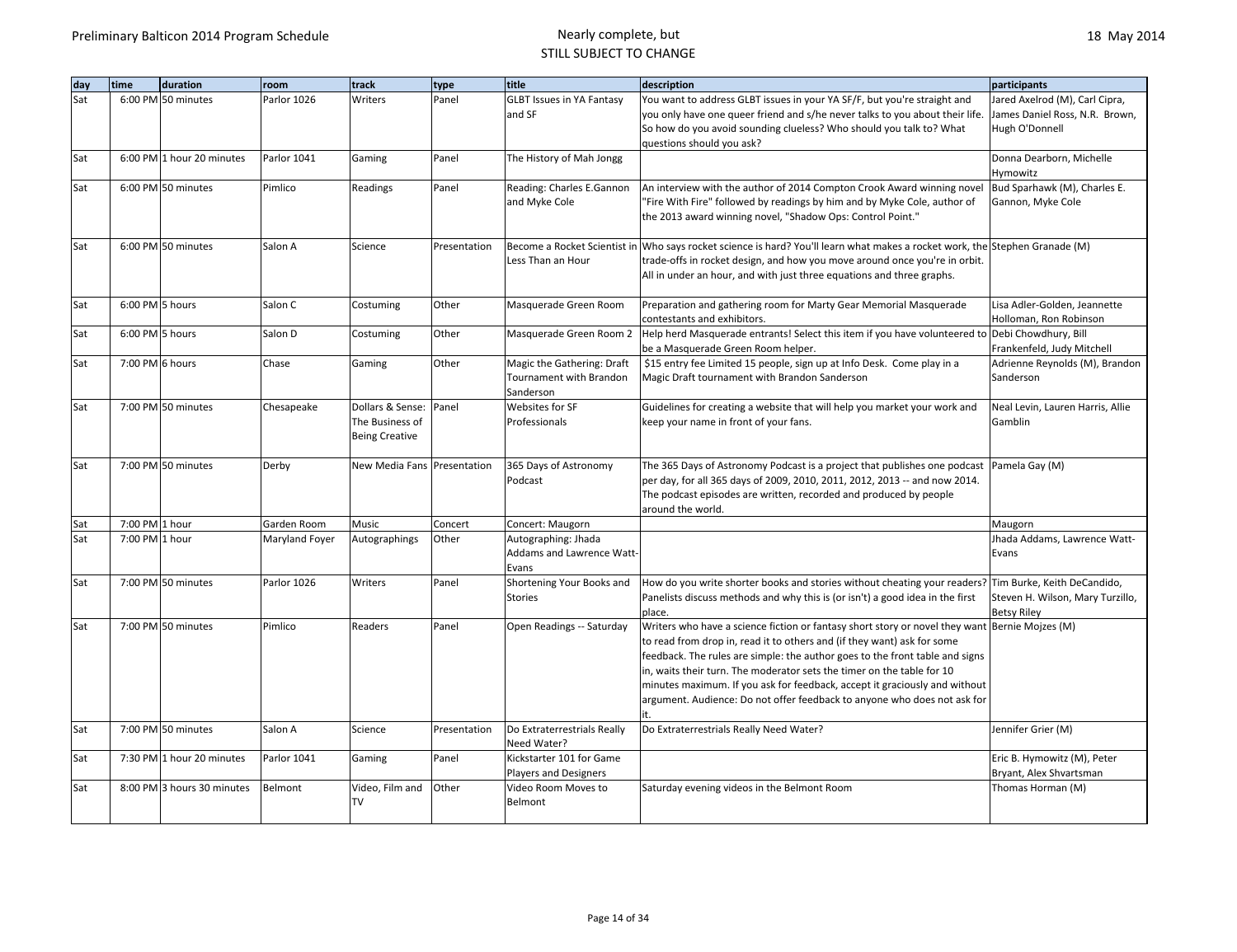| day        | time             | duration                   | room            | track                  | type     | title                        | description                                                                                           | participants                            |
|------------|------------------|----------------------------|-----------------|------------------------|----------|------------------------------|-------------------------------------------------------------------------------------------------------|-----------------------------------------|
| Sat        |                  | 8:00 PM 50 minutes         | Chesapeake      | Dollars & Sense: Panel |          | <b>Free Content Business</b> | A discussion of various models for having an income while still giving your                           | Jonah Knight (M), Norm Sherman          |
|            |                  |                            |                 | The Business of        |          | Models                       | work away to the audience.                                                                            |                                         |
|            |                  |                            |                 | <b>Being Creative</b>  |          |                              |                                                                                                       |                                         |
| Sat        |                  | 8:00 PM 50 minutes         | Derby           | New Media Fans Panel   |          | Cowry Catchers Support       | Cowry Catchers has completed its years-long podcast run. Let's remember                               | Lauren Harris (M), Abigail Hilton,      |
|            |                  |                            |                 |                        |          | Group                        | the wonderful things it brought us and say farewell (but not goodbye) to                              | ComicBookGoddess, Chris Lester          |
|            |                  |                            |                 |                        |          |                              | this wonderful podcast series.                                                                        |                                         |
| Sat        | 8:00 PM 1 hour   |                            | Garden Room     | Music                  | Concert  | Concert: Devo Spice          |                                                                                                       | Devo Spice                              |
| Sat        |                  | 8:00 PM 50 minutes         | Parlor 1026     | Readers                | Panel    | Dueling Funny Stories or     | Panelists face off with their funniest stories and puns, the funnier the                              | Brand Gamblin (M), Charlie              |
|            |                  |                            |                 |                        |          | Puns                         | better. Audience catcalls must be puns!                                                               | Brown, Batya Wittenberg, Scott<br>Roche |
| Sat        |                  | 8:00 PM 1 hour 50 minutes  | Salon A         | Fan                    | Panel    | SF/F Trivia                  | A perennial favorite back again. Come test your genre knowledge.                                      | <b>Brick Barrientos (M)</b>             |
| Sat        | 8:00 PM 1 hour   |                            | Valley Ballroom | Costuming              | Other    | Seating for Masquerade       | Doors open for seating for the Masquerade                                                             |                                         |
| Sat        |                  | 9:00 PM 50 minutes         | Chesapeake      | New Media              | Panel    | Using Comedy in Audio        | Authors discuss techniques for comedy to make your characters more                                    | Jimmy Rogers, Christiana Ellis,         |
|            |                  |                            |                 | Production and         |          | Fiction                      | likeable and to engage your listeners. How can comedy be used to support                              | Norm Sherman, DC Wilson, Grig           |
|            |                  |                            |                 | Technology             |          |                              | the story without going overboard?                                                                    | Larson                                  |
|            |                  |                            |                 |                        |          |                              |                                                                                                       |                                         |
| Sat        |                  | 9:00 PM 50 minutes         | Derby           | Readers                | Panel    |                              | Things That Go Bump in The Panelists cite some of the creepiest things they have recently read and    | Darrell Schweitzer, John C              |
|            |                  |                            |                 |                        |          | Night                        | discuss what about it made them leave the light on.                                                   | Wright, Michael Hanson, N.R.            |
|            |                  |                            |                 |                        |          |                              |                                                                                                       | Brown, Gail Z Martin                    |
| Sat        | 9:00 PM 1 hour   |                            | Garden Room     | Music                  | Concert  | Concert: Danny Birt          |                                                                                                       | Danny Birt                              |
| Sat        |                  | 9:00 PM 1 hour 20 minutes  | Parlor 1026     | Teen                   | Workshop | Duck Tape Fun                | Duck Tape Fun                                                                                         | Eta Hack (M)                            |
| Sat        |                  | 9:00 PM 50 minutes         | Parlor 1041     | Filmmaking             | Panel    |                              | Women of Indie Filmmaking Panelists discuss their experience of and in the Indie Film industry. Is it | Day Al-mohamed (M), Darla               |
|            |                  |                            |                 |                        |          |                              | harder for women to get established? What opportunities are available for                             | Gaige, Zoe Gaige, Rinn Critzer,         |
|            |                  |                            |                 |                        |          |                              | women, as talent, as production staff, as directors? Who are some women                               | Monique Gaw                             |
|            |                  |                            |                 |                        |          |                              | who are making an impact on the industry?                                                             |                                         |
|            |                  |                            |                 |                        |          |                              |                                                                                                       |                                         |
| Sat        | 9:00 PM 3 hours  |                            | Valley Ballroom | <b>Special Events</b>  | Other    | Masquerade: In Honor of      | Balticon's masquerade has been renamed in honor of its founder, Marty                                 | Renfield (M)                            |
|            |                  |                            |                 |                        |          | <b>Marty Gear</b>            | Gear, and is still one of the best SF/F convention masquerades in the U.S.A.!                         |                                         |
|            |                  |                            |                 |                        |          |                              |                                                                                                       |                                         |
| Sat        |                  | 10:00 PM 50 minutes        | Chesapeake      | After Hours            | Panel    | Avoiding the pitfalls and    | For better or worse, Fifty Shades of Grey brought BDSM and the kink scene                             | Mildred Cady (M), Alessia Brio,         |
|            |                  |                            |                 | Events                 |          | writing kink right           | into the vanilla world. How can authors avoid the many ways to get BDSM                               | Jhada Addams, Doc Coleman,              |
|            |                  |                            |                 |                        |          |                              | wrong, and portray believable and satisfying relationships?                                           | Andrea Trask                            |
|            |                  |                            |                 |                        |          |                              |                                                                                                       |                                         |
| Sat        |                  | 10:00 PM 50 minutes        | Derby           | New Media Fans Panel   |          | Best of 2013                 | What new and continuing media productions from 2013 are on the must-                                  | Jonah Knight (M), Flynnstress,          |
|            |                  |                            |                 |                        |          |                              | listen list?                                                                                          | Scott Roche                             |
| Sat        | 10:00 PM 1 hour  |                            | Garden Room     | Music                  | Concert  | Concert: Kim the Comic       |                                                                                                       | <b>ComicBookGoddess</b>                 |
|            |                  |                            |                 |                        |          | <b>Book Goddess</b>          |                                                                                                       |                                         |
| Sat        |                  | 10:00 PM 50 minutes        | Parlor 1041     | Gaming                 | Panel    | Tichu 101                    |                                                                                                       | Kristina Lynch, Michelle                |
|            |                  |                            |                 |                        |          |                              |                                                                                                       | Hymowitz                                |
| Sat        |                  | 10:00 PM 50 minutes        | Salon A         | Filmmaking             | Panel    |                              | Saturday Night Science Films Lance Oszko has hand-picked some terrific short science films            | Lance Oszko (M)                         |
|            |                  |                            |                 |                        |          |                              |                                                                                                       |                                         |
|            |                  |                            |                 |                        |          |                              |                                                                                                       |                                         |
| Sat        | 10:30 PM 2 hours |                            | Parlor 1026     | Teen                   | Other    | Teen Chat. The Zombie        | Who do you want on your team? What supplies? What would you do to                                     | Debra Kaplan (M), Maura Taylor,         |
|            |                  |                            |                 |                        |          | Apocalypse is Nigh           | survive? Open discussion, ages 13-19                                                                  | Meg Nooj, Ethan Wilson                  |
|            |                  | 10:30 PM 1 hour 30 minutes | Salon B         | LARP                   | Other    | LARP Overflow                |                                                                                                       |                                         |
| Sat<br>Sat |                  | 11:00 PM 50 minutes        |                 | After Hours            | Panel    |                              | Room reserved for LARP activities during Balticon Beats                                               |                                         |
|            |                  |                            | Chesapeake      |                        |          | Podcasters Against           | All Stars and Up and Comers gather for a Cards Against Humanity battle for                            | Hugh O'Donnell (M), Nutty               |
|            |                  |                            |                 | Events                 |          | Humanity                     | the ages! Who is the wittiest? Who is the most sensitive? Who will keep                               | Nuchtchas, Christopher Morse,           |
|            |                  |                            |                 |                        |          |                              | their dignity?                                                                                        | Nobilis Reed, Jennifer R. Povey,        |
|            |                  |                            |                 |                        |          |                              |                                                                                                       | Scott Roche                             |
|            |                  |                            |                 |                        |          |                              |                                                                                                       |                                         |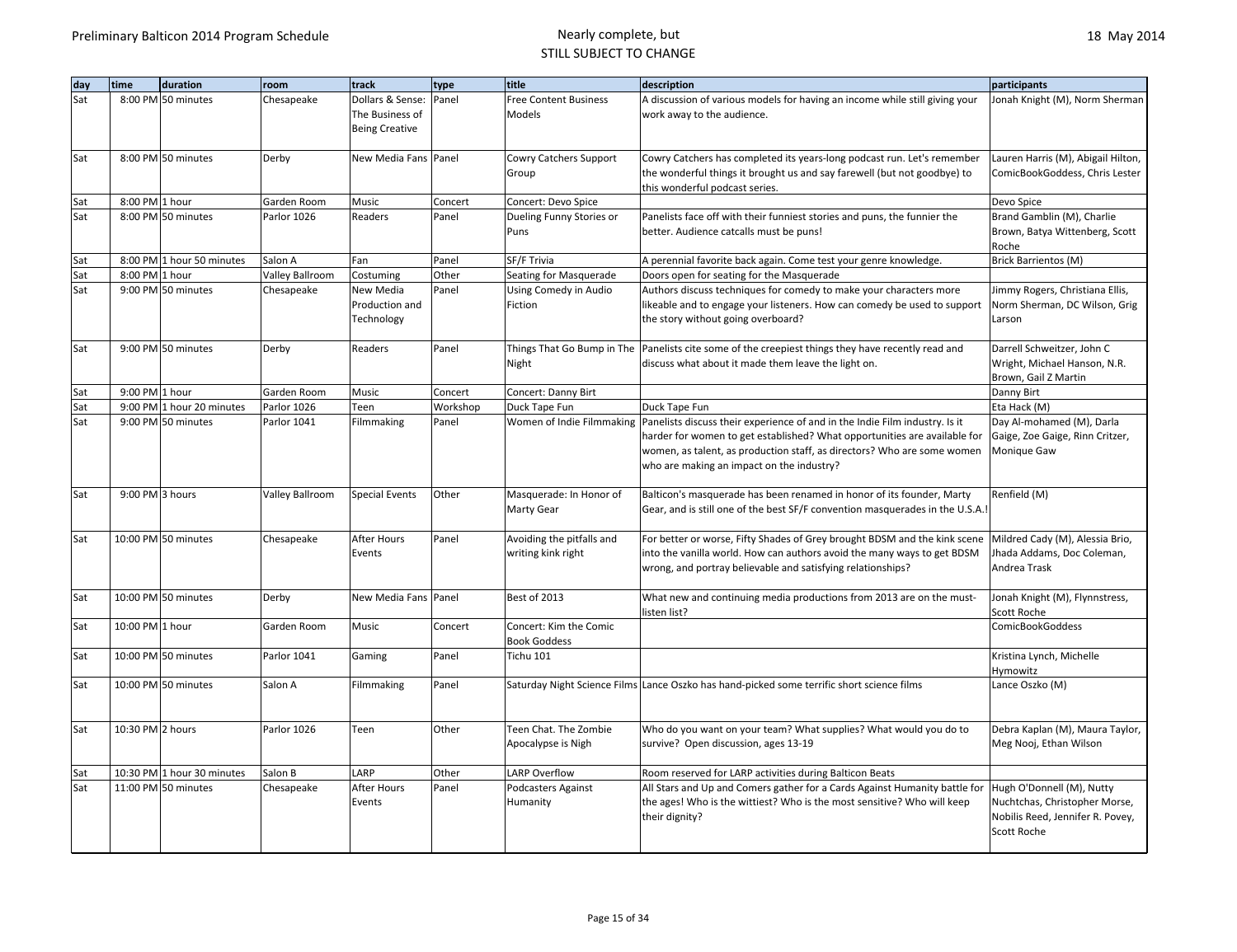| day | time             | duration                    | room        | track                                     | type  | title                                                                | description                                                                                                                                                                                                                                                                                                                                                                                                                                                                                                                                                                       | participants                                                                                            |
|-----|------------------|-----------------------------|-------------|-------------------------------------------|-------|----------------------------------------------------------------------|-----------------------------------------------------------------------------------------------------------------------------------------------------------------------------------------------------------------------------------------------------------------------------------------------------------------------------------------------------------------------------------------------------------------------------------------------------------------------------------------------------------------------------------------------------------------------------------|---------------------------------------------------------------------------------------------------------|
| Sat |                  | 11:00 PM 1 hour 30 minutes  | Con Suite   | Dance                                     | Dance | <b>Balticon Beats: New Media</b>                                     | DJ Alex Mister White mixes live at this jumping dance party/mixer! Come                                                                                                                                                                                                                                                                                                                                                                                                                                                                                                           | Alex White (M)                                                                                          |
|     |                  |                             |             |                                           |       | Dance Party                                                          | get down, at least until 12:30, because we should probably go to bed like<br>responsible adults.                                                                                                                                                                                                                                                                                                                                                                                                                                                                                  |                                                                                                         |
| Sat |                  | 11:00 PM 1 hour 50 minutes  | Derby       | Anime                                     | Panel | Anime After Dark                                                     | A free-wheeling discussion of anime, anime themes, and other anime and<br>manga subjects for adults                                                                                                                                                                                                                                                                                                                                                                                                                                                                               | Kathreja Sarfati (M), Lee Sarfati,<br>Jason Banks, Christine Chase                                      |
| Sat | 11:00 PM 6 hours |                             | Garden Room | Music                                     | Other | Saturday/Sunday Overnight<br>Open Filk                               |                                                                                                                                                                                                                                                                                                                                                                                                                                                                                                                                                                                   |                                                                                                         |
| Sat |                  | 11:00 PM 2 hours 30 minutes | Salon A     | Fan                                       | Panel | Eye of Aragon                                                        | Eye of Aragon                                                                                                                                                                                                                                                                                                                                                                                                                                                                                                                                                                     | Susan de Guardiola (M), Walter<br>Hunt, Daniel M. Kimmel                                                |
| Sat | 11:30 PM 8 hours |                             | Belmont     | Video, Film and<br>TV                     | Other | Saturday/Sunday Overnight   Overnight Video<br>Videos in the Belmont |                                                                                                                                                                                                                                                                                                                                                                                                                                                                                                                                                                                   | Thomas Horman (M)                                                                                       |
| Sat | 11:30 PM 1 hour  |                             | Pimlico     | Readings                                  | Panel | Reading: PJ Schnyder, Bliss<br>Morgan, and James Daniel<br>Ross      |                                                                                                                                                                                                                                                                                                                                                                                                                                                                                                                                                                                   | PJ Schnyder, James Daniel Ross,<br>Andrea Trask                                                         |
| Sun |                  | 8:00 AM 1 hour 30 minutes   | Belmont     | Video, Film and<br>TV                     | Panel | <b>Sunday Morning Cartoons!</b>                                      | For the next hour and a half, bring your young'uns to watch the cartoons<br>that held Baltimore kids spellbound on Saturday mornings in the twentieth<br>century. Cartoons of the 50s, 60s, 70s, 80s, and 90s.                                                                                                                                                                                                                                                                                                                                                                    | Thomas Horman, Eta Hack                                                                                 |
| Sun |                  | 8:00 AM 50 minutes          | Chesapeake  | Readers                                   | Panel | Bars in Science Fiction and<br>Fantasy                               | In the grand tradition of Callahan's Crosstime Saloon and Gavigan's Bar,<br>writers come and tell us tales from the pubs and bars of SF.                                                                                                                                                                                                                                                                                                                                                                                                                                          | Val Griswold-Ford (M), Darrell<br>Schweitzer, Michael Hanson, Ian<br>Strock, Steven H. Wilson           |
| Sun |                  | 8:00 AM 50 minutes          | Derby       | Publishing                                | Panel | Finding an Agent                                                     | How to find an agent and what to expect from one in today's publishing<br>world                                                                                                                                                                                                                                                                                                                                                                                                                                                                                                   | Michael Underwood (M),<br>Christine Norris, Joshua Bilmes                                               |
| Sun |                  | 8:00 AM 50 minutes          | Salon A     | Readers                                   | Panel | Use of Social Science in<br><b>Speculative Fiction</b>               | Panelists from Social Science fields discuss how they see their fields<br>represented in speculative fiction and offer suggestions for making better<br>use of their fields.                                                                                                                                                                                                                                                                                                                                                                                                      | D.H. Aire, T Jackson King, Joy<br>Ward, Lawrence M. Schoen                                              |
| Sun |                  | 8:00 AM 50 minutes          | Salon B     | Readers                                   | Panel | <b>Designing Aliens</b>                                              | Reader panelists offer their design for an alien and writer panelists discuss<br>how they would develop the alien's character.                                                                                                                                                                                                                                                                                                                                                                                                                                                    | Chris Jackson (M), John C Wright,<br>Paula S. Jordan, Jeff Young, Steve<br>White                        |
| Sun |                  | 8:00 AM 50 minutes          | Salon C     | Readers                                   | Panel | Scientist as Protagonist                                             | Panelists discuss excellent and dreadful examples of this character                                                                                                                                                                                                                                                                                                                                                                                                                                                                                                               | Carl Cipra (M), Jack Campbell<br>/John Hemry, Geoffrey Landis,<br>Christopher Morse, Stephen<br>Granade |
| Sun |                  | 8:00 AM 50 minutes          | Salon D     | New Media Fans Panel                      |       | The Current State of Podcast What's new? What's good?<br>Fiction     |                                                                                                                                                                                                                                                                                                                                                                                                                                                                                                                                                                                   | Jared Axelrod (M), Scott Roche                                                                          |
| Sun |                  | 9:00 AM 50 minutes          | Chase       | Art                                       | Other | Stretch and Sketch                                                   | Come limber up and do a bit of sketching to start your day!                                                                                                                                                                                                                                                                                                                                                                                                                                                                                                                       | Halla Fleischer (M)                                                                                     |
| Sun |                  | 9:00 AM 50 minutes          | Chesapeake  | New Media<br>Production and<br>Technology | Panel | What Do I Do With It?                                                | Peer Media -- What Is It and New media, social media, digital media--find out how the model of network Thomas Gideon (M), Lesley<br>based peer production has brought a revolution to all forms of media.<br>Learn how content itself and the acts of creation and sharing have changed<br>and continue to change in a world with low cost to entry, no central<br>gatekeepers and conversation instead of channel. Blogging and podcasting<br>are the tip of the iceberg, peer media is only limited by the reach of the<br>internet and the imagination of individual creators. | Conner, Scott Sigler, Mark Jeffrey                                                                      |
| Sun |                  | 9:00 AM 50 minutes          | Derby       | New Media<br>Production and<br>Technology | Panel | Satellite Recording                                                  | How to voice act "in a vacuum". What producers want from you and how to Bryan Lincoln (M), Laura Nicole, j<br>achieve it.                                                                                                                                                                                                                                                                                                                                                                                                                                                         | daniel sawyer, Chris Snelgrove,<br>Chris Lester                                                         |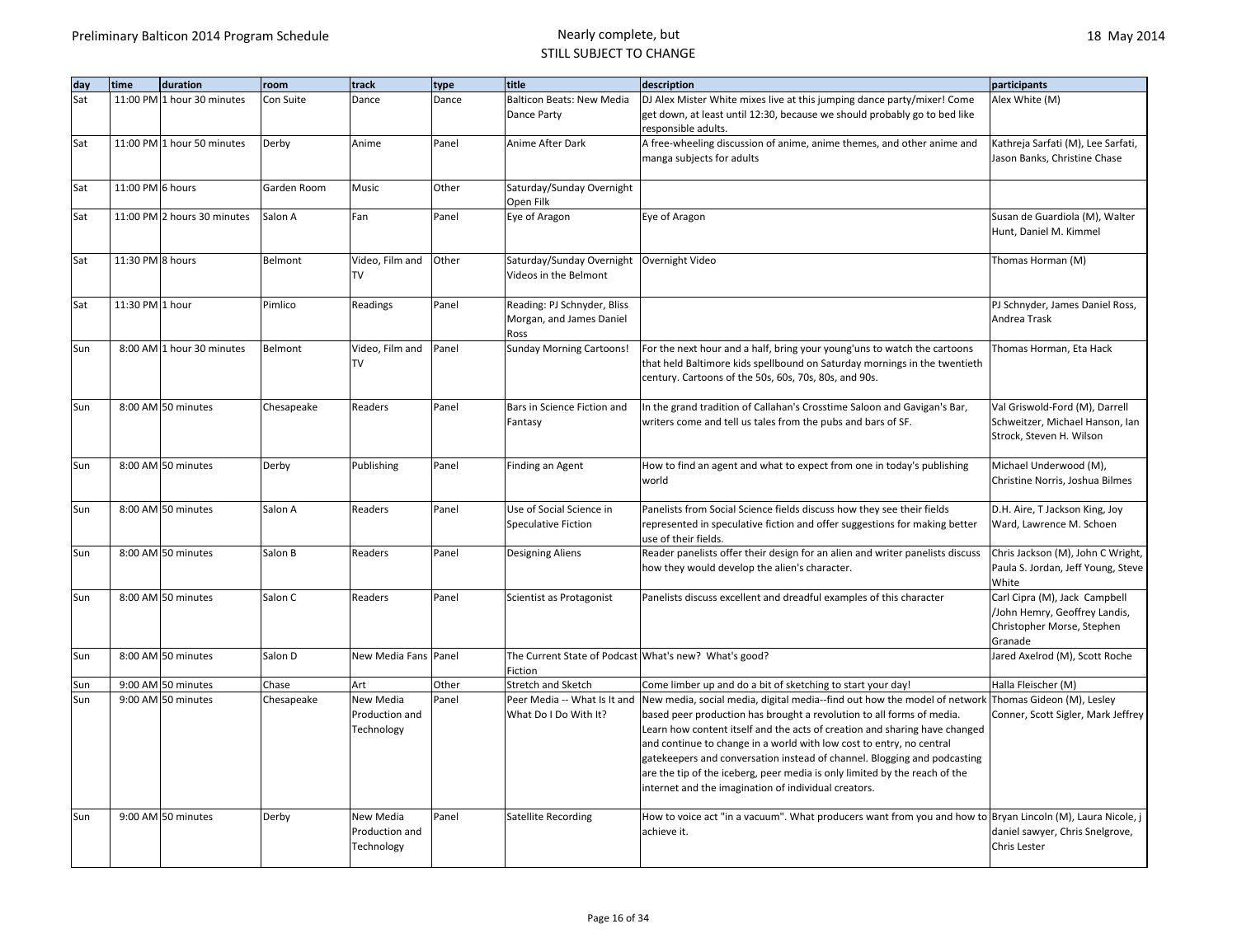| dav | time            | duration            | room                   | track                                     | type         | title                                                          | description                                                                                                                                                                                                                                                                                                                                                                                                                                                                                                | participants                                                                    |
|-----|-----------------|---------------------|------------------------|-------------------------------------------|--------------|----------------------------------------------------------------|------------------------------------------------------------------------------------------------------------------------------------------------------------------------------------------------------------------------------------------------------------------------------------------------------------------------------------------------------------------------------------------------------------------------------------------------------------------------------------------------------------|---------------------------------------------------------------------------------|
| Sun |                 | 9:00 AM 50 minutes  | Parlor 1026            | Readers                                   | Panel        | Children's and YA Horror<br>and Dark Fantasy                   | Is this sub-genre going too far? Parents and young readers discuss.                                                                                                                                                                                                                                                                                                                                                                                                                                        | Christine Norris (M), Lee C.<br>Hillman, David Sklar, Catherine<br>Petrini      |
| Sun |                 | 9:00 AM 50 minutes  | Parlor 1041            | Writers                                   | Panel        | Which comes first: Hero or<br>villain?                         | Who do you develop first? The protagonist or their adversary?                                                                                                                                                                                                                                                                                                                                                                                                                                              | Amy Kaplan, Bob Greenberger,<br>Ruth Lampi, Mike D'Ambrosio,<br>Kelly Harmon    |
| Sun | 9:00 AM 1 hour  |                     | Pimlico                | Readings                                  | Panel        | Reading: Day Al-mohamed,<br>Larry Hodges, Daniel M.<br>Kimmel, |                                                                                                                                                                                                                                                                                                                                                                                                                                                                                                            | Day Al-mohamed, Daniel M.<br>Kimmel, Larry Hodges                               |
| Sun |                 | 9:00 AM 50 minutes  | Salon A                | Filmmaking                                | Presentation | <b>International Film Trailers</b>                             | Lance Oszko presents trailers for both real and imagined films from around<br>the world.                                                                                                                                                                                                                                                                                                                                                                                                                   | Lance Oszko (M)                                                                 |
| Sun |                 | 9:00 AM 50 minutes  | Salon B                | Editors                                   | Panel        | Editors Q&A                                                    | For the writers in the audience, or aspiring editors, here's your chance to<br>pick the brains of our panel of seasoned editors on topics like submissions,<br>the editing process, publication and after - whatever you want to know<br>about how to get your work accepted and what happens once you do.                                                                                                                                                                                                 | Lawrence M. Schoen (M), Walt<br>Boyes, Ian Strock, Sue Baiman,<br>Joshua Bilmes |
| Sun |                 | 9:00 AM 50 minutes  | Salon C                | Gaming                                    | Panel        | What Game Should We Play<br>Tonight?                           |                                                                                                                                                                                                                                                                                                                                                                                                                                                                                                            | Perrianne Lurie, Ann Rudolph,<br>Kristina Lynch                                 |
| Sun |                 | 9:00 AM 50 minutes  | Salon D                | Costuming                                 | Presentation | Miss Lizzie's Traveling<br><b>Historical Fashion Show</b>      | Making history come to life with a hands-on collection of authentic<br>garments, jewelry, accessories, beadwork, sewing notions, vintage<br>photographs, and style periodicals. Hold history in your hands!                                                                                                                                                                                                                                                                                                | Lisa Ashton (M)                                                                 |
| Sun | 9:30 AM 2 hours |                     | Garden Room            | Filmmaking                                | Other        | Sunday Morning Film<br>Premier -- Found in Time                | "Found In Time", written and directed by Arthur Vincie, is a fantasy that<br>combines elements of film noir, sci-fi, and drama. It takes place in an<br>"altered" present-day New York City. Psychics with real powers sell their<br>"wares" on the street, marginalized by society and closely monitored by the<br>dreaded Psychological Police Corp (the Psychcops). They lead dark, lonely<br>lives, plagued as much as helped by their gifts. Arthur will be available for<br>Q&A after the screening. | Arthur Vincie (M)                                                               |
| Sun | 9:30 AM 1 hour  |                     | <b>Valley Ballroom</b> | Science                                   | Presentation | Dr. Vinton Cerf                                                | A presentation by our special science guest, Vinton Cerf, Chief Internet<br><b>Evangelist and Google Vice President</b>                                                                                                                                                                                                                                                                                                                                                                                    | Vinton Cerf Ph.D. (M)                                                           |
| Sun |                 | 10:00 AM 50 minutes | Chase                  | Children                                  | Workshop     | <b>Balloon Bounce Space/Face</b><br>Painting                   | Take a span of medium thick plastic drop cloth about 10' by 20', tape it<br>together, add a floor fan at one end and an entrance slot at the other,<br>inflate. Throw in any number of balloons, nerf balls, graffiti pops, and<br>children. Also add some adults, seated at either end of the inflated<br>chamber to control the Runamoks. And don't forget Ming will be doing<br>facepainting all weekend!                                                                                               | Ming Diaz (M)                                                                   |
| Sun |                 | 10:00 AM 50 minutes | Chesapeake             | New Media<br>Production and<br>Technology | Panel        | The Road to Parsec                                             | A Parsec Award Winning Podcaster, Parsec Judge, and Steering Committee<br>Member discuss what it takes to craft an Award winning entry. The panel<br>will cover a review of this year's rules, submission criteria and tips from the<br>experts.                                                                                                                                                                                                                                                           | Laura Burns, P.C. Haring                                                        |
| Sun |                 | 10:00 AM 50 minutes | Derby                  | New Media Fans Panel                      |              | Geek Radio Daily                                               | Geek Radio Daily is a place for geeks and stealth geeks alike to hang out and Flynnstress (M), Billy Flynn<br>talk about a variety of geeky topics. Check out the sometimes weekly<br>podcaster's Weekly, if you will. The cast is usually available on Thursdays,<br>and if you are new to the show, just jump right in!                                                                                                                                                                                  |                                                                                 |
| Sun | 10:00 AM 1 hour |                     | Maryland Foyer         | Autographings                             | Other        | Autographing: Cindy Young-<br><b>Turner and Alan Zendell</b>   |                                                                                                                                                                                                                                                                                                                                                                                                                                                                                                            | Cindy Young-Turner, Alan Zendell                                                |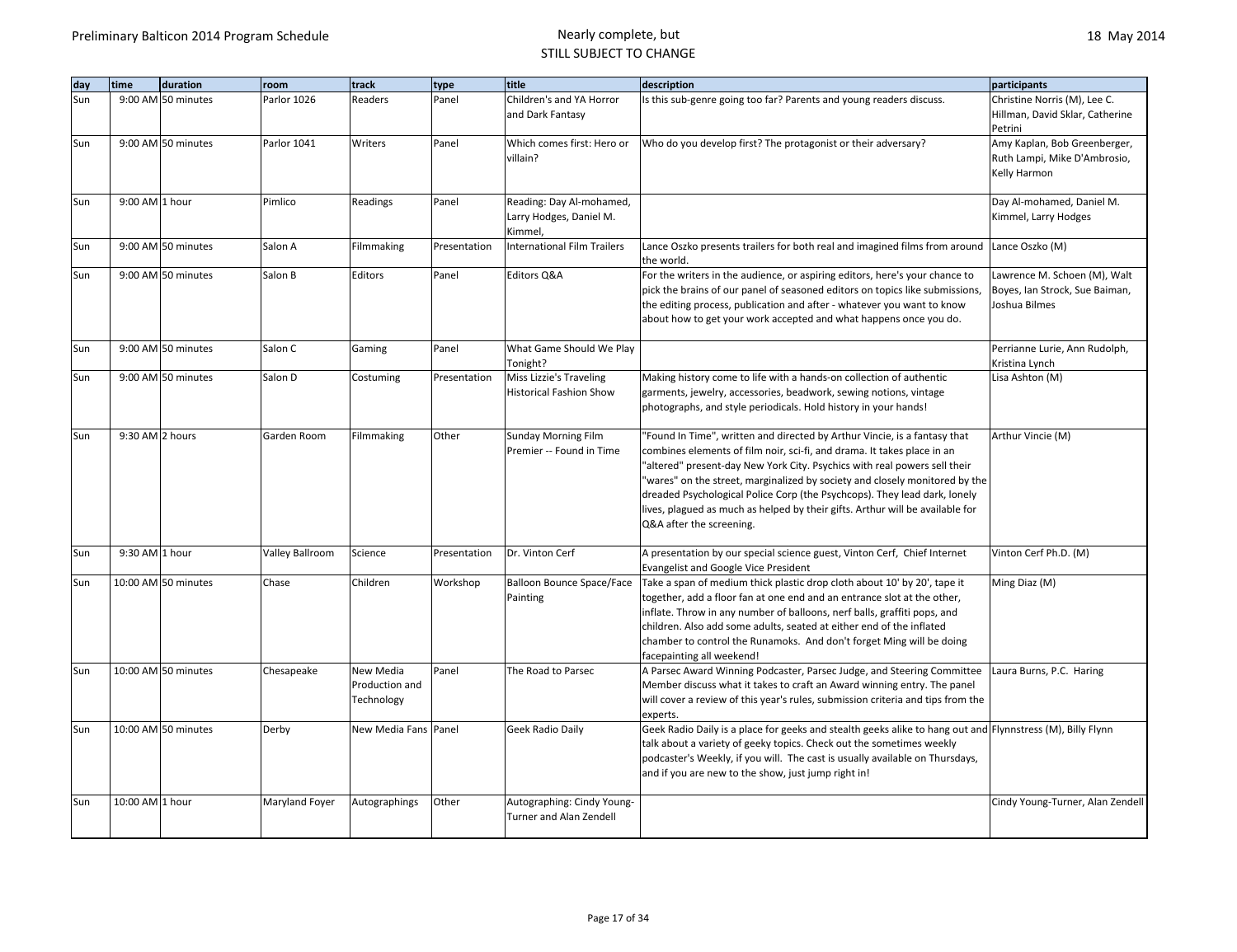| day | time            | duration                   | room           | track                                     | type         | title                                                                         | description                                                                                                                                                                                                                                                                                                                                                                                                                          | participants                                                                                             |
|-----|-----------------|----------------------------|----------------|-------------------------------------------|--------------|-------------------------------------------------------------------------------|--------------------------------------------------------------------------------------------------------------------------------------------------------------------------------------------------------------------------------------------------------------------------------------------------------------------------------------------------------------------------------------------------------------------------------------|----------------------------------------------------------------------------------------------------------|
| Sun |                 | 10:00 AM 50 minutes        | Parlor 1026    | Writers                                   | Panel        | Reading the Alien Psyche:                                                     | What are your sentient aliens -- or folk of myth and fantasy -- thinking? Or<br>feeling? Inscrutable doesn't begin to cover it. But  this is fiction, right?<br>And you've designed their environment that produced them. So  why not<br>take it that one step further, based on what you already know about them?<br>A panel of writers and editors, both F and SF, considers how to go about it.                                   | Chris Jackson (M), John C Wright,<br>T Jackson King, Paula S. Jordan,<br><b>Bernie Mojzes</b>            |
| Sun |                 | 10:00 AM 50 minutes        | Parlor 1041    | Readers                                   | Panel        | A Cheat of Crooks                                                             | A reception for the all of the attending authors of Compton Crook winning<br>novels and their fans.                                                                                                                                                                                                                                                                                                                                  | Jonette Butler (M), Maria V.<br>Snyder, Mark Van Name, Michael<br>Flynn, Charles E. Gannon, Myke<br>Cole |
| Sun | 10:00 AM 1 hour |                            | Pimlico        | Readings                                  | Panel        | Reading: Catherine Asaro,<br>Walter Boyes, Alan Zendel                        |                                                                                                                                                                                                                                                                                                                                                                                                                                      | Alan Zendell, Walt Boyes,<br>Catherine Asaro                                                             |
| Sun |                 | 10:00 AM 50 minutes        | Salon A        | Writers                                   | Panel        | How NOT to Break into print-<br>The Bad Advice panel                          |                                                                                                                                                                                                                                                                                                                                                                                                                                      | Keith DeCandido (M), Lawrence<br>M. Schoen, Michelle D. Sonnier,<br>Ian Strock, Joshua Bilmes            |
| Sun |                 | 10:00 AM 50 minutes        | Salon B        | Fan                                       | Panel        | Marriage Equality and the<br>Future of Human<br>Relationships                 | Marriage Equality and the Future of Human Relationships                                                                                                                                                                                                                                                                                                                                                                              | Thomas G. Atkinson                                                                                       |
| Sun |                 | 10:00 AM 1 hour 20 minutes | Salon C        | Gaming                                    | Panel        | Victorian Parlor Games II                                                     | Room Set-Up: Theatre w/head table                                                                                                                                                                                                                                                                                                                                                                                                    | Marnen Laibow-Koser, Mildred<br>Cady                                                                     |
| Sun | 10:00 AM 1 hour |                            | Salon D        | Music                                     | Panel        | Filk, Copyright and IP                                                        | A discussion of what you can and can't legally do when writing a filk song<br>based on someone else's work, whether it's using a well-known tune or<br>borrowing the plot from a favorite book or movie.                                                                                                                                                                                                                             | Devo Spice (M), Ken Anders,<br>Danny Birt, Sharon Palmer                                                 |
| Sun |                 | 10:30 AM 1 hour 50 minutes | Belmont        | Writers                                   | Workshop     | The Literary Handyman Mini<br>Writers Workshop: The Art<br>of Sensual Writing | The Art of Sensual Writing - an interactive workshop on incorporating the<br>five senses into your fiction to create a richer literary backdrop for your<br>reader. Attendees will be guided through a series of exercises designed to<br>focus on not just Sight and Sound, which are most common in fiction, but<br>also Taste, Touch, and Smell. NOTE: This is not an erotica workshop.                                           | Danielle Ackley-Mcphail (M)                                                                              |
| Sun |                 | 11:00 AM 50 minutes        | Chase          | Children                                  | Workshop     | Professor Probius, Mad<br>Scientist!                                          | Watch a demonstration of cool experiments! Be a lab assistant in the<br>professor's deranged plot to take over the world!                                                                                                                                                                                                                                                                                                            | Mark MacDicken                                                                                           |
| Sun |                 | 11:00 AM 50 minutes        | Chesapeake     | New Media<br>Production and<br>Technology | Panel        | Converting your eBook for<br>multiple formats                                 | Ipad, Nook, Kindle, Kindle fire- how do you make sure all your potential<br>fans can read your eBook on their device?                                                                                                                                                                                                                                                                                                                | Gary Lester (M), T Jackson King,<br>Chris Snelgrove, Steven H. Wilson                                    |
| Sun |                 | 11:00 AM 50 minutes        | Derby          | Editors                                   | Panel        | Dealing with Problematic<br>Authors                                           | Every editor has had unfortunate experiences with authors who are difficult Lawrence M. Schoen (M), Walt<br>to work with. How do you deal with the situation when they fight you on<br>revisions or get combative over contract terms? How do you decide when<br>enough is enough and how does that impact your process moving forward.<br>Panelists share their war stories and how to deal tactfully with difficult<br>situations. | Boyes, Ian Strock, Sue Baiman,<br>Joshua Bilmes                                                          |
| Sun | 11:00 AM 1 hour |                            | Maryland Foyer | Autographings                             | Other        | Autographing: Alessia Brio<br>and Keith Decandido                             |                                                                                                                                                                                                                                                                                                                                                                                                                                      | Alessia Brio, Keith DeCandido                                                                            |
| Sun |                 | 11:00 AM 50 minutes        | Parlor 1041    | Anime                                     | Presentation | Intellectual Property Law<br>and Fanworks                                     | This was a well-received talk given by Robert R Chase at Anime USA this<br>past year, and a subject of which all fans engaged in fanworks should have<br>some knowledge.                                                                                                                                                                                                                                                             | Robert Chase (M)                                                                                         |
| Sun | 11:00 AM 1 hour |                            | Pimlico        | Readings                                  | Panel        | Reading: J.R. Blackwell, Alex<br>Shvartsman, Paula Jordan                     |                                                                                                                                                                                                                                                                                                                                                                                                                                      | J.R. Blackwell, Paula S. Jordan,<br>Alex Shvartsman                                                      |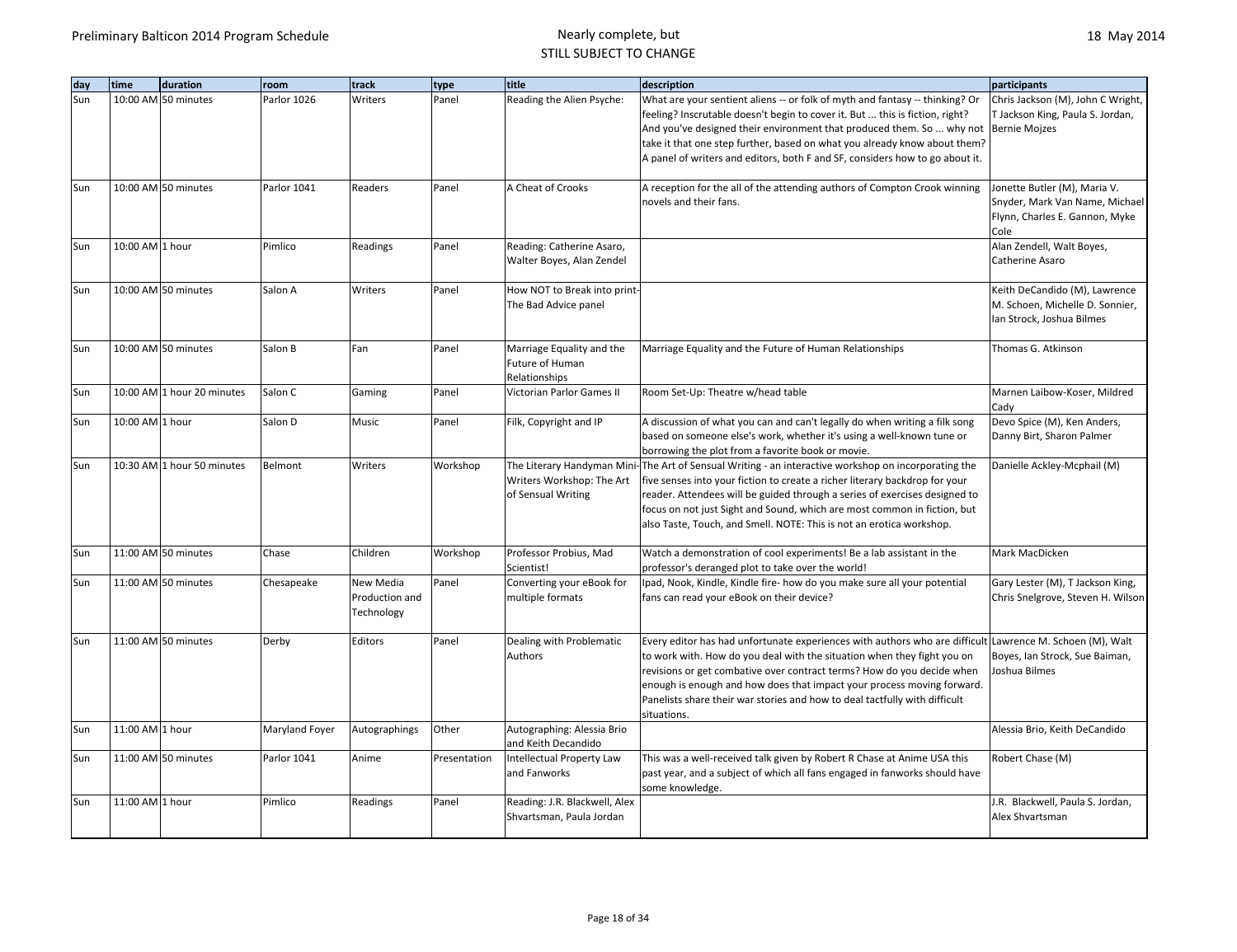| day | time            | duration                   | room            | track          | type         | title                          | description                                                                                              | participants                      |
|-----|-----------------|----------------------------|-----------------|----------------|--------------|--------------------------------|----------------------------------------------------------------------------------------------------------|-----------------------------------|
| Sun |                 | 11:00 AM 50 minutes        | Salon A         | Readers        | Panel        | Dangerous Voices Variety       | Dangerous Voices Variety Hour takes its cues from such diverse                                           | Sarah Pinsker (M), Michael        |
|     |                 |                            |                 |                |              | Hour                           | inspirations as the popular Baltimore 510 reading series, NPR's quiz show                                | Underwood                         |
|     |                 |                            |                 |                |              |                                | Wait Wait Don't Tell Me, and Orson Welles' original War of the Worlds                                    |                                   |
|     |                 |                            |                 |                |              |                                | broadcast. It features readings, irreverent author interviews, trivia, prizes,                           |                                   |
|     |                 |                            |                 |                |              |                                | and more.                                                                                                |                                   |
| Sun |                 | 11:00 AM 50 minutes        | Salon B         | Readers        | Panel        | Academic vs. Emotional         | Reader and author panelists discuss which approach to book reviewing they Scott Roche (M), Leona Wisoker |                                   |
|     |                 |                            |                 |                |              | <b>Book Reviewing</b>          | find most useful, maddening, and informative.                                                            | (M), Melissa Hayden, Darrell      |
|     |                 |                            |                 |                |              |                                |                                                                                                          | Schweitzer, Jon Sprunk            |
| Sun |                 | 11:00 AM 1 hour 20 minutes | Salon D         | Gaming         | Panel        | <b>Boardgame Mainstays</b>     |                                                                                                          | Perrianne Lurie (M), Eric B.      |
|     |                 |                            |                 |                |              |                                |                                                                                                          | Hymowitz, Kristina Lynch          |
| Sun | 11:00 AM 1 hour |                            | Valley Ballroom | Science        | Presentation | Dinosaur Update                | Perennial Balticon Favorite Dr. Holtz's presentation Dinosaur.                                           | Thomas Holtz Jr. (M)              |
| Sun |                 | 11:15 AM 1 hour 30 minutes | Parlor 1026     | Launch Events  | Panel        | <b>Hidden Harbor Mysteries</b> |                                                                                                          | Bryan Lincoln (M), Lauren Harris, |
|     |                 |                            |                 |                |              | Launch                         |                                                                                                          | Jay Smith                         |
| Sun |                 | 11:30 AM 50 minutes        | Salon C         | Costuming      | Panel        | <b>Electronics and Your</b>    | How to get that extra zing for your costume. Come learn about LEDs,                                      | Pavlina (M), Sarah Richardson,    |
|     |                 |                            |                 |                |              | Costume                        | wiring, and how to use electric elements in your costume safely.                                         | Thomas G. Atkinson, Ming Diaz,    |
|     |                 |                            |                 |                |              |                                |                                                                                                          | Jason McClain                     |
| Sun |                 | 12:00 PM 50 minutes        | Chase           | Children       | Workshop     | Dueling crafts! New            | Two crafts workshops for the price of one! New Dimensions in Paper                                       | Eta Hack (M), Mark MacDicken      |
|     |                 |                            |                 |                |              | Dimensions in Paper Beads      | Beads: earn to design paper beads which match your own concept of a                                      |                                   |
|     |                 |                            |                 |                |              | and Magic Wands & Sonic        | string of fashionable beads with your own statement - AND - Magic                                        |                                   |
|     |                 |                            |                 |                |              | Screwdrivers Workshop          | Wands & Sonic Screwdrivers Workshop: For young wizards, witches, fairies,                                |                                   |
|     |                 |                            |                 |                |              |                                | and time lords! Make your own unique instrument of molecular                                             |                                   |
|     |                 |                            |                 |                |              |                                | manipulation. Go beyond the geometric! Learn to design paper beads                                       |                                   |
|     |                 |                            |                 |                |              |                                | which match your own concept of a string of fashionable beads with your                                  |                                   |
|     |                 |                            |                 |                |              |                                | own statement. Select from a set of colors and textures then let your                                    |                                   |
|     |                 |                            |                 |                |              |                                | imagination create beads that match you and your bejeweled desires.                                      |                                   |
| Sun |                 | 12:00 PM 50 minutes        | Chesapeake      | New Media      | Panel        | Next Steps: What To Do         | There are a lot of tutorials, presentations, and classes on how to record a                              | Flynnstress (M), John Taylor      |
|     |                 |                            |                 | Production and |              | After Recording Your           | podcast but when it gets to posting and sharing your cast, things seem to                                | Williams, Peter Bryant, Thomas    |
|     |                 |                            |                 | Technology     |              | Podcast                        | get glossed over. There are many components working in concert to make a Gideon, Gary Lester             |                                   |
|     |                 |                            |                 |                |              |                                | podcast feed. This session aims to explain what each of those components                                 |                                   |
|     |                 |                            |                 |                |              |                                | are and how they function together. Further, we hope to show you how                                     |                                   |
|     |                 |                            |                 |                |              |                                | you can save money by picking and choosing what services provide each                                    |                                   |
|     |                 |                            |                 |                |              |                                | piece. This session will cover: choosing a hosting provider, choosing                                    |                                   |
|     |                 |                            |                 |                |              |                                | blog/podcast software; tagging mp3s; writing show notes; uploading files                                 |                                   |
|     |                 |                            |                 |                |              |                                | to a host; posting an episode; feed creation; and finally statistics/tracking.                           |                                   |
|     |                 |                            |                 |                |              |                                |                                                                                                          |                                   |
| Sun |                 | 12:00 PM 50 minutes        | Derby           | Writers        | Panel        | Promoting Your Book            | Self-promotion tips for authors. Are bookmarks and/or postcards effective                                | Christine Norris (M), Tee Morris, |
|     |                 |                            |                 |                |              |                                | at garnering attention? Does a blog help or hurt an author? Does an author                               | Melissa Hayden, Mike              |
|     |                 |                            |                 |                |              |                                | have to have a website? How do you find good reviewers? What tactics do                                  | D'Ambrosio                        |
|     |                 |                            |                 |                |              |                                | NOT work? What methods might work for an established author that                                         |                                   |
|     |                 |                            |                 |                |              |                                | wouldn't work for a beginner?                                                                            |                                   |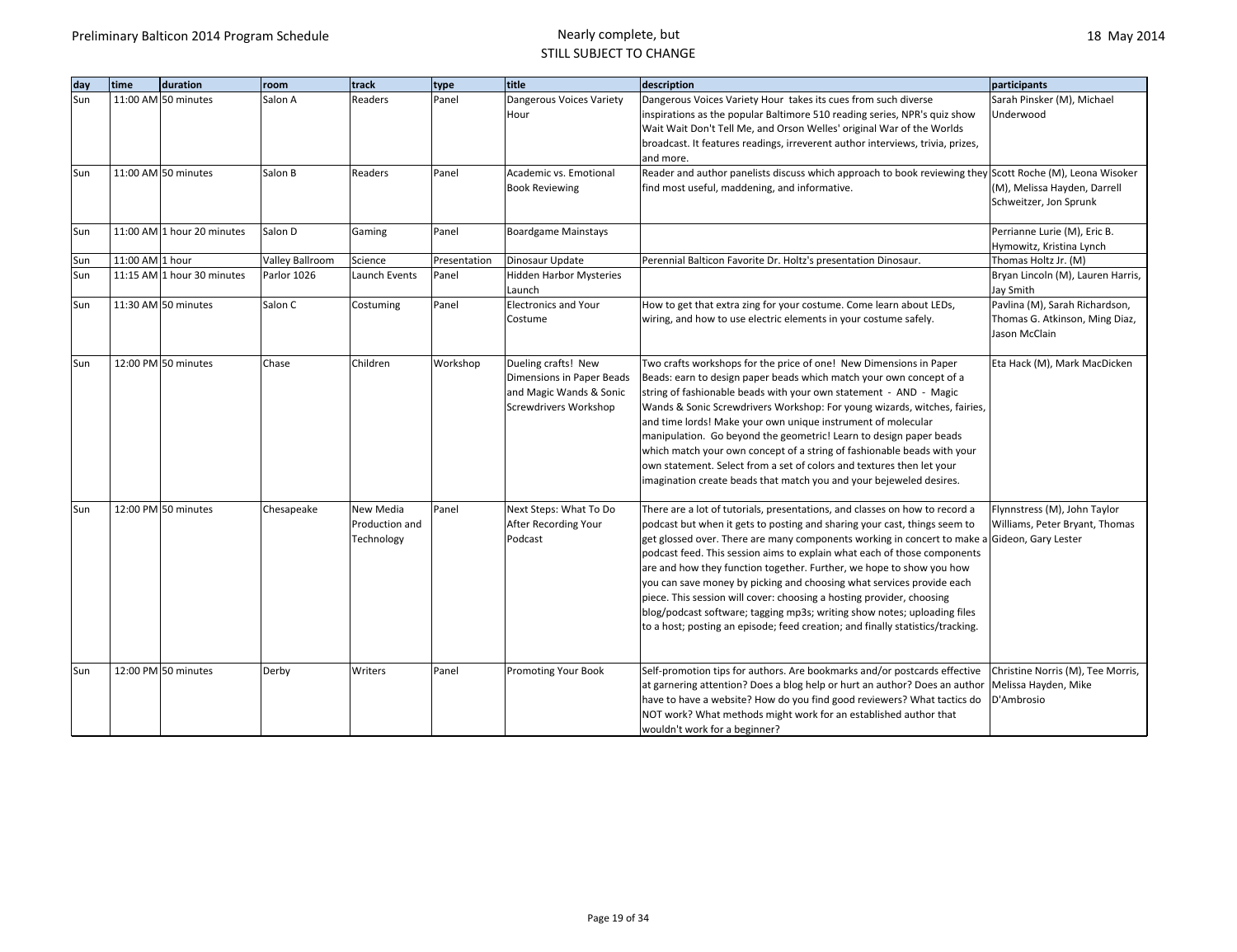| dav | time             | duration                   | room           | track                                                              | type     | title                                                          | description                                                                                                                                                                                                                                                                                                                                                                                                                                                                                                                                                                                                                                                         | participants                                                                             |
|-----|------------------|----------------------------|----------------|--------------------------------------------------------------------|----------|----------------------------------------------------------------|---------------------------------------------------------------------------------------------------------------------------------------------------------------------------------------------------------------------------------------------------------------------------------------------------------------------------------------------------------------------------------------------------------------------------------------------------------------------------------------------------------------------------------------------------------------------------------------------------------------------------------------------------------------------|------------------------------------------------------------------------------------------|
| Sun |                  | 12:00 PM 1 hour 30 minutes | Garden Room    | Fan                                                                | Panel    | Liar's Panel                                                   | Each panelist, including the moderator, answers all the questions. All<br>answers must be the truth, except three. No one other than the answering<br>panelist knows if the answers are true or lies. After each one, anyone in the<br>audience can challenge the answering panelist. Multiple people can<br>challenge; the more, the better. After there are no more challengers, the<br>panelist tells whether the answer was truth or a lie. If it was true, every<br>challenger puts a dollar in a bucket that runners pass. If it was a lie, the<br>panelist puts \$10 in the bucket. All proceeds go to support the literacy<br>program, BSFS Books for Kids. | Mark Van Name (M), Charles E.<br>Gannon, Jo Walton                                       |
| Sun | 12:00 PM 1 hour  |                            | Maryland Foyer | Autographings                                                      | Other    | Autographing: Tim Dodge,<br>Larry Hodges, and Chris<br>Lester  |                                                                                                                                                                                                                                                                                                                                                                                                                                                                                                                                                                                                                                                                     | Tim Dodge, Chris Lester, Larry<br>Hodges                                                 |
| Sun |                  | 12:00 PM 50 minutes        | Parlor 1041    | Readers                                                            | Panel    | SF and The Thinking Man                                        | Panelists discuss how science fiction affects public thinking and policies.                                                                                                                                                                                                                                                                                                                                                                                                                                                                                                                                                                                         | Martin Berman-Gorvine, Alan<br>Zendell, John C Wright, Walt<br>Boyes, Joy Ward           |
| Sun | 12:00 PM 1 hour  |                            | Pimlico        | Readings                                                           | Panel    | Reading: Bernie<br>Mojzes, Steven H. Wilson,<br>Nancy Janda    |                                                                                                                                                                                                                                                                                                                                                                                                                                                                                                                                                                                                                                                                     | Nancy Janda, Steven H. Wilson,<br><b>Bernie Mojzes</b>                                   |
| Sun |                  | 12:00 PM 50 minutes        | Salon B        | Readers                                                            | Panel    | How To Read Writers We<br>Don't Understand                     | What if you need to know esoteric scientific or paranormal jargon,<br>advanced physics or obscure history to comprehend a work? How does the<br>reader determine if the effort is worthwhile?                                                                                                                                                                                                                                                                                                                                                                                                                                                                       | Darrell Schweitzer (M), Sarah<br>Avery, Chris Snelgrove, Scott H.<br>Andrews, Jeff Young |
| Sun |                  | 12:15 PM 45 minutes        | Salon A        | Science                                                            | Panel    | Well THAT Was Unexpected                                       | he history of radio astronomy is full of serendipity, foibles, and a lot of<br>ingenuity. From the accidental discovery of noise from the cosmos in the<br>1930s to the unusual vehicles kept around one of the world's biggest radio<br>telescopes, there will be stories that shape an entire field and tell about the<br>people behind the science. The stories of these scientists and engineers in<br>radio astronomy inspire and entertain.                                                                                                                                                                                                                   | Nicole Gugliucci                                                                         |
| Sun |                  | 12:30 PM 1 hour 20 minutes | Salon C        | Art                                                                | Workshop | Celtic Design Drawing<br>Workshop                              | Brent will show participants how to lay out and draw a Celtic interlace.                                                                                                                                                                                                                                                                                                                                                                                                                                                                                                                                                                                            | Brent Warner (M)                                                                         |
| Sun | 1:00 PM 2 hours  |                            | Belmont        | Writers                                                            | Workshop | Poetry Workshop                                                | Explore the arena of verse from inspiration and writing to submitting for<br>publication and mall press publishing. Open Mic & reading of annual poetry (M)<br>contest winners follows.                                                                                                                                                                                                                                                                                                                                                                                                                                                                             | Vonnie Crist (M), Katie Hartlove                                                         |
| Sun |                  | 1:00 PM 50 minutes         | Chase          | Children                                                           | Workshop | <b>Super Moves</b>                                             | Dance as you explore your inner super hero                                                                                                                                                                                                                                                                                                                                                                                                                                                                                                                                                                                                                          | Jay Buechler, Leigh Alexander                                                            |
| Sun |                  | 1:00 PM 50 minutes         | Chesapeake     | Dollars & Sense: Panel<br>The Business of<br><b>Being Creative</b> |          | <b>Promoting Your Podcast</b>                                  | Where and how does an up and coming podcaster spread the word about<br>their releases?                                                                                                                                                                                                                                                                                                                                                                                                                                                                                                                                                                              | Mark Kilfoil (M), A Kovacs, Norm<br>Sherman, Scott H. Andrews,<br>Mark Jeffrey           |
| Sun |                  | 1:00 PM 50 minutes         | Derby          | New Media Fans Panel                                               |          | 2014 in Podcasting-What<br>was Awesome?                        |                                                                                                                                                                                                                                                                                                                                                                                                                                                                                                                                                                                                                                                                     | Jonah Knight (M), Jimmy Rogers,<br>Flynnstress, Tim Dodge, Scott<br>Roche                |
| Sun | $1:00$ PM 1 hour |                            | Maryland Foyer | Autographings                                                      | Other    | Autographing: Brian<br>Koscienski, Chris Pisano, Jeff<br>Young |                                                                                                                                                                                                                                                                                                                                                                                                                                                                                                                                                                                                                                                                     | Brian Koscienski, Christopher<br>Pisano, Jeff Young                                      |
| Sun |                  | 1:00 PM 50 minutes         | Parlor 1026    | Writers                                                            | Panel    | Open Heart Surgery with a<br>Chain-saw: Deep Edits             | Your draft is back and it isn't pretty. How do you perform edits at the level<br>of story/character without junking the whole work? What are some tricks<br>to keep discouragement at bay? What happens when the effects of those<br>edits ripple through the whole story?                                                                                                                                                                                                                                                                                                                                                                                          | Bud Sparhawk (M), Michael<br>Black, Chris Jackson, Eric Bakutis,<br>Michelle Moore       |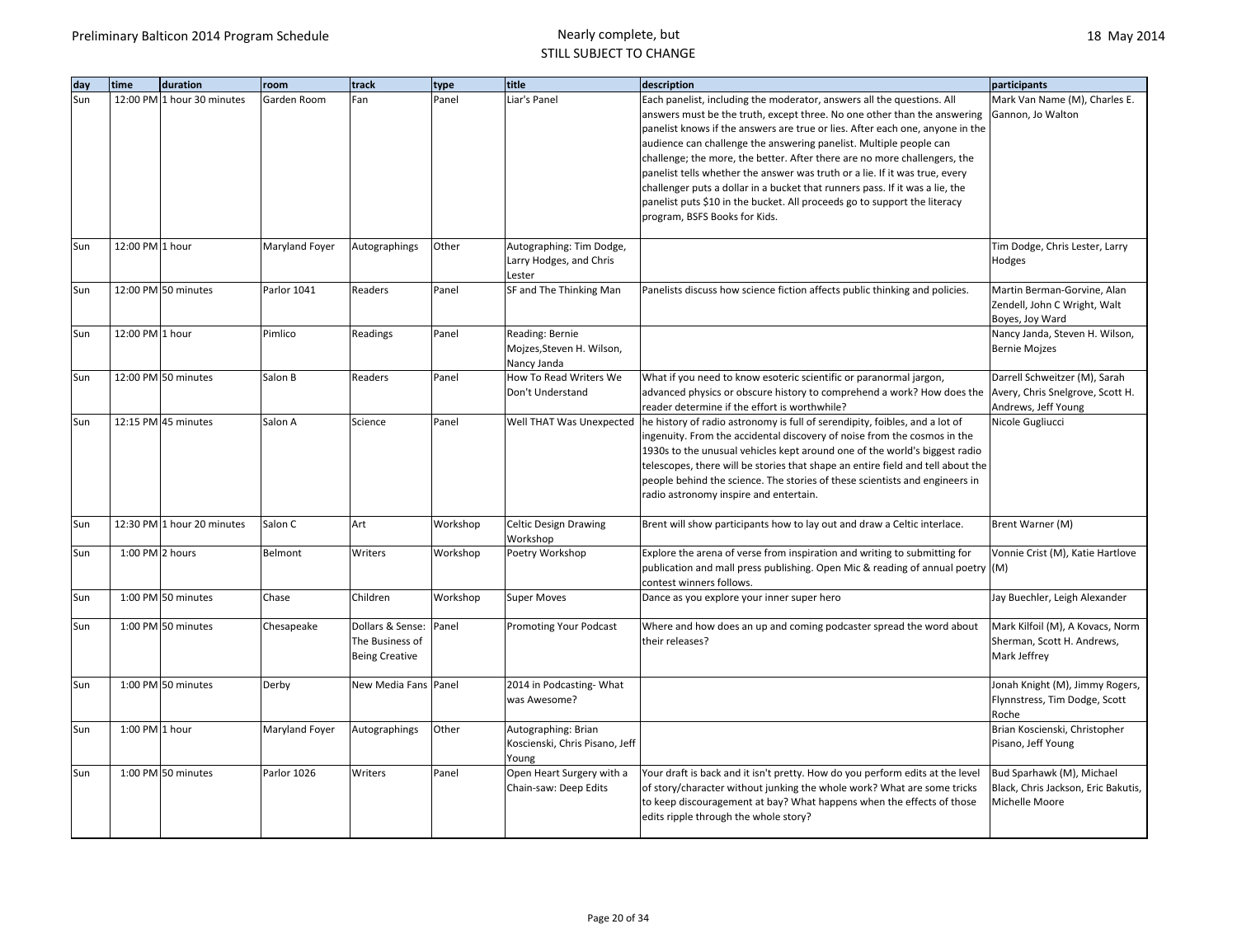| dav | time             | duration                  | room           | track                                     | type         | title                                                          | description                                                                                                                                                                                                                                                                                                                                                                                                                                                                                                                                                                                                                                                                                                                                                | participants                                                                           |
|-----|------------------|---------------------------|----------------|-------------------------------------------|--------------|----------------------------------------------------------------|------------------------------------------------------------------------------------------------------------------------------------------------------------------------------------------------------------------------------------------------------------------------------------------------------------------------------------------------------------------------------------------------------------------------------------------------------------------------------------------------------------------------------------------------------------------------------------------------------------------------------------------------------------------------------------------------------------------------------------------------------------|----------------------------------------------------------------------------------------|
| Sun |                  | 1:00 PM 50 minutes        | Parlor 1041    | Readers                                   | Panel        | The World is Large and<br>Strange                              | History contains many things so strange that, if you put them in fiction,<br>readers would find them too implausible to be believed, yet they are<br>actually true. Panelists discuss what this tells us about history, belief,<br>"plausibility" and the process of constructing fiction.                                                                                                                                                                                                                                                                                                                                                                                                                                                                 | Gary Lester, Ruth Lampi, Tee<br>Morris, Jack Campbell /John<br>Hemry, Tom Doyle        |
| Sun | $1:00$ PM 1 hour |                           | Pimlico        | Readings                                  | Panel        | Reading: P.C. Haring, Grig<br>Larson, Lawrence M. Schoen       |                                                                                                                                                                                                                                                                                                                                                                                                                                                                                                                                                                                                                                                                                                                                                            | Lawrence M. Schoen, P.C.<br>Haring, Grig Larson                                        |
| Sun |                  | 1:00 PM 50 minutes        | Salon A        | Science                                   | Presentation | An Intimate Q&A Session                                        | An intimate Q&A session about the Internet & Google. Dr. Vinton Cerf,<br>About the Internet & Google Internet and Google Guru. (Marv Zerkowitz, moderator)                                                                                                                                                                                                                                                                                                                                                                                                                                                                                                                                                                                                 | Marv Zelkowitz (M), Vinton Cerf<br>Ph.D.                                               |
| Sun |                  | 1:00 PM 50 minutes        | Salon B        | Readers                                   | Panel        | Reading as Exploration                                         | Panelists tell us about books they read recently that opened up new<br>avenues of thinking for them.                                                                                                                                                                                                                                                                                                                                                                                                                                                                                                                                                                                                                                                       | Leona Wisoker (M), Cindy Young-<br>Turner, Tim Burke, Jeffrey<br>Lyman, TJ. Perkins    |
| Sun |                  | 1:00 PM 1 hour 50 minutes | Salon D        | Teen                                      | Workshop     |                                                                | Beginning Beading on Fabric Come learn how to sew and embroider with seed beads! We will teach you<br>the basics: what kinds of beads to use, what kinds of needles and thread are<br>needed, and how to prepare your fabric or surface for this type of beads.<br>The hands-on portion of the workshop consists of actually sewing the beads<br>onto fabric around a cabochon, a flat-back plastic or glass piece, and then<br>attaching the cabochon using a beading technique called peyote beading. If<br>there is time, we can also teach edge beading and how to make a beaded<br>fringe. This is NOT a class where you leave with a finished project, but you<br>WILL learn a technique that you can adapt to many different types of<br>costuming. | Lisa Ashton (M), Carol Salemi                                                          |
| Sun |                  | 2:00 PM 50 minutes        | Chase          | Children                                  | Workshop     | <b>Tall Tails</b>                                              | Storyteller Tim Livengood tells stories that he pulls from out of his head.<br>Humorous stories, stories about how the world got the way that it is (sorry<br>about that!) and perhaps a tall tale or two.                                                                                                                                                                                                                                                                                                                                                                                                                                                                                                                                                 | Timothy Livengood                                                                      |
| Sun |                  | 2:00 PM 50 minutes        | Chesapeake     | New Media<br>Production and<br>Technology | Panel        | <b>Dynamic Voice Acting -</b><br>Some Mature Themes            | Concerned about some of the performances of your actors? Would you like Alex White (M), Veronica<br>to give the director your very best work? Alex White demonstrates the<br>importance of power, context and motivation through a series of acting<br>games. Come try your hand at directing our panel of professional voice<br>actors, or join us onstage with a performance of your own. Be prepared to<br>critique and be critiqued, as this panel is intended to improve your skills.                                                                                                                                                                                                                                                                 | Giguere, Patrick Scaffido,<br>Stephen Granade, Laura Nicole                            |
| Sun |                  | 2:00 PM 50 minutes        | Derby          | New Media<br>Production and<br>Technology | Panel        | Full Cast vs. Straight Read                                    | Featuring people who have done podcast novels as straight reads, who<br>have done ones with a full cast, and one fans of each. The discussion will<br>center around the pro's and con's of each and the (probably irresolvable)<br>question of which is better.                                                                                                                                                                                                                                                                                                                                                                                                                                                                                            | Bryan Lincoln (M), Abigail Hilton,<br>daniel sawyer, Starla Huchton                    |
| Sun |                  | 2:00 PM 50 minutes        | Garden Room    | Art                                       | Panel        | <b>Art Auction</b>                                             | Art Show entries with more than 3 bids will be auctioned. Any remaining<br>items from the BSFS Books for Kids Charity Auction that begins during the<br>Masquerade Halftime will follow, time permitting.                                                                                                                                                                                                                                                                                                                                                                                                                                                                                                                                                  | Eric Fleischer (M)                                                                     |
| Sun | 2:00 PM 1 hour   |                           | Maryland Foyer | Autographings                             | Other        | Autographing: Brandon<br>Sanderson and Charles<br>Gannon       | Autographing                                                                                                                                                                                                                                                                                                                                                                                                                                                                                                                                                                                                                                                                                                                                               | Brandon Sanderson, Charles E.<br>Gannon                                                |
| Sun |                  | 2:00 PM 50 minutes        | Parlor 1026    | Fan                                       | Panel        | Cthulhu out of the Hat:<br>Writing Prompts for the<br>Deranged | Panelists and audience write science fiction stories based on the items<br>pulled out of a hat. Panelists will read their stories at the end, audience<br>members will share their resulting stories on the grass by the tennis courts<br>at Noon on Monday. We had so much fun last year we're doing this again!                                                                                                                                                                                                                                                                                                                                                                                                                                          | Molly Brown (M), Grig Larson,<br>Ruth Lampi, Tee Morris, Philippa<br><b>Ballantine</b> |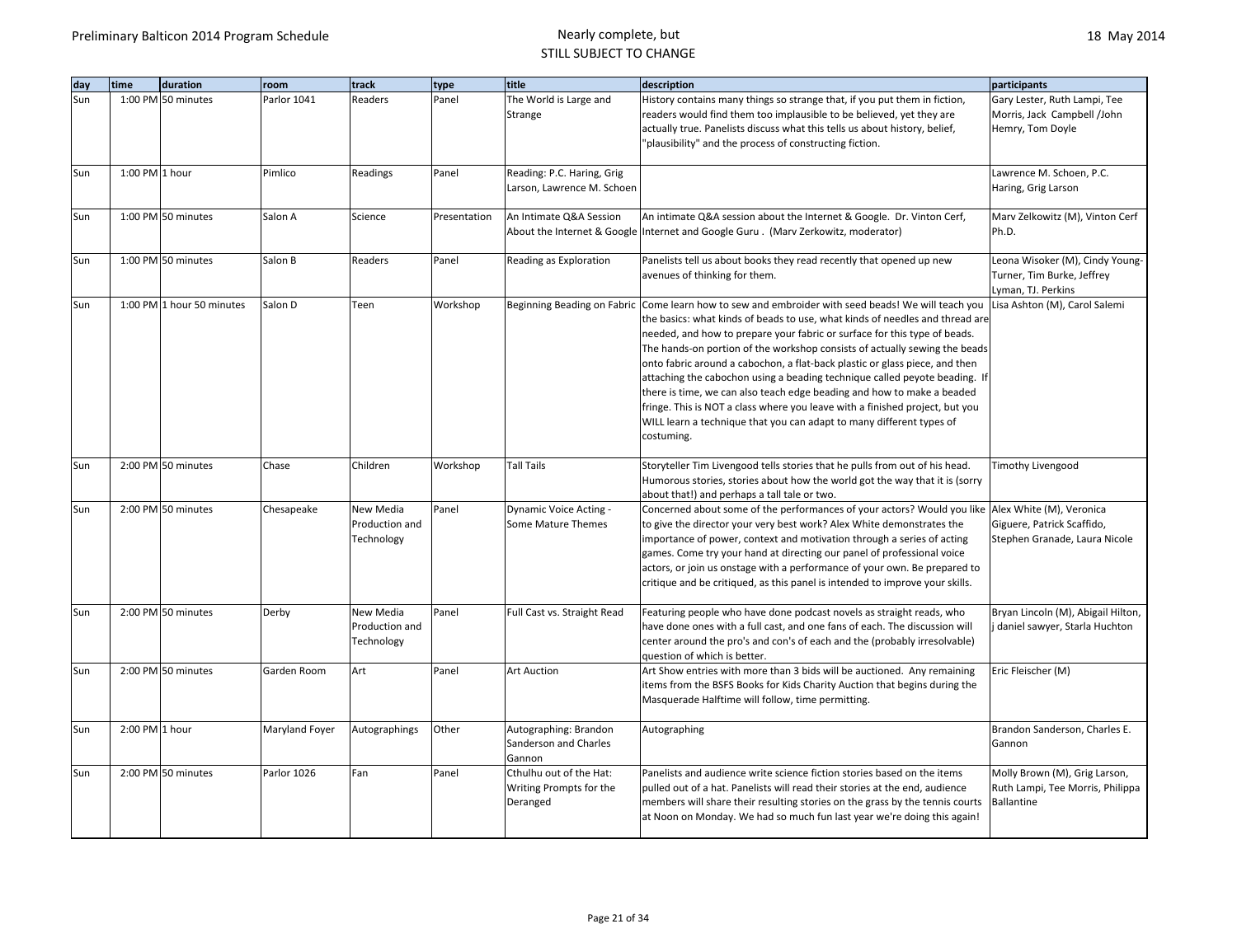| day | time           | duration           | room            | track                 | type         | title                           | description                                                                                       | participants                     |
|-----|----------------|--------------------|-----------------|-----------------------|--------------|---------------------------------|---------------------------------------------------------------------------------------------------|----------------------------------|
| Sun |                | 2:00 PM 50 minutes | Parlor 1041     | New Media             | Panel        | <b>Meeting Other Podcasters</b> | Why you should network with other podcasters, and what you should steer                           | Gary Lester (M), Nutty           |
|     |                |                    |                 | Production and        |              |                                 | clear of.                                                                                         | Nuchtchas, Thomas Gideon,        |
|     |                |                    |                 | Technology            |              |                                 |                                                                                                   | Nobilis Reed, Chris Lester       |
|     |                |                    |                 |                       |              |                                 |                                                                                                   |                                  |
| Sun |                | 2:00 PM 50 minutes | Pimlico         | Readers               | Panel        |                                 | Writers who have a science fiction or fantasy short story or novel they want Lee C. Hillman (M)   |                                  |
|     |                |                    |                 |                       |              |                                 | to read from drop in, read it to others and (if they want) ask for some                           |                                  |
|     |                |                    |                 |                       |              |                                 | feedback. The rules are simple: the author goes to the front table and signs                      |                                  |
|     |                |                    |                 |                       |              |                                 | in, waits their turn. The moderator sets the timer on the table for 10                            |                                  |
|     |                |                    |                 |                       |              |                                 | minutes maximum. If you ask for feedback, accept it graciously and without                        |                                  |
|     |                |                    |                 |                       |              |                                 | argument. Audience: Do not offer feedback to anyone who does not ask for                          |                                  |
|     |                |                    |                 |                       |              | Open Readings - Sunday          | it.                                                                                               |                                  |
| Sun |                | 2:00 PM 50 minutes | Salon A         | Science               | Presentation |                                 | Our Solar System: Scales and Our Solar System: Scales and Latest Discoveries. Inge Heyer          | Inge Heyer (M)                   |
|     |                |                    |                 |                       |              | <b>Latest Discoveries</b>       |                                                                                                   |                                  |
| Sun |                | 2:00 PM 50 minutes | Salon B         | Readers               | Panel        | Doomed, I Tell You!             | Panelists discuss the value (or lack thereof) of doom and gloom speculative                       | Diane Weinstein (M), Val         |
|     |                |                    |                 |                       |              | Doomed!                         | Fiction.                                                                                          | Griswold-Ford, Paul Cooley, Mike |
|     |                |                    |                 |                       |              |                                 |                                                                                                   | D'Ambrosio, Martin Berman-       |
|     |                |                    |                 |                       |              |                                 |                                                                                                   | Gorvine                          |
| Sun |                | 2:00 PM 50 minutes | Salon C         | Writers               | Panel        |                                 | How to write from an animal How to use no-human creatures effectively as point of view characters | Joy Ward (M), CJ Henderson, L.   |
|     |                |                    |                 |                       |              | point of view                   |                                                                                                   | Jagi Lamplighter, Jeffrey Lyman, |
|     |                |                    |                 |                       |              |                                 |                                                                                                   | Jo Walton                        |
| Sun | 2:00 PM 1 hour |                    | Valley Ballroom | <b>Special Events</b> | Panel        | Mr. Poor Choices II             | Want to know how the 2008 Compton Crook award winner got that                                     | Mark Van Name (M)                |
|     |                |                    |                 |                       |              |                                 | nickname? Want to know what's bothering him now? Come to his                                      |                                  |
|     |                |                    |                 |                       |              |                                 | STANDUP COMEDY SHOW. Hear about some of his most recent poor                                      |                                  |
|     |                |                    |                 |                       |              |                                 | choices, learn just what's confusing him and laugh until you hurt.                                |                                  |
|     |                |                    |                 |                       |              |                                 |                                                                                                   |                                  |
| Sun |                | 3:00 PM 50 minutes | Belmont         | Readers               | Panel        | <b>Poetry Readings</b>          | Readings of the annual poetry contest winners, followed by Open Mic                               | Vonnie Crist (M), Katie Hartlove |
|     |                |                    |                 |                       |              |                                 | poetry readings.                                                                                  | (M), Paula S. Jordan, Jo Walton, |
|     |                |                    |                 |                       |              |                                 |                                                                                                   | Mary Turzillo                    |
| Sun | 3:00 PM 1 hour |                    | Chase           | Children              | Panel        | Medieval Make Believe           | Travel in a storybook world. Create simple crowns, princess or wizard hats,                       | Jay Buechler, Leigh Alexander    |
|     |                |                    |                 |                       |              |                                 | and create their own coat of arms to make your character com alive!                               |                                  |
|     |                |                    |                 |                       |              |                                 |                                                                                                   |                                  |
| Sun |                | 3:00 PM 50 minutes | Chesapeake      | Publishing            | Panel        | Steps to Successful Self-       | The basic and necessary steps to go from unpublished to successfully self                         | Lauren Harris (M), Alessia Brio, |
|     |                |                    |                 |                       |              | Publishing                      | published. What do you need to make sure to do?                                                   | Brian Rathbone, Brand Gamblin    |
|     |                |                    |                 |                       |              |                                 |                                                                                                   |                                  |
| Sun |                | 3:00 PM 50 minutes | Derby           | New Media Fans Panel  |              | Metamor City Live Drama         | Metamor City is a gritty mega-metropolis where the buildings soar                                 | Chris Lester (M), Laura Nicole   |
|     |                |                    |                 |                       |              |                                 | hundreds of meters above ground and humans rub shoulders with                                     |                                  |
|     |                |                    |                 |                       |              |                                 | telepaths, shapeshifters, and even stranger beings. Listen as creator Chris                       |                                  |
|     |                |                    |                 |                       |              |                                 | Lester and the Metamor City Players perform a live radio drama -- complete                        |                                  |
|     |                |                    |                 |                       |              |                                 | with music and sound effects -- and enter a world like no other.                                  |                                  |
|     |                |                    |                 |                       |              |                                 |                                                                                                   |                                  |
| Sun |                | 3:00 PM 50 minutes | Garden Room     | Readers               | Panel        | Wheel of Time Discussion        | Panelists discuss the Wheel of Time series.                                                       | Ray Ridenour (M), Brandon        |
|     |                |                    |                 |                       |              |                                 |                                                                                                   | Sanderson, Jennifer Liang        |
| Sun | 3:00 PM 1 hour |                    | Maryland Foyer  | Autographings         | Other        | Autographing: Sarah Avery,      |                                                                                                   | Sarah Avery, David Sklar         |
|     |                |                    |                 |                       |              | Mark Jeffery, and David         |                                                                                                   |                                  |
|     |                |                    |                 |                       |              | Sklar                           |                                                                                                   |                                  |
| Sun |                | 3:00 PM 50 minutes | Parlor 1026     | Writers               | Panel        | Professionalism and the         | How should writers starting to release their work balance exposure and                            | Charles E. Gannon (M), T Jackson |
|     |                |                    |                 |                       |              | <b>Emergent Writer</b>          | professionalism? Authors discuss what writers starting to make the scene                          | King, Chris Jackson, Lawrence    |
|     |                |                    |                 |                       |              |                                 | should definitely do and definitely avoid as they start sharing their work                        | Watt-Evans, Ian Strock           |
|     |                |                    |                 |                       |              |                                 | with the world.                                                                                   |                                  |
| Sun |                | 3:00 PM 50 minutes | Parlor 1041     | Writers               | Panel        | Speaking in Public for          | The mechanics and logistics of reading and speaking in public for writers                         | Jennifer R. Povey (M), Judi      |
|     |                |                    |                 |                       |              | Writers                         |                                                                                                   | Fleming, James Daniel Ross, Tee  |
|     |                |                    |                 |                       |              |                                 |                                                                                                   | Morris, Betsy Riley              |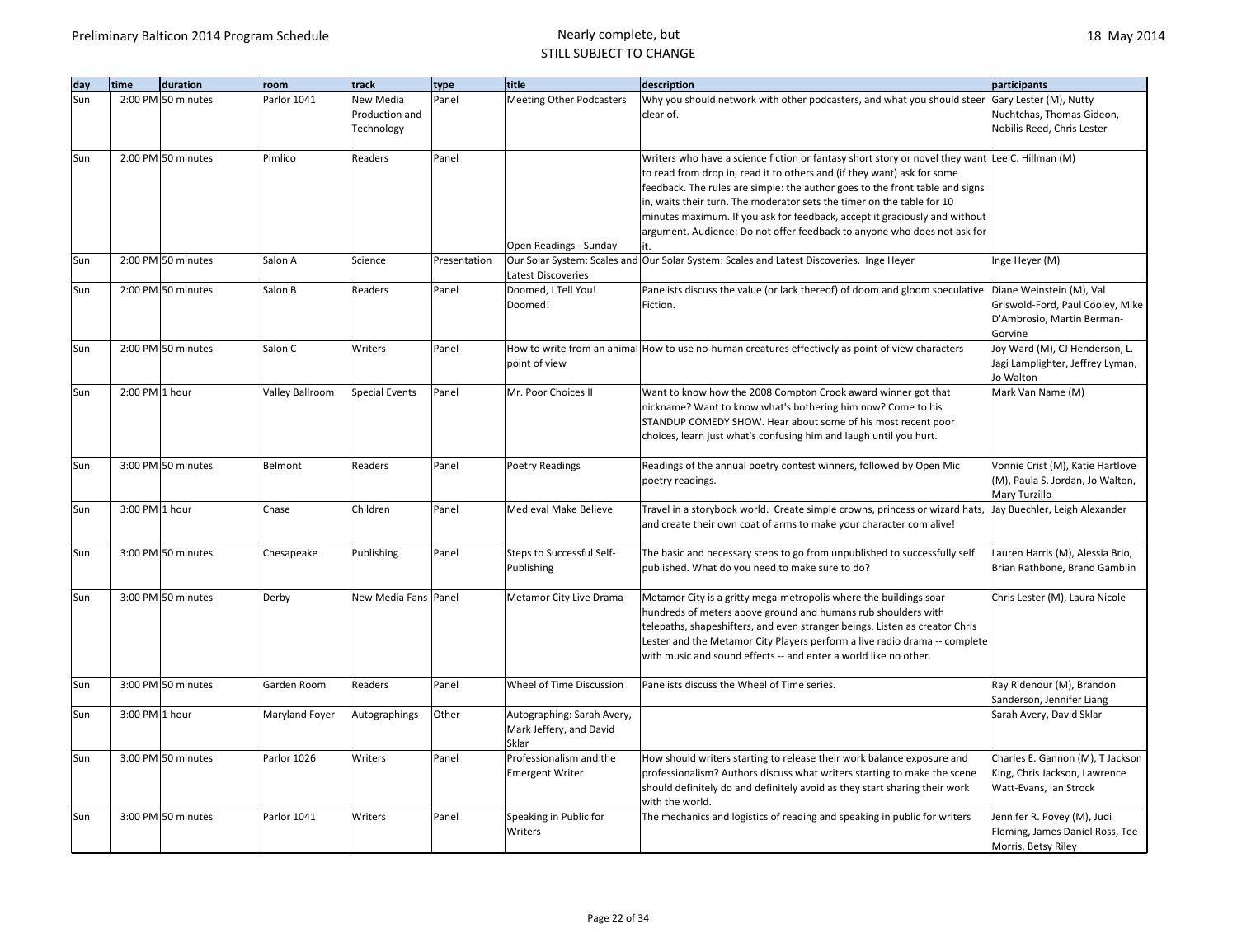| day | time           | duration                  | room           | track                        | type         | title                                                                                                                        | description                                                                                                                                                                                                                                                                                                                                                                                                                                                                                                                                                                | participants                                                                              |
|-----|----------------|---------------------------|----------------|------------------------------|--------------|------------------------------------------------------------------------------------------------------------------------------|----------------------------------------------------------------------------------------------------------------------------------------------------------------------------------------------------------------------------------------------------------------------------------------------------------------------------------------------------------------------------------------------------------------------------------------------------------------------------------------------------------------------------------------------------------------------------|-------------------------------------------------------------------------------------------|
| Sun | 3:00 PM 1 hour |                           | Pimlico        | Readings                     | Panel        | Reading: Hildy Silverman,<br>Mark Van Name, Jeffrey                                                                          |                                                                                                                                                                                                                                                                                                                                                                                                                                                                                                                                                                            | Mark Van Name, Jeffrey Lyman,<br><b>Hildy Silverman</b>                                   |
| Sun |                | 3:00 PM 50 minutes        | Salon A        | Science                      | Presentation | Lyman<br>Genius Machines: The<br><b>Future of Artificial</b><br>Intelligence, Virtual Reality,<br>Robotics, and Biomechanics | Almost Human? Can humanity remake itself with science? Download our<br>brains into computers or other technologies yet to be invented? Live in<br>virtual universes so well developed that we can no longer tell created<br>worlds from reality - artificial intelligence, virtual reality, and biomechanics<br>(neural prosthetics + enhanced living body)? Augment our minds and<br>bodies, add human organs on chips & programmable nanotherapeutics?<br>Catherine Asaro reviews genius machines + super humans in the military,<br>government, and commercial sectors. | Catherine Asaro (M)                                                                       |
| Sun |                | 3:00 PM 50 minutes        | Salon B        | Readers                      | Panel        | Etiquette in Science Fiction<br>and Fantasy                                                                                  | What do manners and formality do for a civilized society? How do we<br>design such a system for the cultures in our stories?                                                                                                                                                                                                                                                                                                                                                                                                                                               | Steven H. Wilson (M), Leona<br>Wisoker, John C Wright, Batya<br>Wittenberg, Bernie Mojzes |
| Sun |                | 3:00 PM 50 minutes        | Salon C        | Video, Film and<br><b>TV</b> | Panel        | OZ: The Yellow Brick Road<br>Never Ends                                                                                      | It's been 75 years since Judy Garland put on the Ruby Slippers and went in<br>search of the Wizard of Oz, and Oz is as popular as ever - the recent movie<br>"Oz the Great and Powerful" and not one but TWO upcoming tv shows<br>based on the OZ books by L. Frank Baum. Stick around for a screening of<br>one of the earliest OZ movies, "His Majesty the ScareCrow of OZ."                                                                                                                                                                                             | Thomas Horman (M), Zan Rosin,<br>Tom Doyle, Billy Flynn, James<br>Gossard                 |
| Sun |                | 3:00 PM 50 minutes        | Salon D        | Teen                         | Other        | Teen Chat. Doctor Who                                                                                                        | Change is coming, for good or for bad.: remembering the past and looking<br>to the future. What would like to see in the wibbly wobbly ball of time?<br>Open discussion, ages 13-19                                                                                                                                                                                                                                                                                                                                                                                        | Meg Nooj (M), Thomas Hayden,<br>Sam Prellwitz, Ben Prellwitz                              |
| Sun |                | 4:00 PM 1 hour 20 minutes | Belmont        | Teen                         | Workshop     | Teen Writer's Workshop                                                                                                       | Teen Writer's Workshop                                                                                                                                                                                                                                                                                                                                                                                                                                                                                                                                                     | TJ. Perkins (M)                                                                           |
| Sun |                | 4:00 PM 50 minutes        | Chase          | Children                     | Workshop     | More than Just Coloring                                                                                                      | Does your coloring lack dimension? Learn how to make your coloring jump                                                                                                                                                                                                                                                                                                                                                                                                                                                                                                    | Llyssa Holmgren                                                                           |
| Sun |                | 4:00 PM 50 minutes        | Chesapeake     | Writers                      | Presentation | Pages<br>The YA Voice                                                                                                        | off the page.<br>Releasing your Inner Teenager Ever read a young adult book that sounds<br>like it was written by an adult? That's so preachy and boring to that your<br>reaction is an underwhelming meh? Yeah, me too. This module will focus<br>on the trend in first person POVs in YA novels and how to pull it off without<br>sounding so last year. (50 mins)                                                                                                                                                                                                       | Maria V. Snyder (M)                                                                       |
| Sun |                | 4:00 PM 50 minutes        | Derby          | New Media Fans Panel         |              | <b>Fullcast Podcast Live</b>                                                                                                 | Bryan Lincoln and Abigail Hilton with guests                                                                                                                                                                                                                                                                                                                                                                                                                                                                                                                               | Bryan Lincoln (M), Abigail Hilton                                                         |
| Sun |                | 4:00 PM 50 minutes        | Garden Room    | Readings                     | Presentation |                                                                                                                              | Brandon Sanderson Reading Brandon Sanderson Reading and interview                                                                                                                                                                                                                                                                                                                                                                                                                                                                                                          | <b>Brandon Sanderson</b>                                                                  |
| Sun | 4:00 PM 1 hour |                           | Maryland Foyer | Autographings                | Other        | Autographing: Eric Bakutis,<br>Darrel Schweitzer, and<br>Walter Poetzman                                                     |                                                                                                                                                                                                                                                                                                                                                                                                                                                                                                                                                                            | Darrell Schweitzer, Robbie<br>Whiplash, Eric Bakutis                                      |
| Sun |                | 4:00 PM 50 minutes        | Parlor 1026    | Writers                      | Panel        | Who did what to whom,<br>where, when, and why?                                                                               | Methods of keeping continuity straight for series and shared world<br>anthologies.                                                                                                                                                                                                                                                                                                                                                                                                                                                                                         | Mildred Cady (M), Rob Balder,<br>Val Griswold-Ford, Paul Cooley,<br>Catherine Petrini     |
| Sun |                | 4:00 PM 50 minutes        | Parlor 1041    | Writers                      | Panel        | Writers & Their Fact<br>Checkers                                                                                             | Handling The Technical Side: Authors and technical advisors or subject matter experts discuss how the<br>author wrestles with the importance of getting enough technical<br>homework done (military, science, etc.) to ensure they don't write<br>something so unbelievable that they end up losing readers, or having<br>readers "fall out of the story" over a detail.                                                                                                                                                                                                   | J.P. Harvey (M), T Jackson King, j<br>daniel sawyer, Scott Sigler, Mike<br>Mcphail        |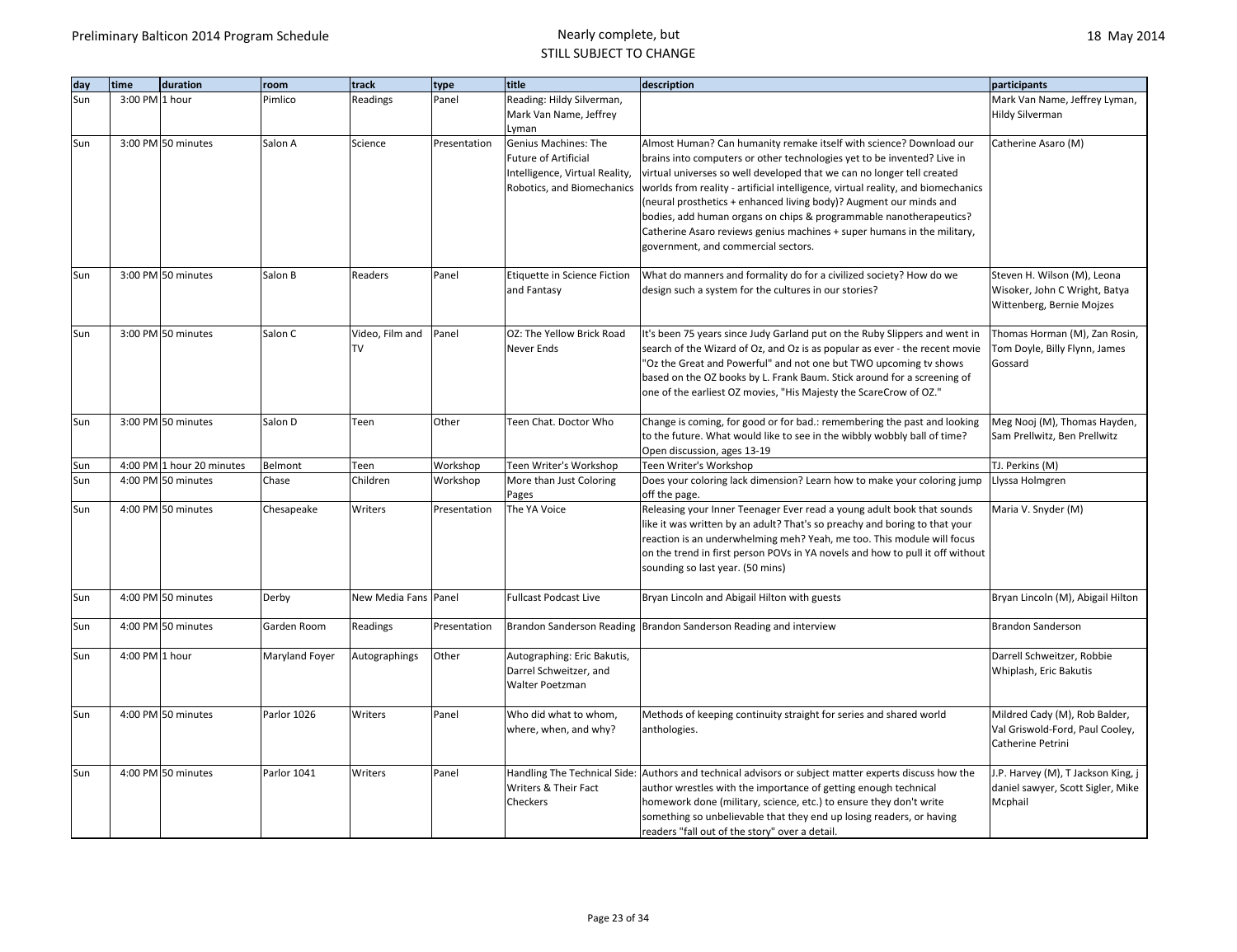| day | time               | duration | room            | track                 | type         | title                                 | description                                                                                                                                     | participants                                                     |
|-----|--------------------|----------|-----------------|-----------------------|--------------|---------------------------------------|-------------------------------------------------------------------------------------------------------------------------------------------------|------------------------------------------------------------------|
| Sun | 4:00 PM 1 hour     |          | Pimlico         | Readings              | Panel        | Reading: Jared Axelrod, L.            |                                                                                                                                                 | L. Jagi Lamplighter, Christine                                   |
|     |                    |          |                 |                       |              | Jagi Lamplighter, Christine           |                                                                                                                                                 | Norris, Jared Axelrod                                            |
|     |                    |          |                 |                       |              | Norris                                |                                                                                                                                                 |                                                                  |
| Sun | 4:00 PM 50 minutes |          | Salon A         | Science               | Presentation | Cosmic Smackdowns!                    | Cosmic Smack downs! Highlights of 5.5 billion years of interplanetary<br>collisions.                                                            | Pamela Gay (M)                                                   |
| Sun | 4:00 PM 50 minutes |          | Salon B         | Readers               | Panel        | They Play in Other                    | Panelists discuss successful and well-known SF writers who write in other                                                                       | Carl Cipra (M), Jo Walton, Elektra                               |
|     |                    |          |                 |                       |              | Sandboxes                             | genres and recommend some examples we might want to read.                                                                                       | Hammond, Sarah Pinsker                                           |
| Sun | 4:00 PM 1 hour     |          | Salon C         | Video, Film and       | Panel        | His Majesty the ScareCrow             | After the Oz discussion panel, stick around for a screening of one of the                                                                       | Thomas Horman (M)                                                |
|     |                    |          |                 | TV                    |              | of OZ                                 | earliest OZ movies, "His Majesty the ScareCrow of OZ".                                                                                          |                                                                  |
| Sun | 4:00 PM 50 minutes |          | Salon D         | Costuming             | Panel        | Masquerade show and tell              | Entrants from the Masquerade display their work and answer questions                                                                            | Gaia Eirich (M)                                                  |
|     |                    |          |                 |                       |              |                                       | about making and showing their costumes.                                                                                                        |                                                                  |
| Sun | 4:00 PM 1 hour     |          | Valley Ballroom | <b>Special Events</b> | Panel        | Marty Gear Memorial                   |                                                                                                                                                 | Eric Gasior (M), Lisa Adler-Golden                               |
| Sun | 5:00 PM 50 minutes |          | Chase           | Children              | Workshop     | <b>CSI Balticon</b>                   | John French introduces young people to the basic techniques used by the                                                                         | John French (M)                                                  |
|     |                    |          |                 |                       |              |                                       | police to identify people involved in crimes.                                                                                                   |                                                                  |
| Sun | 5:00 PM 50 minutes |          | Chesapeake      | Writers               | Presentation | How to craft a pitch                  | How to put together a brief pitch of your story so you can easily explain it                                                                    | Jared Axelrod (M)                                                |
|     |                    |          |                 |                       |              |                                       | to potential agents, publishers, and promoters.                                                                                                 |                                                                  |
| Sun | 5:00 PM 50 minutes |          | Derby           | Writers               | Presentation | The Fantasy Author's Guide            | Your hero stops at a medieval tavern to drink a cold, hoppy beer with lots                                                                      | KT Bryski (M)                                                    |
|     |                    |          |                 |                       |              | to Beer                               | of head stop! How has beer changed through history? What do authors<br>need to know as they describe their characters' favorite brews? What did |                                                                  |
|     |                    |          |                 |                       |              |                                       | the beer of yore look and taste like? Samples not provided.                                                                                     |                                                                  |
|     |                    |          |                 |                       |              |                                       |                                                                                                                                                 |                                                                  |
| Sun | 5:00 PM 50 minutes |          | Garden Room     | Fan                   | Panel        | <b>Raising Geeklings</b>              | Passing Geek consciousness on to the next generation. Raising children who J.P. Harvey (M), Grig Larson, Tee                                    |                                                                  |
|     |                    |          |                 |                       |              |                                       | have tech awareness, inquiring minds and global consciousness.                                                                                  | Morris, Beth Lynne Prellwitz,                                    |
|     |                    |          |                 |                       |              |                                       |                                                                                                                                                 | Peter Prellwitz                                                  |
| Sun | 5:00 PM 1 hour     |          | Maryland Foyer  | Autographings         | Other        | Autographing: Mary Turzillo,          |                                                                                                                                                 | Vonnie Crist, Christine Norris,                                  |
|     |                    |          |                 |                       |              | Christine Norris, and Vonnie          |                                                                                                                                                 | Mary Turzillo                                                    |
|     |                    |          |                 |                       |              | <b>Winslow Crist</b>                  |                                                                                                                                                 |                                                                  |
| Sun | 5:00 PM 50 minutes |          | Parlor 1041     | Readers               | Panel        | <b>Dueling Drabbles</b>               | Authors spin out 100 word stories in this competition for best Drabbler of                                                                      | Hugh O'Donnell (M), Peter                                        |
|     |                    |          |                 |                       |              |                                       | Balticon 47.                                                                                                                                    | Prellwitz, Keith DeCandido, Hildy                                |
|     |                    |          |                 |                       |              |                                       |                                                                                                                                                 | Silverman                                                        |
| Sun | 5:00 PM 50 minutes |          | Pimlico         | Readers               | Panel        | Broad Universe Rapid Fire             | Rapid Fire readings from some amazing women/authors.                                                                                            | Leona Wisoker (M), Sarah Avery,                                  |
|     |                    |          |                 |                       |              | <b>Reading Sunday</b>                 |                                                                                                                                                 | Lee C. Hillman, Sarah Pinsker                                    |
| Sun | 5:00 PM 50 minutes |          | Salon A         | Science               | Presentation | Avoiding Obvious Science              | Avoiding Obvious Science Errors in Science Fiction                                                                                              | Andy Love (M)                                                    |
|     |                    |          |                 |                       |              | Errors in Science Fiction             |                                                                                                                                                 |                                                                  |
| Sun | 5:00 PM 50 minutes |          | Salon B         | Readers               | Panel        | Good and Evil in Genre                | Panelists discuss the treatment of these abstracts, if they are indeed                                                                          | Christopher Morse (M), Collin                                    |
|     |                    |          |                 |                       |              | Literature                            | abstract. Who handles them well? Who does not? Is one or the other                                                                              | Earl, Jack Campbell /John Hemry,                                 |
|     |                    |          |                 |                       |              |                                       | winning?                                                                                                                                        | Arnold T. Blumberg, Steven H.                                    |
|     |                    |          |                 |                       |              |                                       |                                                                                                                                                 | Wilson                                                           |
| Sun | 5:00 PM 50 minutes |          | Salon C         | Video, Film and       | Panel        | L. Frank Baum                         |                                                                                                                                                 | Tom Doyle (M)                                                    |
|     | 5:00 PM 50 minutes |          | Salon D         | TV<br>Fan             | Panel        |                                       |                                                                                                                                                 |                                                                  |
| Sun |                    |          |                 |                       |              | Authors vs. Artists SFF<br>Pictionary | Authors team up against Artists in a game of Pictionary.                                                                                        | Stephanie Burke (M), Ruth Lampi,<br>Rick Leider, Danny Birt, Ray |
|     |                    |          |                 |                       |              |                                       |                                                                                                                                                 | Ridenour                                                         |
|     |                    |          |                 |                       |              |                                       |                                                                                                                                                 |                                                                  |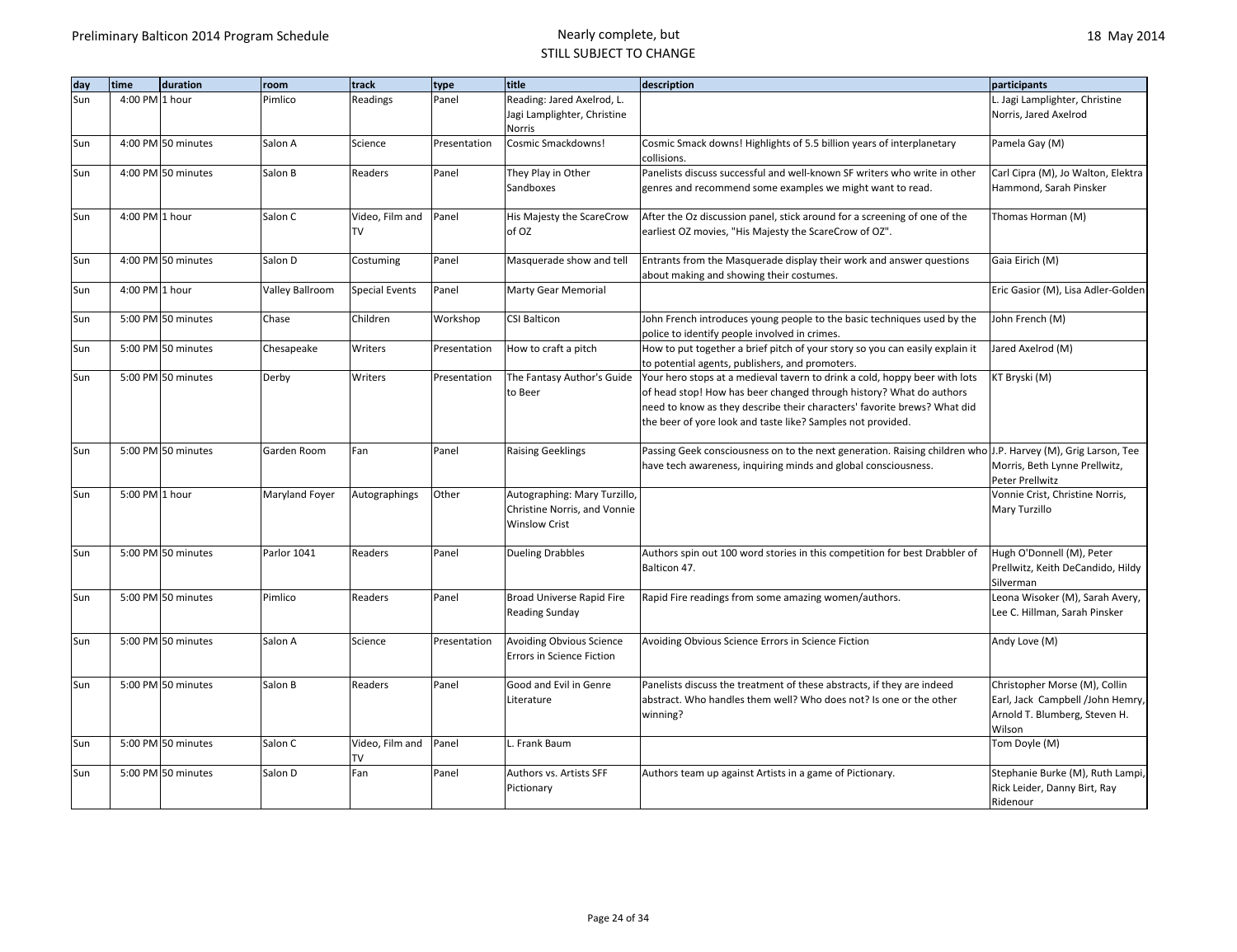| dav | time            | duration                  | room            | track                                     | type         | title                                                   | description                                                                                                                                                                                                                                                                                                                                                                                                                                                                                                                                                               | participants                                                                                                                                                                                                                                                          |
|-----|-----------------|---------------------------|-----------------|-------------------------------------------|--------------|---------------------------------------------------------|---------------------------------------------------------------------------------------------------------------------------------------------------------------------------------------------------------------------------------------------------------------------------------------------------------------------------------------------------------------------------------------------------------------------------------------------------------------------------------------------------------------------------------------------------------------------------|-----------------------------------------------------------------------------------------------------------------------------------------------------------------------------------------------------------------------------------------------------------------------|
| Sun |                 | 5:30 PM 50 minutes        | Belmont         | Writers                                   | Panel        | Maps for Fictional Worlds                               | Dystopias, post-apocalyptic, fantasy, and science fiction all have one thing<br>in common - fictional worlds. They also present a unique challenge to the<br>author as in how do you build a world from scratch? Do you use an existing<br>city and change it? Do you use a historical map? Or do you draw your own?                                                                                                                                                                                                                                                      | Brian Rathbone (M), Jo Walton,<br>Lawrence Watt-Evans, TJ. Perkins                                                                                                                                                                                                    |
| Sun | 5:30 PM 1 hour  |                           | Parlor 1026     | Launch Events                             | Panel        | Dirty Magick                                            |                                                                                                                                                                                                                                                                                                                                                                                                                                                                                                                                                                           | Charlie Brown (M), Patrick<br>Scaffido                                                                                                                                                                                                                                |
| Sun |                 | 6:00 PM 50 minutes        | Chesapeake      | New Media<br>Production and<br>Technology | Panel        | <b>Blogging for dummies</b>                             | What works. What Doesn't. How to use a blog to drive traffic to your site,<br>book, or podcast.                                                                                                                                                                                                                                                                                                                                                                                                                                                                           | Allie Gamblin (M), David Brawley,<br>Sue Baiman, Melissa Hayden                                                                                                                                                                                                       |
| Sun |                 | 6:00 PM 50 minutes        | Derby           | New Media Fans Panel                      |              | When New Becomes Old                                    | A discussion of new media, old media, and what could be the next big thing. Jared Axelrod (M), A Kovacs,                                                                                                                                                                                                                                                                                                                                                                                                                                                                  | Flynnstress, Lauren Harris, Mark<br>Kilfoil                                                                                                                                                                                                                           |
| Sun |                 | 6:00 PM 50 minutes        | Garden Room     | Filmmaking                                | Panel        | Casting: Working with<br>Amateurs vs. Professionals     | Panelists discuss the pros and cons of casting amateurs versus casting<br>professionals for your film.                                                                                                                                                                                                                                                                                                                                                                                                                                                                    | James Gossard (M), Robbie<br>Whiplash, Clint Gaige, Arthur<br>Vincie, James Durham                                                                                                                                                                                    |
| Sun | 6:00 PM 1 hour  |                           | Maryland Foyer  | Autographings                             | Other        | Autographing: Val Griswold-<br>Ford and John Hemry      |                                                                                                                                                                                                                                                                                                                                                                                                                                                                                                                                                                           | Jack Campbell /John Hemry, Val<br>Griswold-Ford                                                                                                                                                                                                                       |
| Sun |                 | 6:00 PM 50 minutes        | Parlor 1041     | Music                                     | Panel        | Narration vs Voice Acting                               | The difference between narration and voice acting. What skills do you need<br>and what makes a good narrator as opposed to a good voice actor.                                                                                                                                                                                                                                                                                                                                                                                                                            | Pamela Gay (M), John Taylor<br>Williams, Veronica Giguere, j<br>daniel sawyer, Laura Nicole                                                                                                                                                                           |
| Sun | 6:00 PM 1 hour  |                           | Pimlico         | Readings                                  | Other        | Reading: Collin Earl, Mike<br>Luoma, Jennifer R Povey   |                                                                                                                                                                                                                                                                                                                                                                                                                                                                                                                                                                           | Collin Earl, Jennifer R. Povey,<br>Mike Luoma                                                                                                                                                                                                                         |
| Sun |                 | 6:00 PM 50 minutes        | Salon A         | Science                                   | Presentation | Pluto and SETI's New<br>Horizons                        | Prof. H. Paul Shuch, CFII LSRM-A/GL/WS Chief Flight Instructor, AvSport of<br>Lock Haven discusses uploading a Message from Earth (kind of a Voyager<br>Record 2.0) into the memory banks of NASA's New Horizons spacecraft,<br>heading to Pluto.                                                                                                                                                                                                                                                                                                                         | H. Paul Shuch (M)                                                                                                                                                                                                                                                     |
| Sun |                 | 6:00 PM 50 minutes        | Salon B         | Readers                                   | Panel        | Science Fiction Title Chain                             | It's a game! The audience provides the words for a science fiction story or<br>novel's title, the panelists arrange them in a more or less coherent order.<br>Then each panelist and an audience member (who is not an author) come<br>up with a descriptive synopsis. The audience votes on the synopsis they like<br>best. In honor of our Guest of Honor's works, every synopsis must contain<br>two of the three words "wheel", and "mist" and "steel."                                                                                                               | Leona Wisoker, Danny Birt, David<br>Sklar, Grig Larson, Mary Turzillo                                                                                                                                                                                                 |
| Sun |                 | 6:45 PM 15 minutes        | Valley Ballroom | Filmmaking                                | Other        | Seating for Film Festival                               |                                                                                                                                                                                                                                                                                                                                                                                                                                                                                                                                                                           |                                                                                                                                                                                                                                                                       |
| Sun | 7:00 PM 6 hours |                           | Chase           | Gaming                                    | Other        | Sunday Night RPG                                        |                                                                                                                                                                                                                                                                                                                                                                                                                                                                                                                                                                           |                                                                                                                                                                                                                                                                       |
| Sun |                 | 7:00 PM 50 minutes        | Chesapeake      | New Media<br>Production and<br>Technology | Panel        | WordPress 101                                           | Learning to go from novice to hero using the Wordpress content<br>management system.                                                                                                                                                                                                                                                                                                                                                                                                                                                                                      | Dave Robison, Jhada Addams,<br>Doc Coleman, Sue Baiman, Allie<br>Gamblin                                                                                                                                                                                              |
| Sun |                 | 7:00 PM 1 hour 50 minutes | Con Suite       | Launch Events                             | Other        | Dark Quest Books/Bad-Ass<br><b>Faeries Launch Party</b> | Those Bad-Ass Faeries are back in Dark Quest Book's all-new volume, It's<br>Elemental, along with plenty of other great new titles. Come help the<br>authors, editors, and the publisher celebrate the their spring releases,<br>including Baba Ali and the Clockwork Djinn by Danielle Ackley-McPhail and<br>Day Al-Mohamed, In All Directions by David Sherman, Beginning a<br>Beginning by Danny Birt, Trouble on the Water, Consigned to the Sea, Tales<br>from Rugosa Coven by Sarah Avery, and Trust and Treachery. Join us for<br>food, fun, and as always PRIZES! | Danielle Ackley-Mcphail (M), N.R.<br>Brown, Keith DeCandido, Mike<br>Mcphail, CJ Henderson, Phoebe<br>Wray, L. Jagi Lamplighter, Judi<br>Fleming, Danny Birt, Peter<br>Prellwitz, Lee C. Hillman, Jeffrey<br>Lyman, Neal Levin, James Daniel<br>Ross, Jean Marie Ward |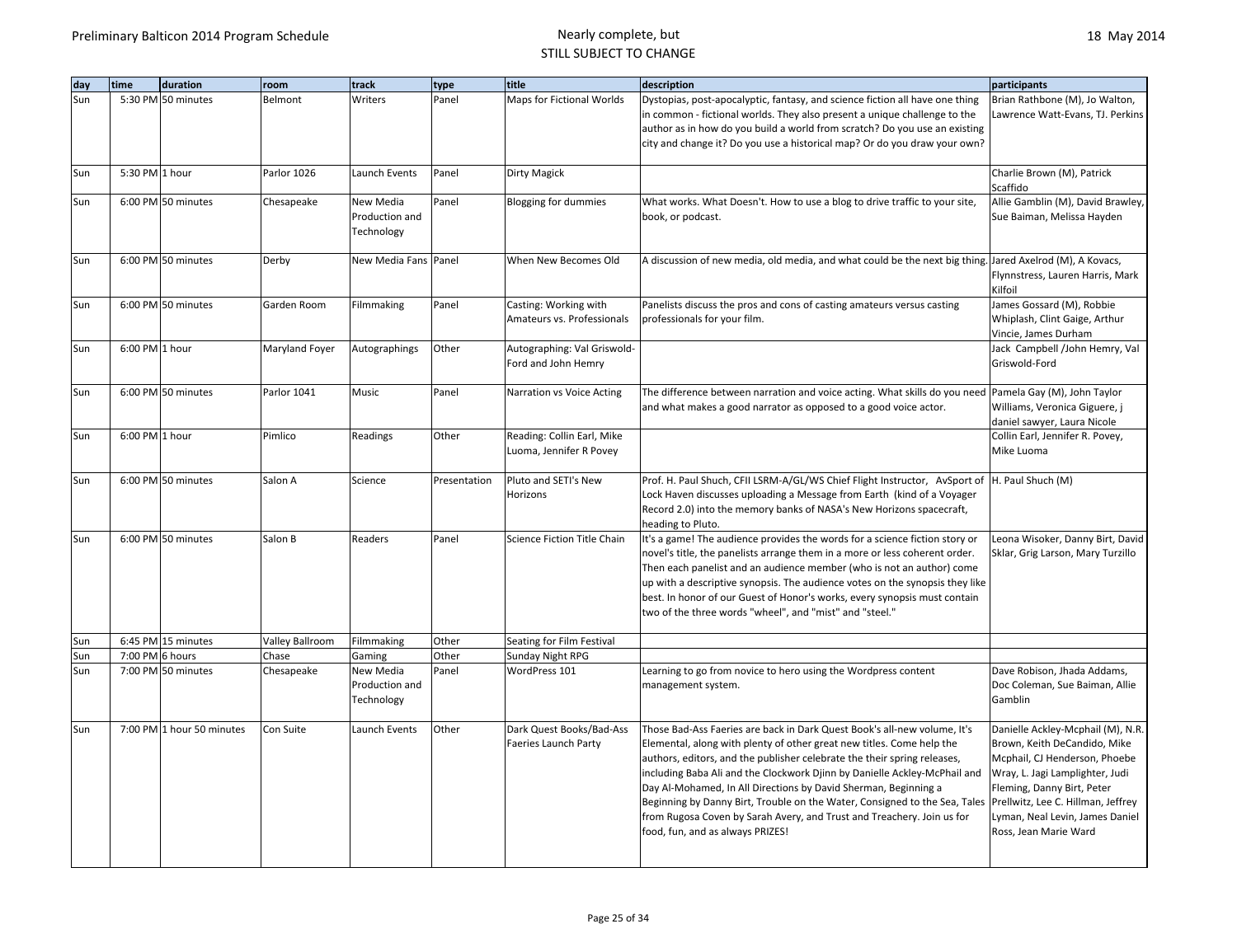| day | time<br>duration          | room            | track                 | type    | title                              | description                                                                                          | participants                            |
|-----|---------------------------|-----------------|-----------------------|---------|------------------------------------|------------------------------------------------------------------------------------------------------|-----------------------------------------|
| Sun | 7:00 PM 50 minutes        | Derby           | New Media Fans Panel  |         | The WEIRD Show's 300th             | The WEIRD Show, a Parsec-awarded podcast and radio show celebrates its                               | Mark Kilfoil (M), Nutty                 |
|     |                           |                 |                       |         | Episode! LIVE!                     | 300th episode at Balticon! Let's look back at the weird news, strange ideas                          | Nuchtchas                               |
|     |                           |                 |                       |         |                                    | and odd views and celebrate them!                                                                    |                                         |
| Sun | 7:00 PM 1 hour            | Maryland Foyer  | Autographings         | Other   | Autographing: Arthur Vincie        |                                                                                                      | Arthur Vincie, Chris Jackson            |
|     |                           |                 |                       |         | and Chris Jackson                  |                                                                                                      |                                         |
| Sun | 7:00 PM 50 minutes        | Parlor 1026     | Anime                 | Panel   | Positive Role Models in            | The Bad Role Models are easy to identify -- but what anime characters are                            | Christine Chase (M), PJ Schnyder,       |
|     |                           |                 |                       |         | Manga and Anime                    | considered positive role models for adults or children? What story lines and Kathreja Sarfati        |                                         |
|     |                           |                 |                       |         |                                    | or character arcs have become personal inspiration? Come share!                                      |                                         |
| Sun | 7:00 PM 50 minutes        | Parlor 1041     | Writers               | Panel   | Your Novel: Getting to             | OK, your first draft is finished. Uneven? Needs trimming? Poorly organized?                          | Charlie Brown, Sarah Avery, Don         |
|     |                           |                 |                       |         | Second Draft:                      | Yep. But drafted through to the end? Yes! So, how to recognize what's                                | Sakers, Val Griswold-Ford, Steven       |
|     |                           |                 |                       |         |                                    | good and what's not and wrestle it into shape? Novelists, both seasoned                              | H. Wilson                               |
|     |                           |                 |                       |         |                                    | and newbie, discuss how they go about it.                                                            |                                         |
|     |                           |                 |                       |         |                                    |                                                                                                      |                                         |
| Sun | 7:00 PM 1 hour            | Pimlico         | Readings              | Panel   | Reading: Mark Jeffrey, H.          |                                                                                                      | H. Paul Shuch, Mary Turzillo,           |
|     |                           |                 |                       |         | Paul Shuch, Mary Turzillo          |                                                                                                      | Mark Jeffrey                            |
| Sun | 7:00 PM 50 minutes        | Salon A         | <b>Skeptics</b>       | Panel   | Sagan's Toolkit                    | Weird Science, Pseudoscience, and Skepticism                                                         | Marv Zelkowitz (M), Thomas<br>Holtz Jr. |
| Sun | 7:00 PM 50 minutes        | Salon B         | Writers               | Panel   | Writing Real Children              | How can authors realistically portray children in their writing, whether in                          | Holliann Russell Kim (M), KT            |
|     |                           |                 |                       |         |                                    | YA, or in adult works featuring young characters? What are the pitfalls to                           | Bryski, Chris Snelgrove, Catherine      |
|     |                           |                 |                       |         |                                    | watch out for when writing a child character?                                                        | Petrini, Martin Berman-Gorvine          |
| Sun | 7:00 PM 1 hour            | Salon C         | Music                 | Panel   | Tales from the Recording           | Our panelists explore their adventures in recording, from finding studio                             | Sharon Palmer (M), Jonah Knight,        |
|     |                           |                 |                       |         | Studio                             | time to herding fellow band members to working through the inevitable                                | Maugorn, Sarah Pinsker, Linda           |
|     |                           |                 |                       |         |                                    | false starts, outtakes and other recording mishaps.                                                  | Swann                                   |
| Sun | 7:00 PM 4 hours           | Valley Ballroom | Filmmaking            | Panel   | <b>Balticon Sunday Night Short</b> | A competitive screening of short films in Live Action, Animated and                                  | Daniel M. Kimmel (M)                    |
|     |                           |                 |                       |         | Film Festival                      | Specialty film categories. You be the judge!                                                         |                                         |
| Sun | 7:30 PM 1 hour 20 minutes | Belmont         | Video, Film and       | Panel   | Boldly Going: Star Trek Fan-       | Miss Star Trek? Wish the original series continued for more than 3 seasons? Thomas Horman (M), James |                                         |
|     |                           |                 | TV                    |         | Made Episodes                      | Well never fear, talented fans are continuing the adventures of the                                  | Gossard                                 |
|     |                           |                 |                       |         |                                    | Enterprise and crew, and many of their efforts are very well done. Come                              |                                         |
|     |                           |                 |                       |         |                                    | and hear about some of the best.                                                                     |                                         |
| Sun | 8:00 PM 50 minutes        | Chesapeake      | Dollars & Sense:      | Panel   | Social Media Promotion             | For writers, podcasters, and artists. Learning to take advantage of free or                          | Arnold T. Blumberg (M), J.R.            |
|     |                           |                 | The Business of       |         |                                    | low costs internet resources to build your marketing strategy and brand.                             | Blackwell, Hugh O'Donnell, Allie        |
|     |                           |                 | <b>Being Creative</b> |         |                                    |                                                                                                      | Gamblin, Melissa Hayden                 |
| Sun | 8:00 PM 50 minutes        | Derby           | New Media Fans Panel  |         | <b>Interactive Fiction</b>         | Interactive fiction is becoming more accessible as a medium for expression.                          | <b>Andrew Plotkin</b>                   |
|     |                           |                 |                       |         |                                    | Panelists discus the genre, its history, and its potential.                                          |                                         |
|     |                           |                 |                       |         |                                    |                                                                                                      |                                         |
| Sun | 8:00 PM 3 hours           | Garden Room     | Dance                 | Dance   | Swing and Jitterbug Dance          | Tech crew's own Larry and Liana will be offering a half hour of instruction.                         | Iver Cooper (M), Larry Schroeder,       |
|     |                           |                 |                       |         |                                    | The rest of the evening will be open dance. Host Iver Cooper will be on                              | Liana Olear                             |
|     |                           |                 |                       |         |                                    | hand for individual coaching if you want a bit more help.                                            |                                         |
| Sun | 8:00 PM 1 hour            | Pimlico         | Readings              | Panel   | Reading: Timothy Dodge,            |                                                                                                      | Brian Koscienski, Tim Dodge,            |
|     |                           |                 |                       |         | Brian Koscienski, Scott            |                                                                                                      | Scott Roche                             |
|     |                           |                 |                       |         | Roche                              |                                                                                                      |                                         |
| Sun | 8:00 PM 50 minutes        | Salon A         | <b>Skeptics</b>       | Panel   | The World of Weird News            | Bigfoot, UFOs, and Other Questionable Claims. Sharon Hill                                            | Marv Zelkowitz (M), Sharon Hill         |
|     |                           |                 |                       |         |                                    |                                                                                                      |                                         |
| Sun | 8:00 PM 50 minutes        | Salon B         | Publishing            | Panel   | <b>Firebringer Press Presents</b>  |                                                                                                      | Steven H. Wilson (M)                    |
| Sun | 8:00 PM 1 hour            | Salon C         | Music                 | Concert | Filk Concert: Batya                |                                                                                                      | Batya Wittenberg                        |
|     |                           |                 |                       |         | Wittenberg                         |                                                                                                      |                                         |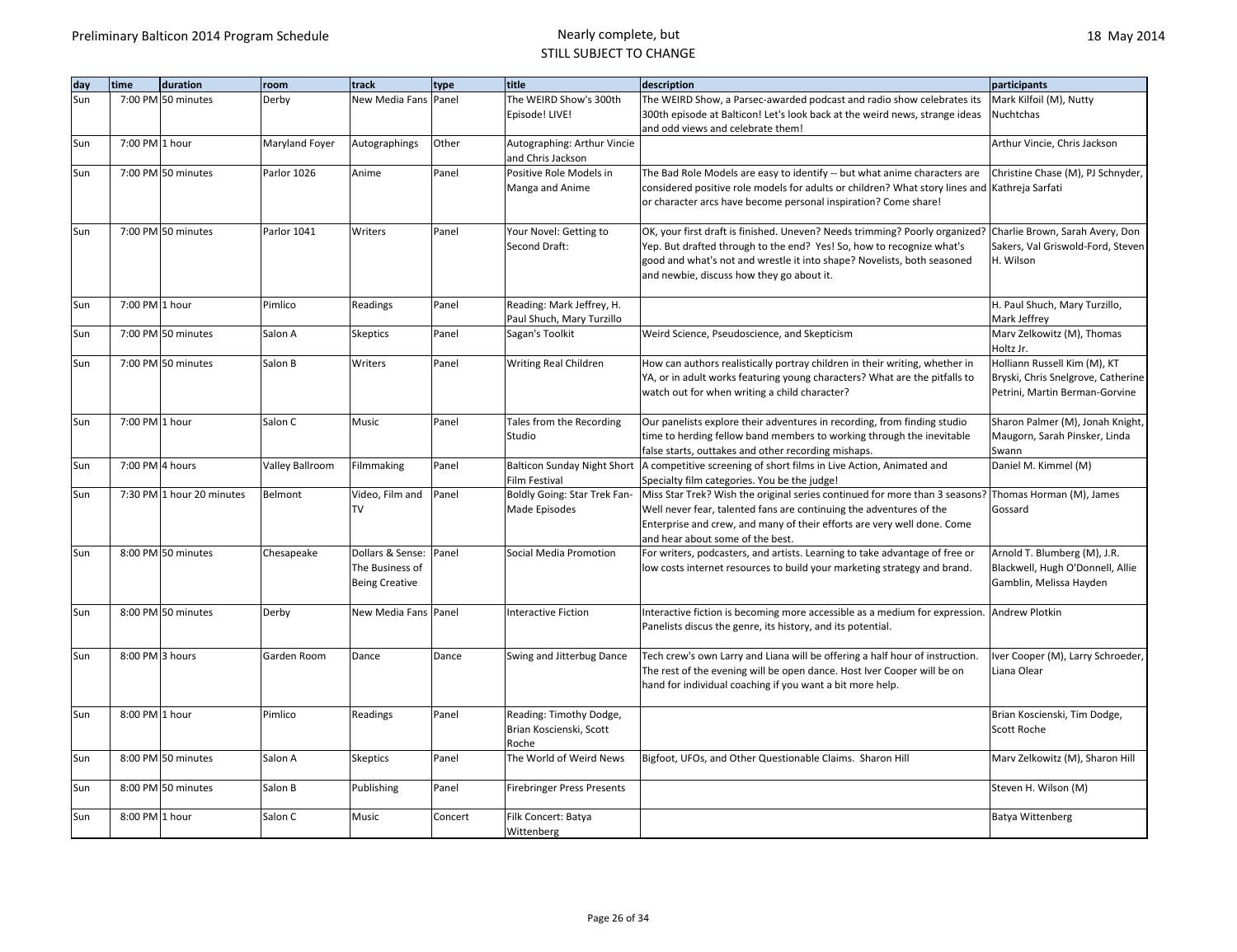| day | time           | duration            | room        | track                        | type         | title                                                                           | description                                                                                                                                                                                                                                                                                                                                                                                                                                                                                                                                    | participants                                                                   |
|-----|----------------|---------------------|-------------|------------------------------|--------------|---------------------------------------------------------------------------------|------------------------------------------------------------------------------------------------------------------------------------------------------------------------------------------------------------------------------------------------------------------------------------------------------------------------------------------------------------------------------------------------------------------------------------------------------------------------------------------------------------------------------------------------|--------------------------------------------------------------------------------|
| Sun | 8:30 PM 1 hour |                     | Parlor 1026 | Launch Events                | Panel        | <b>Metamor City: Things</b><br>Unseen Book Launch                               |                                                                                                                                                                                                                                                                                                                                                                                                                                                                                                                                                | Chris Lester (M)                                                               |
| Sun | 8:30 PM 1 hour |                     | Parlor 1041 | Launch Events                | Panel        | Trafficking in<br>Magic/Magicking in Traffic<br>and The Memory Singer<br>Launch | Fantastic Books invites you to join them in celebration of the launch of their David Sklar (M), T Jackson King,<br>first original anthology: "Trafficking in Magic/Magicking in Traffic" edited<br>by David Sklar and Sarah Avery, and the launch of T. Jackson King's newest<br>novel "The Memory Singer".                                                                                                                                                                                                                                    | Sarah Avery                                                                    |
| Sun |                | 9:00 PM 50 minutes  | Belmont     | After Hours<br>Events        | Panel        | Ex Libris:                                                                      | Five players. Each player brings a book, preferably obscure erotica, and take Nobilis Reed (M)<br>turns reading the title and cover copy. Other players take turns writing first<br>sentences for that novel. They have two minutes. These are submitted to<br>the player whose turn it is, who reads out the first sentences, along with<br>the REAL first sentence. Audience votes, winner gets a point. In order to<br>facilitate voting, audience is given cards with numbers 1-5 to hold up.<br>Winner is the player with the most votes. |                                                                                |
| Sun |                | 9:00 PM 50 minutes  | Chesapeake  | New Media Fans Panel         |              | Beyond the Wall Live                                                            | Join co-hosts P.G. Holyfield, Vivid Muse, Chooch Schubert, Christiana Ellis<br>and Nutty Nuchtchas as they discuss the previous week's episode of the<br>HBO televisions series "Game of Thrones," with Q&A and maybe a surprise<br>or two. We'll be focusing on the television series, but also spend time on<br>most of the other forms of media tied to the Song of Ice and Fire series by<br>George R.R. Martin, including (of course) the novels, RPG and board games.                                                                    | Patrick Holyfield (M), Nutty<br>Nuchtchas, Christiana Ellis                    |
| Sun |                | 9:00 PM 50 minutes  | Derby       | New Media Fans Panel         |              | Dead Robots' Society<br>Livecast                                                | J. Daniel Sawyer joins the Dead Robots' Society's Paul Cooley and Scott<br>Roche to talk about writing.                                                                                                                                                                                                                                                                                                                                                                                                                                        | Paul Cooley (M), Scott Roche, j<br>daniel sawyer                               |
| Sun | 9:00 PM 1 hour |                     | Pimlico     | Readings                     | Panel        | Reading: Brand Gamblin,<br>Starla Huchton, Alex White                           |                                                                                                                                                                                                                                                                                                                                                                                                                                                                                                                                                | Starla Huchton, Brand Gamblin,<br>Alex White                                   |
| Sun |                | 9:00 PM 50 minutes  | Salon A     | Science                      | Panel        | Chasing the Signal                                                              | A tour of remote observatories and the science they will uncover in the<br>next decade. From the most remote places on Earth, international teams of<br>astronomers chase after an elusive signal: the whisper of hydrogen from<br>the very early Universe. With this science, we can unlock some of the<br>secrets of the first galaxies to form The techniques for these radio<br>telescopes are new with their own challenges and pitfalls.                                                                                                 | Nicole Gugliucci (M)                                                           |
| Sun |                | 9:00 PM 50 minutes  | Salon B     | Publishing                   | Presentation | Space and Time Magazine                                                         |                                                                                                                                                                                                                                                                                                                                                                                                                                                                                                                                                | Hildy Silverman (M), Diane<br>Weinstein                                        |
| Sun | 9:00 PM 1 hour |                     | Salon C     | Music                        | Other        | Filk Concert: Boogie Knights                                                    |                                                                                                                                                                                                                                                                                                                                                                                                                                                                                                                                                | Keith DeCandido, Kate<br>Greenberger, Linda Swann,<br>Sharon Palmer            |
| Sun |                | 10:00 PM 50 minutes | Belmont     | Video, Film and<br><b>TV</b> | Panel        | Film the Raven Evermore:<br>Films Based on the Tales of<br>Poe                  | Since the beginning, the tales of Edgar Allen Poe have inspired filmmakers<br>and been adapted as movies. Come discuss some of the movies made from<br>Poe's stories, and then stick around for screenings of some of the best.                                                                                                                                                                                                                                                                                                                | Rick Leider (M), Zan Rosin, Eric<br>Hardenbrook, Billy Flynn, James<br>Gossard |
| Sun |                | 10:00 PM 50 minutes | Chesapeake  | After Hours<br>Events        | Panel        | <b>Exquisite Corpse</b>                                                         |                                                                                                                                                                                                                                                                                                                                                                                                                                                                                                                                                | Jhada Addams (M), Scott Roche,<br>David Sklar                                  |
| Sun |                | 10:00 PM 50 minutes | Derby       | Readers                      | Panel        | All Balticon Summarize<br><author> Competition</author>                         | One by one, competitors have sixty seconds to summarize an author's<br>entire ouvre, modeled after the Monty Python Skit Summarize Proust<br>Competition. The author is the judge, counting out how many novels are<br>summarized.                                                                                                                                                                                                                                                                                                             | Nobilis Reed (M)                                                               |
| Sun |                | 10:00 PM 50 minutes | Parlor 1026 | Costuming                    | Panel        | Non-human Costuming                                                             | Aliens can have fur, wings, and claws. Learn how to build the body parts we Marianne Pease (M), Carol<br>don't have.                                                                                                                                                                                                                                                                                                                                                                                                                           | Salemi, Thomas G. Atkinson, Bill<br>Kennedy                                    |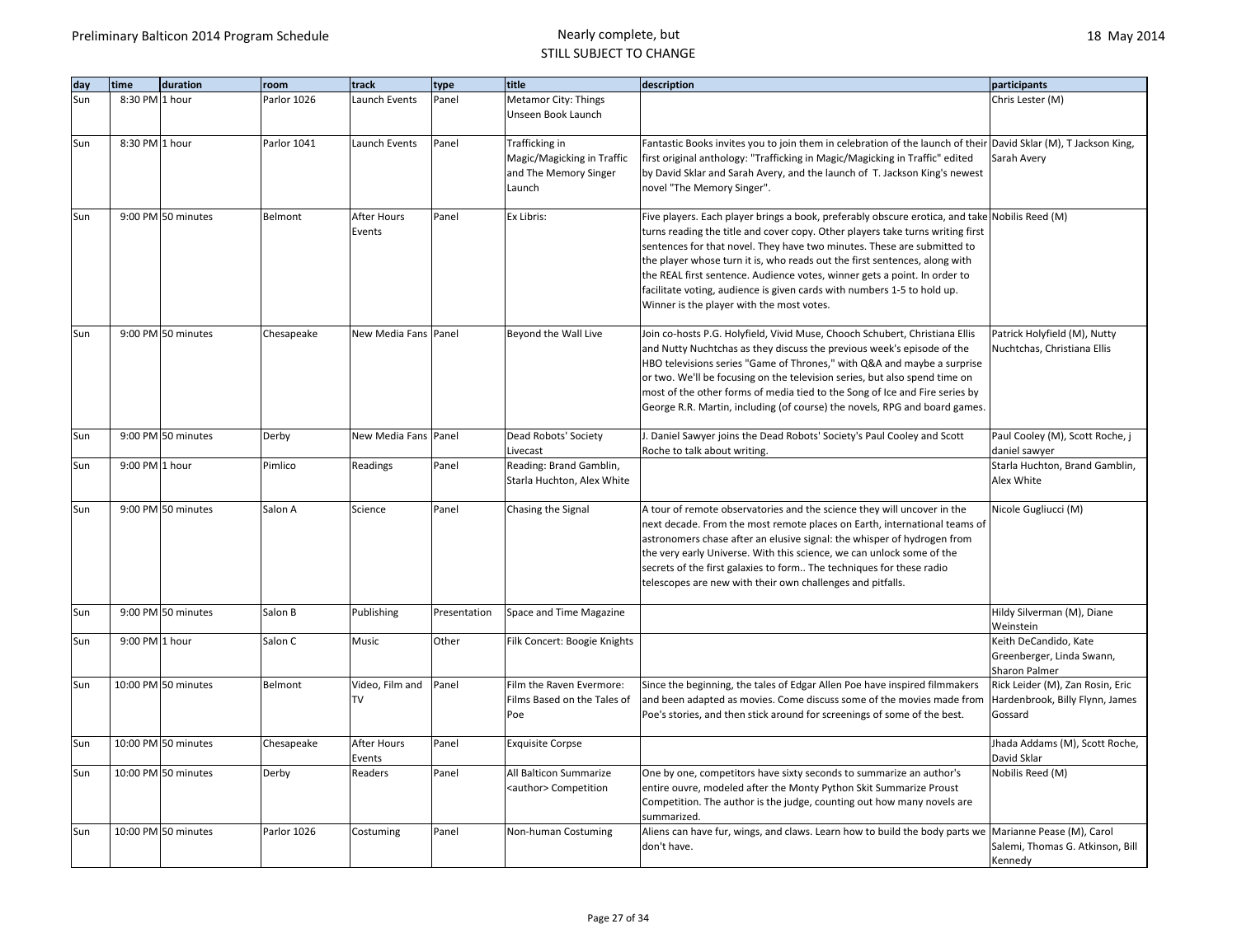| day | time             | duration                   | room            | track                                                        | type         | title                                                                            | description                                                                                                                                                                                                                                                                                                                                                                                                                                                                                                                                                                                                                                                                                                                        | participants                                                                                           |
|-----|------------------|----------------------------|-----------------|--------------------------------------------------------------|--------------|----------------------------------------------------------------------------------|------------------------------------------------------------------------------------------------------------------------------------------------------------------------------------------------------------------------------------------------------------------------------------------------------------------------------------------------------------------------------------------------------------------------------------------------------------------------------------------------------------------------------------------------------------------------------------------------------------------------------------------------------------------------------------------------------------------------------------|--------------------------------------------------------------------------------------------------------|
| Sun | 10:00 PM 1 hour  |                            | Pimlico         | Readings                                                     | Panel        | Reading: Lauren Harris,                                                          |                                                                                                                                                                                                                                                                                                                                                                                                                                                                                                                                                                                                                                                                                                                                    | Abigail Hilton, Chris Jackson,                                                                         |
|     |                  |                            |                 |                                                              |              | Abigail Hilton, Chris Jackson                                                    |                                                                                                                                                                                                                                                                                                                                                                                                                                                                                                                                                                                                                                                                                                                                    | Lauren Harris                                                                                          |
| Sun |                  | 10:00 PM 50 minutes        | Salon A         | Science                                                      | Panel        | <b>Astronomers R Us</b>                                                          | The weirdest phenomena in the universe audience participation                                                                                                                                                                                                                                                                                                                                                                                                                                                                                                                                                                                                                                                                      | Pamela Gay (M), Nicole Gugliucci,                                                                      |
|     |                  |                            |                 |                                                              |              |                                                                                  | encouraged.                                                                                                                                                                                                                                                                                                                                                                                                                                                                                                                                                                                                                                                                                                                        | Carey Lisse Ph.D., Inge Heyer                                                                          |
| Sun |                  | 10:00 PM 50 minutes        | Salon B         | Dance                                                        | Workshop     | <b>Teen Belly Dancing</b><br>Workshop. Ages 13 to 19                             | In this Workshop you will have fun with Yasaman in learning the Grace,<br>Posture, Outline, and beginner Moves in belly dance; Yasaman will tell you<br>a little bit about belly dance history: how it has changed and grown in the<br>US and what fusion belly dance is all about. Then she will do a short<br>performance demonstration (at the end). This workshop is both for those<br>who have never taken a belly dance class or workshop, as well for those<br>who have and wish to refresh. There is always something new to learn from<br>every Teacher. Yasaman will also have a free gift for each student Belly<br>Dancing Class for ages 13 to 19 only. This is a full participation class. No<br>spectators allowed! | Yasaman Vrd'dhi                                                                                        |
| Sun | 10:00 PM 6 hours |                            | Salon C         | Music                                                        | Other        | Sunday/Monday Overnight<br>Night Filk                                            |                                                                                                                                                                                                                                                                                                                                                                                                                                                                                                                                                                                                                                                                                                                                    |                                                                                                        |
| Sun |                  | 10:15 PM 1 hour 30 minutes | Parlor 1041     | Launch Events                                                | Panel        | The Street/Freelance<br>Hunters Launch                                           |                                                                                                                                                                                                                                                                                                                                                                                                                                                                                                                                                                                                                                                                                                                                    | Hugh O'Donnell (M), Paul Cooley<br>(M)                                                                 |
| Sun | 11:00 PM 8 hours |                            | Belmont         | Video, Film and<br>TV                                        | Other        | Sunday/Monday Overnight<br>Videos in the Belmont                                 | Overnight Video                                                                                                                                                                                                                                                                                                                                                                                                                                                                                                                                                                                                                                                                                                                    | Thomas Horman (M)                                                                                      |
| Sun |                  | 11:00 PM 50 minutes        | Chesapeake      | Readers                                                      | Panel        | Nutty Bites Live! George R R<br>Martin vs Robert Jordan                          | Join Nuchtchas, Tek, and guests as they debate the works and influence of<br>these great authors. Debate is a lose term when you have great respect<br>and love for both sides. As Robert Jordan is the Ghost of Honor we hope he<br>will attend.                                                                                                                                                                                                                                                                                                                                                                                                                                                                                  | Nutty Nuchtchas (M), Rick<br>Leider, Jennifer Liang                                                    |
| Sun |                  | 11:00 PM 50 minutes        | Derby           | Publishing                                                   | Presentation | <b>Circlet Press Present</b>                                                     |                                                                                                                                                                                                                                                                                                                                                                                                                                                                                                                                                                                                                                                                                                                                    | Nobilis Reed (M), Andrea Trask,<br><b>Bernie Mojzes</b>                                                |
| Sun |                  | 11:00 PM 50 minutes        | Parlor 1026     | Teen                                                         | Panel        | Con Etiquette 101 for Teens                                                      | Whether this is your first con or your 100th, it is important to know how to<br>interact with others. Topics include offering construction criticism, no<br>means no, safety in numbers, appropriate and inappropriate touching, and<br>more.                                                                                                                                                                                                                                                                                                                                                                                                                                                                                      | Maura Taylor (M), Ben Prellwitz,<br>Beth Lynne Prellwitz, Victoria<br>Besner, Debra Kaplan             |
| Sun |                  | 11:00 PM 1 hour 30 minutes | Pimlico         | Readings                                                     | Panel        | Reading: Jhada Addams,<br>Alessia Brio, Stephanie<br>Burke,                      |                                                                                                                                                                                                                                                                                                                                                                                                                                                                                                                                                                                                                                                                                                                                    | Alessia Brio, Jhada Addams,<br>Stephanie Burke                                                         |
| Mon | 12:00 AM 2 hours |                            | Valley Ballroom | Fan                                                          | Other        | Rocky Horror Picture Show                                                        | Shadowcast of the Rocky Horror Picture show Please no throwing food or Maura Taylor (M)<br>liquids!. Shadowcast by: Maura Taylor, Chelsea Manzon, Jacqueline<br>Maranville, Ian Turner, Brandon Lee, Melissa Conley, Cecilia Frank, Kelsey<br>Hughes, Esther Louisa Robinson, Justin Smith, Pierson Parvand Higareda,<br>Samantha Reilly                                                                                                                                                                                                                                                                                                                                                                                           |                                                                                                        |
| Mon | 8:00 AM 2 hours  |                            | Belmont         | Video, Film and<br>TV                                        | Panel        | <b>Monday Morning Cartoons!</b>                                                  | For the next two hours, bring your young'uns to watch the cartoons and<br>films that held Baltimore kids spellbound on Saturday mornings in the<br>twentieth century. Cartoons of the 50s, 60s, 70s, 80s, and 90s.                                                                                                                                                                                                                                                                                                                                                                                                                                                                                                                 | Eta Hack                                                                                               |
| Mon |                  | 8:00 AM 50 minutes         | Chase           | Dollars & Sense:<br>The Business of<br><b>Being Creative</b> | Panel        | Long-term Career Planning<br>for Creatives: Surviving the<br>Next 10 Revolutions | The publishing world is constantly changing so how can you prepare for a<br>future that you can't even predict?                                                                                                                                                                                                                                                                                                                                                                                                                                                                                                                                                                                                                    | Eric Hardenbrook (M),<br>Christopher Pisano, Charles E.<br>Gannon, Michael Underwood,<br>Joshua Bilmes |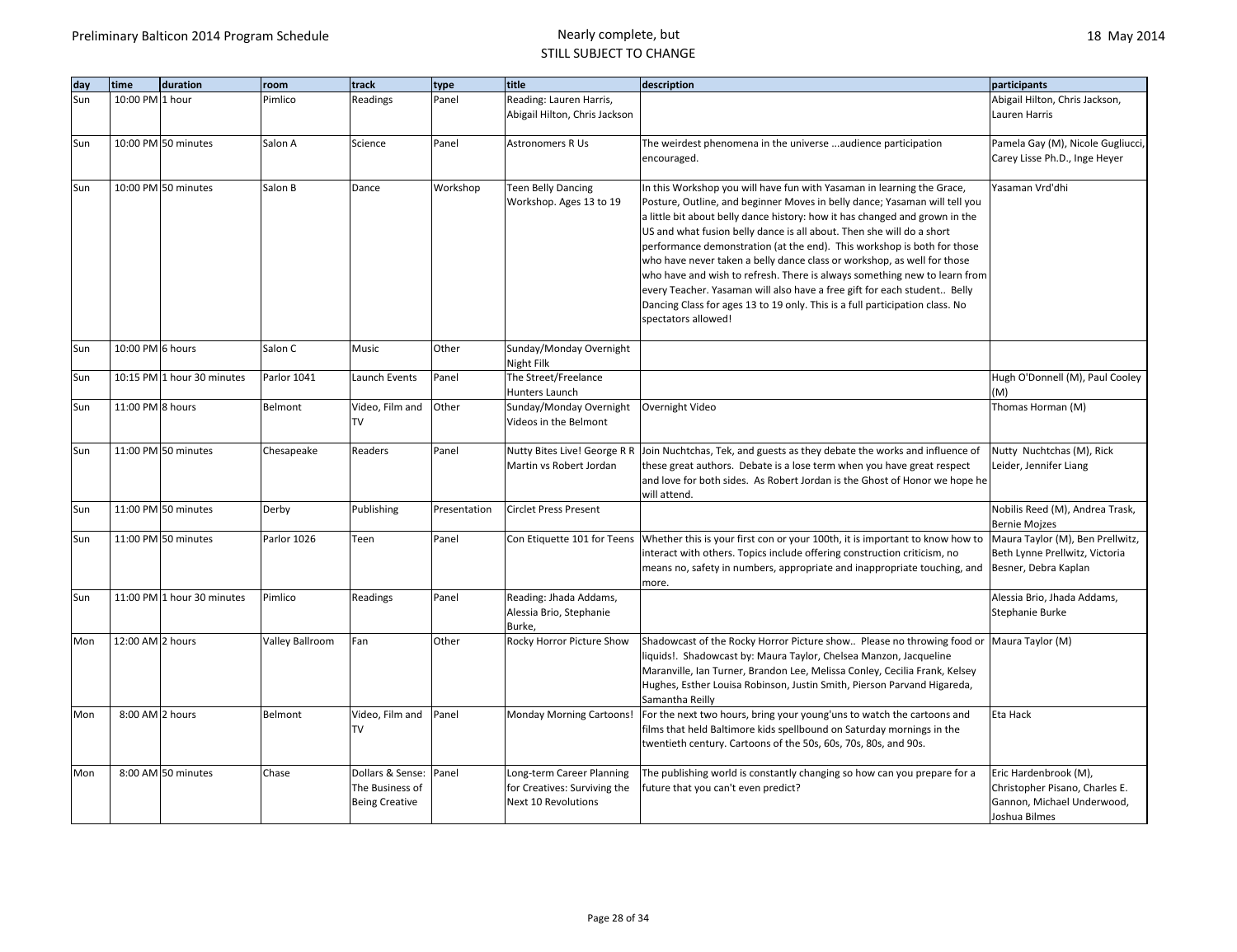| day | time           | duration                  | room            | track                 | type         | title                                        | description                                                                                                          | participants                                     |
|-----|----------------|---------------------------|-----------------|-----------------------|--------------|----------------------------------------------|----------------------------------------------------------------------------------------------------------------------|--------------------------------------------------|
| Mon |                | 8:00 AM 50 minutes        | Chesapeake      | Dollars & Sense:      | Panel        | Nurturing Online                             | How do you encourage your readers to form a rabid online fanbase? Can a                                              | Norm Sherman (M), Dave                           |
|     |                |                           |                 | The Business of       |              | Communities                                  | writer nurture fans to gather in groups so large they rival the might of Joss                                        | Robison, Andrew Plotkin                          |
|     |                |                           |                 | <b>Being Creative</b> |              |                                              | Whedon's Browncoats?                                                                                                 |                                                  |
| Mon |                | 8:00 AM 50 minutes        | Derby           | Publishing            | Panel        | How and Why Romance is                       | Editors, publishers and book reviewer panelists try to explain this                                                  | Reesa Herberth (M), Collin Earl,                 |
|     |                |                           |                 |                       |              | 53% of the Market                            | phenomenon to those of us who Just. Don't. Get. It.                                                                  | L. Jagi Lamplighter                              |
| Mon |                | 8:00 AM 50 minutes        | McCormick Suite | Fan                   | Panel        | Kaffeeklatsch - Myke Cole                    |                                                                                                                      | Adrienne Reynolds (M), Myke<br>Cole              |
| Mon |                | 8:00 AM 50 minutes        | Salon A         | Publishing            | Panel        | eBook publishing for the                     | What are eBook publishers looking for? What will get a contract into your                                            | Alessia Brio (M), Nobilis Reed,                  |
|     |                |                           |                 |                       |              | erotica author                               | hands, and what can you expect to see on it when you get it? EBook                                                   | Jhada Addams                                     |
|     |                |                           |                 |                       |              |                                              | publishing won't make you rich, but the rewards are not inconsiderable if                                            |                                                  |
|     |                |                           |                 |                       |              |                                              | you've got the talent and energy to make it work. We'll discuss what it                                              |                                                  |
|     |                |                           |                 |                       |              |                                              | takes to get from the slush pile to the reader.                                                                      |                                                  |
| Mon |                | 8:00 AM 50 minutes        | Salon B         | Writers               | Panel        |                                              | Etiquette & Gender Changes   Many genres are based on historical time periods where etiquette and                    | Don Sakers (M), Allie Gamblin                    |
|     |                |                           |                 |                       |              | in Fiction                                   | gender roles were very specific, and a completely correct How does a writer                                          | (M), Mildred Cady (M), James                     |
|     |                |                           |                 |                       |              |                                              | come to the decision of what to change?                                                                              | Daniel Ross, Batya Wittenberg                    |
| Mon |                | 8:00 AM 50 minutes        | Salon C         | Publishing            | Panel        | The Short Fiction Market                     | You Were Published WHERE? Panelists talk about new magazines that have                                               | Rob Balder, Tim Burke, Alex                      |
|     |                |                           |                 |                       |              |                                              | come and gone, new zines that seem to have staying power, Kickstarter,                                               | Shvartsman, Eric Bakutis                         |
|     |                |                           |                 |                       |              |                                              | etc.                                                                                                                 |                                                  |
| Mon |                | 9:00 AM 50 minutes        | Chase           | Writers               | Panel        |                                              | How to write Polyamory and With poly coming to the attention to the mainstream media world, what                     | j daniel sawyer (M), Reesa                       |
|     |                |                           |                 |                       |              | not a train wreck                            | are the factors that writers need to take into account when their characters                                         | Herberth, D.H. Aire, N.R. Brown,                 |
|     |                |                           |                 |                       |              |                                              | develop this relationship dynamic? Writing a monogamous relationship is                                              | Michelle Moore                                   |
|     |                |                           |                 |                       |              |                                              | difficult enough; how do you write a relationship for three or more?                                                 |                                                  |
| Mon |                | 9:00 AM 50 minutes        | Chesapeake      | New Media             | Panel        | Google+ for authors                          | Google+ is built to showcase your skills and expertise. Come learn how                                               | Brand Gamblin (M), David                         |
|     |                |                           |                 | Production and        |              |                                              | authors can leverage this first-ever social layer to win fans and showcase                                           | Brawley, Patrick Holyfield, Nicole               |
|     |                |                           |                 | Technology            |              |                                              | their expertise across all of Google's properties.                                                                   | Gugliucci                                        |
| Mon |                | 9:00 AM 50 minutes        | Derby           | Readers               | Panel        | Best Entry Level Books To                    | What are the best books to lend a friend to convert them to the ways of                                              | Judi Fleming (M), Christopher                    |
|     |                |                           |                 |                       |              | Recommend                                    | Science Fiction and Fantasy?                                                                                         | Pisano, Christiana Ellis, Catherine              |
|     |                |                           |                 |                       |              |                                              |                                                                                                                      | Petrini, Jeff Young                              |
| Mon |                | 9:00 AM 1 hour 50 minutes | Garden Room     | Gaming                | Other        | <b>Whist Tourament</b>                       |                                                                                                                      | Marnen Laibow-Koser, Victor                      |
|     |                |                           |                 |                       |              |                                              |                                                                                                                      | Hutcherson, Mildred Cady                         |
| Mon |                | 9:00 AM 50 minutes        | Parlor 1026     | Writers               | Panel        | Collaborating                                | To be a successful indie author you either need to develop a number of non-Scott Roche (M), J.R. Blackwell,          |                                                  |
|     |                |                           |                 |                       |              |                                              | writing skills, or work with an editor, a cover artist or graphic designer,                                          | Charles E. Gannon, Scott Pond,<br>Mike Luoma     |
| Mon |                | 9:00 AM 50 minutes        | Parlor 1041     | Dollars & Sense:      | Panel        | Crowd sourcing                               | and/or a layout expert.<br>When to use a crowdsourcing method for funding your next project and                      | Rob Balder (M), Pamela Gay (M),                  |
|     |                |                           |                 | The Business of       |              |                                              | when not to. How to make sure your crowdfunding is successful and how to Joshua Palmatier, Neal Levin                |                                                  |
|     |                |                           |                 | <b>Being Creative</b> |              |                                              | plan ahead so you can deliver what you promise.                                                                      |                                                  |
|     | 9:00 AM 1 hour |                           |                 |                       |              |                                              |                                                                                                                      |                                                  |
| Mon |                |                           | Pimlico         | Readings              | Panel        | Reading: Leigh Amy<br>Alexander, Danny Birt, |                                                                                                                      | Leigh Alexander, Danny Birt                      |
| Mon |                | 9:00 AM 50 minutes        | Salon A         | Science               | Presentation | New Insights on Syphilis                     | Dr. John Cmar, Sinai Hospital offers New insights on a disease that keeps on John Cmar (M)                           |                                                  |
|     |                |                           |                 |                       |              |                                              | re-emerging in B-more.                                                                                               |                                                  |
| Mon |                | 9:00 AM 50 minutes        | Salon B         | Readers               | Panel        | Don't Forget the Can-<br>Opener              | Packing and preparing for a multiple-generation space flight. You have one                                           | Mary Turzillo (M), Geoffrey                      |
|     |                |                           |                 |                       |              |                                              | year to prepare. What do you take to provide for you and your future<br>generations? Help our author panelists plan! | Landis, Amy Kaplan, Ian Strock,<br>Melissa Scott |
| Mon |                | 9:00 AM 50 minutes        | Salon C         | Writers               | Panel        | Magic Spreadsheet                            | How to use the magic spreadsheet to improve your writing habit                                                       | Veronica Giguere (M), Sue                        |
|     |                |                           |                 |                       |              |                                              |                                                                                                                      | Baiman, Paul Cooley, P.C. Haring                 |
|     |                |                           |                 |                       |              |                                              |                                                                                                                      |                                                  |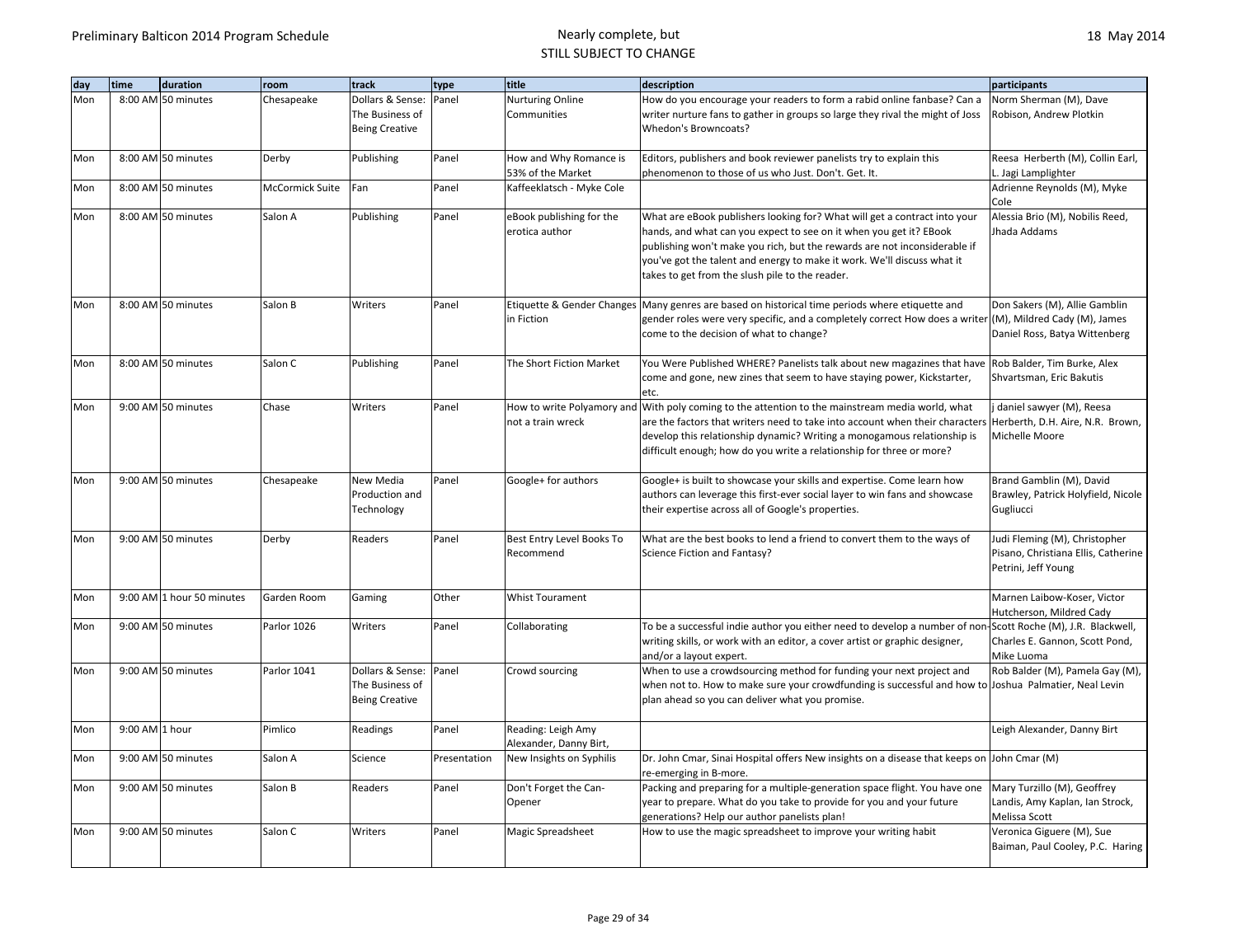| day | time | duration                   | room            | track           | type         | title                                               | description                                                                                                     | participants                                                  |
|-----|------|----------------------------|-----------------|-----------------|--------------|-----------------------------------------------------|-----------------------------------------------------------------------------------------------------------------|---------------------------------------------------------------|
| Mon |      | 9:00 AM 50 minutes         | Salon D         | Costuming       | Panel        | Working with Worbla                                 | Learn the many application of Worbla and other thermoplastic materials in                                       | Pavlina (M), Sarah Richardson,                                |
|     |      |                            |                 |                 |              |                                                     | costuming.                                                                                                      | Jason McClain                                                 |
| Mon |      | 10:00 AM 50 minutes        | Belmont         | Video, Film and | Panel        | The State of SF and Fantasy                         | SF and Fantasy TV shows are all over the dial these days. Panelists discuss                                     | Thomas Horman (M),                                            |
|     |      |                            |                 | <b>TV</b>       |              | on TV                                               | their favorites, which are being overlooked, and what's coming up.                                              | Flynnstress, Zan Rosin, Christiana                            |
| Mon |      | 10:00 AM 50 minutes        | Chase           | Editors         | Panel        | How Not to Make the                                 | Editor and reader panelists offer advice on writing successful sequels.                                         | Ellis, Billy Flynn<br>James Daniel Ross (M), Brandon          |
|     |      |                            |                 |                 |              | Second Book of Your Trilogy                         |                                                                                                                 | Sanderson, Peter Prellwitz,                                   |
|     |      |                            |                 |                 |              | a Letdown                                           |                                                                                                                 | Joshua Palmatier                                              |
| Mon |      | 10:00 AM 50 minutes        | Chesapeake      | New Media       | Panel        | From Page to Pod                                    | According to Marshall McLuhan, "Form and content are closely related."                                          | Paul Cooley (M), DC Wilson, Mark                              |
|     |      |                            |                 | Production and  |              |                                                     | For stories existing in both print and podcast form, how do they change as                                      | Jeffrey, Jay Smith                                            |
|     |      |                            |                 | Technology      |              |                                                     | they cross media? What are the strengths and weaknesses of both forms of                                        |                                                               |
|     |      |                            |                 |                 |              |                                                     | storytelling, and what should authors keep in mind as they adapt their                                          |                                                               |
|     |      |                            |                 |                 |              |                                                     | novels for podcasting?                                                                                          |                                                               |
| Mon |      | 10:00 AM 1 hour 50 minutes | Con Suite       | Children        | Workshop     | Lego Challenge                                      | Tons of Lego, kids, and imagination!                                                                            | Eta Hack (M)                                                  |
| Mon |      | 10:00 AM 50 minutes        | Derby           | Readers         | Panel        | Literary vs Speculative vs                          | With Spec/Genre Fic taking over the book shelves, why is there still a                                          | Martin Berman-Gorvine (M),                                    |
|     |      |                            |                 |                 |              | Genre Fiction                                       | distinction                                                                                                     | John C Wright, Charlie Brown,                                 |
|     |      |                            |                 |                 |              |                                                     |                                                                                                                 | Michelle D. Sonnier, Arnold T.                                |
|     |      |                            |                 |                 |              |                                                     |                                                                                                                 | Blumberg                                                      |
| Mon |      | 10:00 AM 1 hour 50 minutes | Hunt Ballroom   | Art             | Panel        | Art Show Monday                                     | Kumihimo is the traditional Japanese technique of braiding multiple strands Halla Fleischer (M)                 |                                                               |
|     |      |                            |                 |                 |              | Workshops: Kumihimo                                 | to create intricately colored cords. We will be using commercial foam                                           |                                                               |
|     |      |                            |                 |                 |              |                                                     | braiding discs to make our cords. Space is limited to 12 participants, sign                                     |                                                               |
|     |      |                            |                 |                 |              |                                                     | up in the Art Show. \$4 materials fee.                                                                          |                                                               |
|     |      |                            |                 |                 |              |                                                     |                                                                                                                 |                                                               |
| Mon |      | 10:00 AM 50 minutes        | McCormick Suite | Fan             | Panel        | Kaffeeklatsch - Geoffrey                            |                                                                                                                 | Adrienne Reynolds (M), Geoffrey                               |
|     |      |                            |                 |                 |              | Landis                                              |                                                                                                                 | Landis                                                        |
| Mon |      | 10:00 AM 50 minutes        | Parlor 1026     | Readers         | Panel        | Potter-verse Holes                                  | As much as we love them, the Harry Potter books have some logical                                               | Catherine Petrini (M), Rachel                                 |
|     |      |                            |                 |                 |              |                                                     | inconsistencies and plot holes. This panel will discuss the parts we tend to                                    | Elizabeth Kolar, Ian Strock                                   |
|     |      |                            |                 |                 |              |                                                     | ignore or overlook.                                                                                             |                                                               |
| Mon |      | 10:00 AM 50 minutes        | Parlor 1041     | Fan             | Panel        |                                                     | The Balticon Indie Spirit and There's something about Balticon that inspires people to start sharing their      | James Durham, Grig Larson, Scott                              |
|     |      |                            |                 |                 |              | What Makes Us Tick                                  | creative endeavors. What could be behind this indie spirit?                                                     | Roche, Tee Morris, Sue Baiman                                 |
| Mon |      | 10:00 AM 1 hour 30 minutes | Pimlico         | LARP            | Panel        | <b>LARP Closing Ceremonies</b>                      |                                                                                                                 | Ren (M), Jabal Al'Kaldazar,                                   |
|     |      |                            |                 |                 |              |                                                     |                                                                                                                 | NightCats, Emi, Darklonmystik                                 |
|     |      |                            |                 |                 |              |                                                     |                                                                                                                 |                                                               |
| Mon |      | 10:00 AM 50 minutes        | Salon A         | Science         | Presentation | A Time Traveler's Guide to                          | The 63 volume Babylonian Talmud discourses compiled a millennium and a                                          | Larry Pinsker Rabbi (M)                                       |
|     |      |                            |                 |                 |              | Talmud                                              | half ago are records of a people exiled from their devastated homeland.                                         |                                                               |
|     |      |                            |                 |                 |              |                                                     | Their leaders attempted to preserve their ancient way of life using                                             |                                                               |
|     |      |                            |                 |                 |              |                                                     | techniques that reflect how the World Wide Web works. Rabbinic                                                  |                                                               |
|     |      |                            |                 |                 |              |                                                     | conversations use classical Greek rhetoric, language games (incl.                                               |                                                               |
|     |      |                            |                 |                 |              |                                                     | outrageous puns), & self-aware fantasy to extract wisdom & spiritual                                            |                                                               |
|     |      |                            |                 |                 |              |                                                     | strength from encounters with an invisible God. Let's explore Talmudic time-                                    |                                                               |
|     |      |                            |                 |                 |              |                                                     | travel narratives + major fantasy quests of spiritual reality & social                                          |                                                               |
|     |      |                            |                 |                 |              |                                                     | construction. All welcome incl. Atheists & Aliens.                                                              |                                                               |
|     |      |                            |                 |                 |              |                                                     |                                                                                                                 |                                                               |
| Mon |      | 10:00 AM 50 minutes        | Salon B         | Writers         | Panel        | <b>Branding Your Work For</b>                       | How to properly market your work so your genre spanning ground breaking Walt Boyes (M), Collin Earl, T          |                                                               |
|     |      |                            |                 |                 |              | <b>Success</b>                                      | work attracts readers instead of driving them away by being too specific or                                     | Jackson King, Allie Gamblin                                   |
|     |      |                            |                 |                 |              |                                                     | too vague.                                                                                                      |                                                               |
| Mon |      | 10:00 AM 50 minutes        | Salon C         | Readers         | Panel        | Moments and Mechanics in                            | Using unusual or fantastic events or inventions to increase not only the                                        | Philippa Ballantine, Charles E.                               |
|     |      |                            |                 |                 |              | History & their Potential in                        | authenticity of your steampunk but to also spur ideas. Authors and reader                                       | Gannon, Doc Coleman, Jeff                                     |
|     |      |                            |                 |                 |              | Steampunk                                           | panelists discuss these events and potential alts or impacts.                                                   | Young, Melissa Scott                                          |
|     |      | 10:00 AM 50 minutes        | Salon D         | Anime           | Panel        |                                                     |                                                                                                                 |                                                               |
| Mon |      |                            |                 |                 |              | I Like Anime, So How Do I<br>Share It With Friends? | How to introduce folks to anime, and how to help them identify and avoid<br>some of the weirder subject matter. | PJ Schnyder (M), Jason Banks,<br>Christine Chase, Lee Sarfati |
|     |      |                            |                 |                 |              |                                                     |                                                                                                                 |                                                               |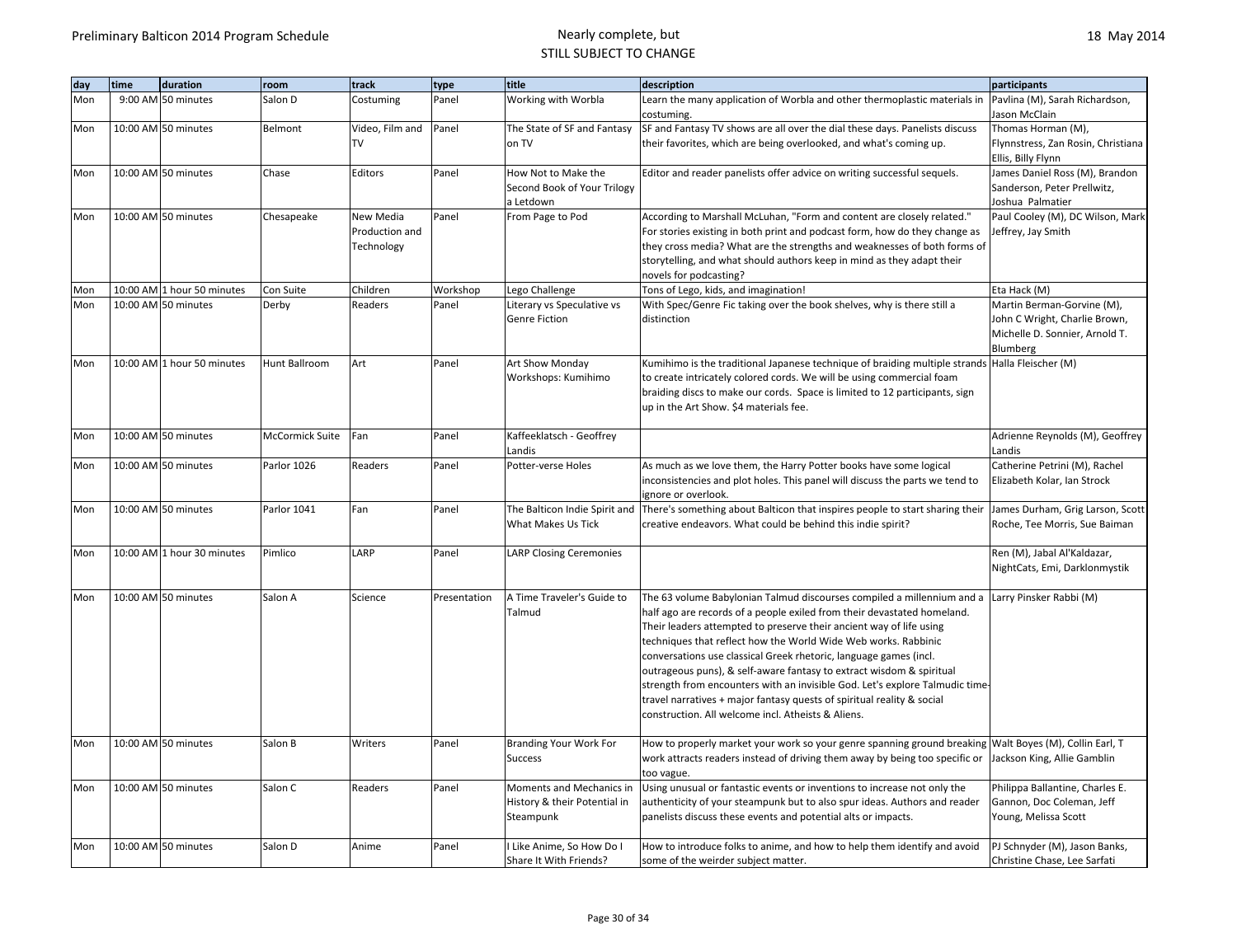| day | time            | duration                   | room                 | track                | type         | title                                         | description                                                                                         | participants                      |
|-----|-----------------|----------------------------|----------------------|----------------------|--------------|-----------------------------------------------|-----------------------------------------------------------------------------------------------------|-----------------------------------|
| Mon |                 | 11:00 AM 50 minutes        | Belmont              | New Media Fans Panel |              | <b>Storytelling in Video Games</b>            | The narratives in mainstream video games are becoming more                                          | Christiana Ellis, Andrew Plotkin, |
|     |                 |                            |                      |                      |              |                                               | sophisticated and mature. What is the industry currently doing and how                              | Hugh O'Donnell, Brand Gamblin,    |
|     |                 |                            |                      |                      |              |                                               | could it get even better in the future?                                                             | <b>Billy Flynn</b>                |
| Mon |                 | 11:00 AM 50 minutes        | Chase                | Editors              | Panel        | Editor vs. Copyeditor                         | What is the difference between editor and copy-editor? Are they the                                 | James Daniel Ross (M), Diane      |
|     |                 |                            |                      |                      |              |                                               | writer's allies or adversaries?                                                                     | Weinstein, Brian Koscienski, John |
|     |                 |                            |                      |                      |              |                                               |                                                                                                     | French, Holliann Russell Kim      |
|     |                 |                            |                      |                      |              |                                               |                                                                                                     |                                   |
| Mon |                 | 11:00 AM 50 minutes        | Chesapeake           | Publishing           | Panel        | ePublishing today                             | The current state of ePublishing. What markets you should be looking at,                            | Chris Snelgrove (M), Michael      |
|     |                 |                            |                      |                      |              |                                               | what changes are on the horizon, and what is selling.                                               | Underwood, Gary Lester, Mark      |
|     |                 |                            |                      |                      |              |                                               |                                                                                                     | Jeffrey                           |
| Mon |                 | 11:00 AM 50 minutes        | Derby                | Readers              | Panel        | Games fantastic and                           | Will people be playing poker among the stars? Creation and modification of                          | Leona Wisoker (M), John C         |
|     |                 |                            |                      |                      |              | futuristic                                    | games and sports in Sci-Fi/fantasy settings. Examples include: Quidditch in                         | Wright, Jack Campbell /John       |
|     |                 |                            |                      |                      |              |                                               | Harry Potter, sports in Scott Sigler's Galactic Football League series, and                         | Hemry, Eric Bakutis, Alex         |
|     |                 |                            |                      |                      |              |                                               | Star Trek chess.                                                                                    | Shvartsman                        |
| Mon | 11:00 AM 1 hour |                            | Maryland Foyer       | Autographings        | Other        | Autographing: Iver Cooper                     |                                                                                                     | Joshua Palmatier, Iver Cooper     |
|     |                 |                            |                      |                      |              | and Joshua Palmatier                          |                                                                                                     |                                   |
| Mon |                 | 11:00 AM 50 minutes        | McCormick Suite      | Fan                  | Panel        | Kaffeeklatsch - Brandon                       |                                                                                                     | Adrienne Reynolds (M), Brandon    |
|     |                 |                            |                      |                      |              | Sanderson                                     |                                                                                                     | Sanderson                         |
| Mon |                 | 11:00 AM 50 minutes        | Parlor 1026          | Costuming            | Panel        | How to pick patterns and                      | How to choose a pattern that can be easily modified and how to select                               | Sharon Landrum (M), Marianne      |
|     |                 |                            |                      |                      |              | materials                                     | appropriate fabrics and materials for various applications. Our panelists                           | Pease, Jason McClain, Pavlina,    |
|     |                 |                            |                      |                      |              |                                               | look forward to discussing accessories and props as well as garments.                               | Thomas G. Atkinson                |
|     |                 |                            |                      |                      |              |                                               |                                                                                                     |                                   |
| Mon |                 | 11:00 AM 50 minutes        | Parlor 1041          | Balticon             | Panel        | Skool Daze: Pursuing a                        | So you're pulling double-duty with your writing: writing papers by day and                          | Kat Otis, Judi Fleming, J.R.      |
|     |                 |                            |                      | University           |              | writing career while still in                 | stories by night. What are some ways to finish your novel and still get your                        | Blackwell, KT Bryski, Peter       |
|     |                 |                            |                      |                      |              | school                                        | homework in on time? What comes first: essays or edits? And how can                                 | Prellwitz                         |
|     |                 |                            |                      |                      |              |                                               | academia help your fiction?                                                                         |                                   |
| Mon |                 | 11:00 AM 50 minutes        | Salon A              | Science              | Presentation | Dodos and Deextinction                        | Dr. Thomas Holtz examines the serious discussion about resurrecting                                 | Thomas Holtz Jr. (M)              |
|     |                 |                            |                      |                      |              |                                               | extinct species a la Jurassic Park. How would that work? What would be the                          |                                   |
|     |                 |                            |                      |                      |              |                                               | challenges? What species would be likely candidates? And, if we can,                                |                                   |
|     |                 |                            |                      |                      |              |                                               | should we?                                                                                          |                                   |
| Mon |                 | 11:00 AM 50 minutes        | Salon B              | Readers              | Panel        | Medicine in SF                                | Medical professional and scientist panelists discuss examples from the                              | Brett Talbot, Catherine Asaro,    |
|     |                 |                            |                      |                      |              |                                               | absurd to the sublime and tell us what is wrong and right with the medical                          | John Cmar                         |
|     |                 |                            |                      |                      |              |                                               | science into their examples.                                                                        |                                   |
| Mon |                 | 11:00 AM 50 minutes        | Salon C              | Writers              | Panel        | Pay It Forward                                | Authors who have successfully published their work or been published can                            | Jo Walton (M), Charles E.         |
|     |                 |                            |                      |                      |              |                                               | help those just starting out. Does this happen? Can we do more from both                            | Gannon, Brian Rathbone, Betsy     |
| Mon |                 | 11:00 AM 1 hour 50 minutes | Salon D              | Teen                 |              |                                               | sides of the equation?<br>Only 13 Participants! Sign-up Sheet at Info Desk (near top of escalators) | Riley, Mike Luoma                 |
|     |                 |                            |                      |                      | Workshop     | <b>Create Anything</b><br>Imaginablewith Wire | Using pipe cleaners, you'll be able to make an item of your choice using a                          | Lonnie Ingram (M)                 |
|     |                 |                            |                      |                      |              |                                               | special technique created by the artist, Lonnie Q. Ingram. Mr. Ingram is a                          |                                   |
|     |                 |                            |                      |                      |              |                                               | self-taught artist, with more than 20 years experience and has created                              |                                   |
|     |                 |                            |                      |                      |              |                                               | 1000s of unique wire sculptures over the years. We'll use basic shapes to                           |                                   |
|     |                 |                            |                      |                      |              |                                               | create animals, people and things. What do you want to create? Your                                 |                                   |
|     |                 |                            |                      |                      |              |                                               | imagination is your only limit!                                                                     |                                   |
|     |                 |                            |                      |                      |              |                                               |                                                                                                     |                                   |
| Mon | 11:00 AM 1 hour |                            | <b>Tennis Courts</b> | Fan                  | Panel        | Readings from the Cthulhu                     | The Deranged Bestow Their Works on the Rest: Run while you can! The                                 | Molly Brown (M), Philippa         |
|     |                 |                            |                      |                      |              | Hat                                           | audience members from the Sunday panel will be sharing their stories with                           | Ballantine, Tee Morris, Hildy     |
|     |                 |                            |                      |                      |              |                                               | all available victims. No guarantees of survival if Cthulhu is actually                             | Silverman                         |
|     |                 |                            |                      |                      |              |                                               | summoned. The panelists will choose the one they like best and it will be                           |                                   |
|     |                 |                            |                      |                      |              |                                               | submitted for publication in the Balticon 49 BSFan. Meet us on the grass                            |                                   |
|     |                 |                            |                      |                      |              |                                               | outside near the tennis courts. We'll have some blankets available to sit on.                       |                                   |
|     |                 |                            |                      |                      |              |                                               |                                                                                                     |                                   |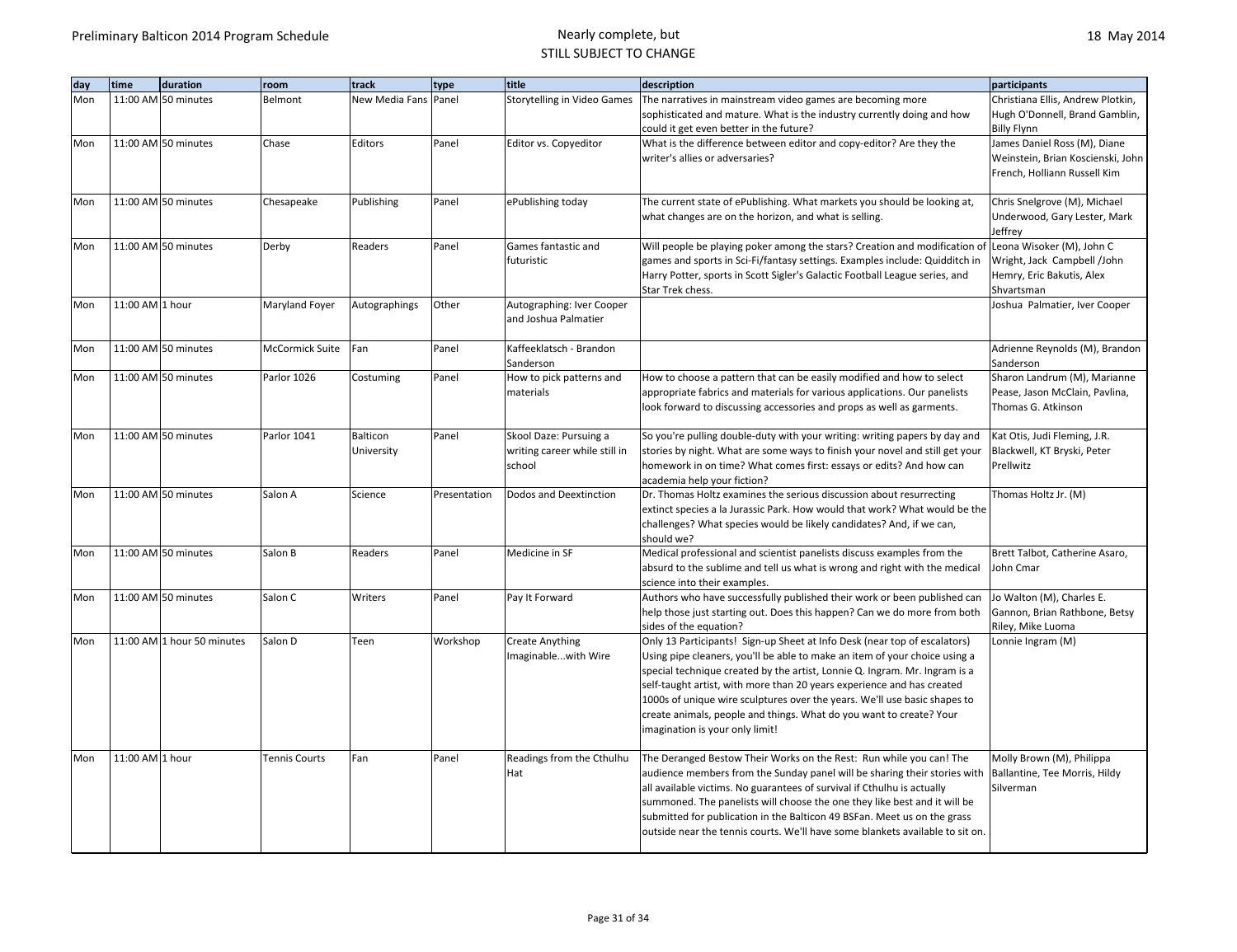| dav | time            | duration                   | room            | track                                                        | type         | title                                          | description                                                                                                                                                                                                                                                                                                 | participants                                                                                |
|-----|-----------------|----------------------------|-----------------|--------------------------------------------------------------|--------------|------------------------------------------------|-------------------------------------------------------------------------------------------------------------------------------------------------------------------------------------------------------------------------------------------------------------------------------------------------------------|---------------------------------------------------------------------------------------------|
| Mon |                 | 11:30 AM 1 hour 30 minutes | Pimlico         | Readings                                                     | Panel        | Reading: Charlie Brown,                        |                                                                                                                                                                                                                                                                                                             | Darrell Schweitzer, Joy Ward,                                                               |
|     |                 |                            |                 |                                                              |              | Ruth Lampi, Darrell                            |                                                                                                                                                                                                                                                                                                             | Charlie Brown, Ruth Lampi                                                                   |
|     |                 | 12:00 PM 50 minutes        |                 |                                                              | Panel        | Schweitzer, Joy Ward<br><b>Beta Readers</b>    |                                                                                                                                                                                                                                                                                                             |                                                                                             |
| Mon |                 |                            | Belmont         | Writers                                                      |              |                                                | A good (free) alternative for the indie author. What to look for, how to<br>cultivate a group of betas, what not to do.                                                                                                                                                                                     | Danny Birt (M), j daniel sawyer,<br>Alex Shvartsman, Mike Luoma                             |
| Mon |                 | 12:00 PM 50 minutes        | Chase           | Editors                                                      | Panel        | Networking for Editors                         | Need someone to blurb a book? Looking for copyeditors? Proofreaders?                                                                                                                                                                                                                                        | Walt Boyes (M), Hildy Silverman,                                                            |
|     |                 |                            |                 |                                                              |              |                                                | Artists? Writers? Reviewers? Panelists discuss how and where to find those<br>connections your projects need to succeed and how to approach them.                                                                                                                                                           | Catherine Asaro                                                                             |
| Mon |                 | 12:00 PM 50 minutes        | Chesapeake      | New Media Fans Panel                                         |              | The Shared Desk Livecast                       | From the writing desk of award-nominated and award-winning authors and<br>podcasters Philippa Ballantine and Tee Morris comes The Shared Desk, a<br>writer's show that explores collaboration, science fiction, fantasy, and just<br>about anything that catches their fleeting attention spans.            | Philippa Ballantine, Tee Morris                                                             |
| Mon |                 | 12:00 PM 50 minutes        | Con Suite       | Children                                                     | Workshop     | Storytelling with Don Sakers                   | Come enjoy the fun, silly entertaining stories told by the amazing and<br>lovable Mr. Don!                                                                                                                                                                                                                  | Don Sakers (M)                                                                              |
| Mon |                 | 12:00 PM 50 minutes        | Derby           | New Media                                                    | Panel        | Music in Podcasts                              | A panel of podcast novelists discussing how they've used music in their                                                                                                                                                                                                                                     | James Durham (M), Tim Dodge,                                                                |
|     |                 |                            |                 | Production and<br>Technology                                 |              |                                                | productions, what they think works/doesn't work, how they choose where<br>and when to use it, and good sources of podcast music.                                                                                                                                                                            | Christiana Ellis, DC Wilson, Mark<br>Kilfoil                                                |
| Mon |                 | 12:00 PM 50 minutes        | Garden Room     | Filmmaking                                                   | Other        | Film Festival Winners and                      | Come see the winners of the Sunday Night Short Film Festival and trailers                                                                                                                                                                                                                                   | Lance Oszko (M), Susan de                                                                   |
|     |                 |                            |                 |                                                              |              | <b>U.S. Film Trailers</b>                      | and teasers for movies that will be showing up in U.S. theaters in coming<br>months.                                                                                                                                                                                                                        | Guardiola                                                                                   |
| Mon |                 | 12:00 PM 1 hour 50 minutes | Hunt Ballroom   | Art                                                          | Workshop     | Art Show Monday                                | Omiage - the tradition of small gifts, \$5.00 materials fee - Students receive                                                                                                                                                                                                                              | Nancy Janda (M)                                                                             |
|     |                 |                            |                 |                                                              |              | Workshops: Omiage                              | all materials and instructions to hand-sew a small oriental-style pouch from<br>vintage kimono silk, suitable for gifting in the Japanese tradition of omiage.<br>Additional materials will be available for purchase.                                                                                      |                                                                                             |
| Mon | 12:00 PM 1 hour |                            | Maryland Foyer  | Autographings                                                | Other        | Autographing: Paul Cooley<br>and Leona Wisoker |                                                                                                                                                                                                                                                                                                             | Leona Wisoker, Paul Cooley                                                                  |
| Mon |                 | 12:00 PM 50 minutes        | McCormick Suite | Fan                                                          | Panel        | Kaffeeklatsch - Ken Anders                     |                                                                                                                                                                                                                                                                                                             | Adrienne Reynolds (M), Ken<br>Anders                                                        |
| Mon |                 | 12:00 PM 50 minutes        | Parlor 1026     | Costuming                                                    | Panel        | Oversize props for Cosplay                     | Jealous of the beautiful weapons and props that you see cosplayers<br>carrying? This panel will help you design and construct your own amazingly<br>oversized prop.                                                                                                                                         | Stephanie Burke (M), Marianne<br>Pease, Sarah Richardson, Jason<br>McClain, Kate Szkotnicki |
| Mon |                 | 12:00 PM 50 minutes        | Parlor 1041     | Dollars & Sense:<br>The Business of<br><b>Being Creative</b> | Panel        | Take my money, please!                         | Looking at ways that creative people overcome the roadblock of creating a<br>sustainable business. Panelists will discuss examples like what Cory<br>Doctorow is doing where people who download the stuff for free can pay<br>him money and part of that money still goes to his agent and his publishers. | Brian Koscienski                                                                            |
| Mon |                 | 12:00 PM 50 minutes        | Salon A         | Science                                                      | Presentation | The Atmosphere of Mars                         | The atmosphere of Mars, and where it goes to bed at night                                                                                                                                                                                                                                                   | Timothy Livengood (M)                                                                       |
| Mon |                 | 12:00 PM 50 minutes        | Salon B         | Readers                                                      | Panel        | My Favorite Planet                             | What fictional (or non-) world would you most like to visit or inhabit? Why?<br>Would you like a past, future, or alternative Earth? Panelists tell us about<br>their favorite planet!                                                                                                                      | Scott Roche (M), John C Wright,<br>Geoffrey Landis, Brett Talbot, Jeff<br>Young             |
| Mon |                 | 12:00 PM 50 minutes        | Salon C         | New Media                                                    | Panel        | Multi-creatives                                | The demands of multiple artistic pursuits. Learning to do it all without                                                                                                                                                                                                                                    | J.R. Blackwell (M), David                                                                   |
|     |                 |                            |                 | Production and<br>Technology                                 |              |                                                | losing your mind.                                                                                                                                                                                                                                                                                           | Brawley, P.C. Haring, Sue<br>Baiman, Alex White                                             |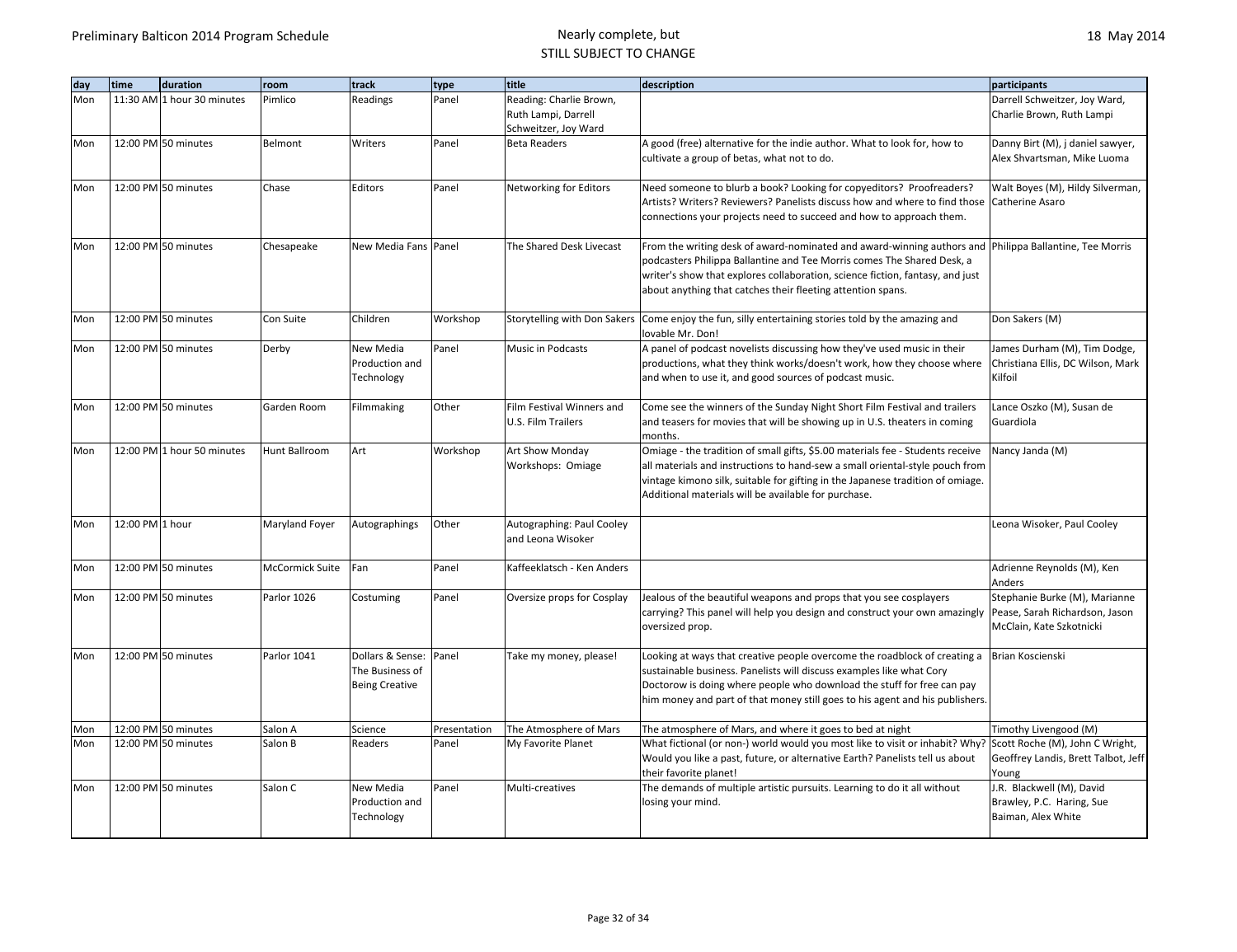| dav | time               | duration           | room            | track                                    | type         | title                                               | description                                                                                                                                  | participants                                                     |
|-----|--------------------|--------------------|-----------------|------------------------------------------|--------------|-----------------------------------------------------|----------------------------------------------------------------------------------------------------------------------------------------------|------------------------------------------------------------------|
| Mon |                    | 1:00 PM 50 minutes | Belmont         | Writers                                  | Panel        | Science for Writers Q&A                             | Writers and aspiring writers bring their questions, and a group of science                                                                   | Walt Boyes, T Jackson King,                                      |
|     |                    |                    |                 |                                          |              |                                                     | experts will try to hash out answers that would work in a hard SF universe.                                                                  | Pamela Gay, Ian Strock, Stephen                                  |
|     |                    |                    |                 |                                          |              |                                                     | Let's get the people in the science track and the literary track talking to<br>each other!                                                   | Granade                                                          |
| Mon |                    | 1:00 PM 50 minutes | Chase           | Writers                                  | Panel        | How Hard Can it Be?                                 | What do you do when you get a great opportunityin a field in which you                                                                       | KT Bryski (M), Michael Hanson,                                   |
|     |                    |                    |                 |                                          |              | Jumping out of Genre                                | have NO experience? What are the advantages and pitfalls to writing in                                                                       | Elektra Hammond, Starla                                          |
|     |                    |                    |                 |                                          |              |                                                     | many genres? What are some strategies for leaving your comfort zone?                                                                         | Huchton, Betsy Riley                                             |
|     |                    |                    |                 |                                          |              |                                                     |                                                                                                                                              |                                                                  |
| Mon |                    | 1:00 PM 50 minutes | Chesapeake      | Writers                                  | Presentation | User Experience and Your                            | Join Alex White as he demonstrates how to apply UX design principles to                                                                      | Alex White (M)                                                   |
|     |                    |                    |                 |                                          |              | Novel                                               | the art of novel writing. This thought experiment will get those gears                                                                       |                                                                  |
|     |                    |                    |                 |                                          |              |                                                     | turning and have you thinking about your writing in new and exciting ways!                                                                   |                                                                  |
| Mon |                    | 1:00 PM 50 minutes | Con Suite       | Children                                 | Other        | Spiffy Spacey Balloons                              | The coolest balloon space guns, aliens, and space ships you have ever seen! Mark MacDicken                                                   |                                                                  |
|     |                    |                    |                 |                                          |              |                                                     |                                                                                                                                              |                                                                  |
| Mon |                    | 1:00 PM 50 minutes | Derby           | Writers                                  | Panel        |                                                     | Sci-fi Evolution: Writing Non-From fuzzies to androids to the genetically-manipulated, from telepathic                                       | Philippa Ballantine, Joy Ward,                                   |
|     |                    |                    |                 |                                          |              | <b>Human Characters</b>                             | felines and sentient starships, science fiction is populated with decidedly                                                                  | Scott Roche, Michelle Moore                                      |
|     |                    |                    |                 |                                          |              |                                                     | NON-humans. But how strange can we make these characters, and how<br>much like us do they need to be? Top authors in Science Fiction Romance |                                                                  |
|     |                    |                    |                 |                                          |              |                                                     | reveal how to create the unbelievable and inter-breedable.                                                                                   |                                                                  |
|     |                    |                    |                 |                                          |              |                                                     |                                                                                                                                              |                                                                  |
| Mon | $1:00$ PM $1$ hour |                    | Garden Room     | Music                                    | Panel        | A Discussion of Musical                             | There are several musical communities under the fannish umbrella: filkers,                                                                   | Gary Ehrlich (M), Ken Anders,                                    |
|     |                    |                    |                 |                                          |              | Communities                                         | SCA bards, comedy musicians, and wizard rock, to name a few. What                                                                            | Linda Swann                                                      |
|     |                    |                    |                 |                                          |              |                                                     | qualities do these communities have in common? How are they different?                                                                       |                                                                  |
|     |                    |                    |                 |                                          |              |                                                     | Can some of the conflicts that have arisen be bridged and misperceptions<br>corrected?                                                       |                                                                  |
| Mon |                    | 1:00 PM 50 minutes | McCormick Suite | Fan                                      | Panel        | Kaffeeklatsch - Halo                                |                                                                                                                                              | Adrienne Reynolds (M), Halo                                      |
|     |                    |                    |                 |                                          |              | Jankowski                                           |                                                                                                                                              | Jankowski                                                        |
| Mon | 1:00 PM 1 hour     |                    | Pimlico         | Readings                                 | Other        | Reading: David Sklar, Gary                          |                                                                                                                                              | David Sklar, Gary Lester                                         |
|     |                    |                    |                 |                                          |              | Lester,                                             |                                                                                                                                              |                                                                  |
| Mon |                    | 1:00 PM 50 minutes | Salon A         | Science                                  | Presentation | NASA's New Laser<br><b>Communications Missions</b>  | Astronomer extraordinaire Laura Burns discusses NASA's new Laser<br><b>Communications Missions.</b>                                          | Laura Burns (M)                                                  |
|     |                    |                    |                 |                                          |              |                                                     |                                                                                                                                              |                                                                  |
| Mon |                    | 1:00 PM 50 minutes | Salon B         | Readers                                  | Panel        | When A Dwarf Is A Midget                            | The roles played by dwarves and elves in fantasy have remained fairly static Brian Koscienski, James Daniel                                  |                                                                  |
|     |                    |                    |                 |                                          |              | And Other Fantasy                                   | although that does seem to be changing. Is there such a thing as a                                                                           | Ross, Joshua Palmatier, Jeff                                     |
|     |                    |                    |                 |                                          |              | Conundrums                                          | stereotypical dwarf and elf?                                                                                                                 | Young                                                            |
| Mon |                    | 1:00 PM 50 minutes | Salon C         | Readers                                  | Panel        | What is the difference<br>between alternate history | Defining the genres and what tropes make up each one.                                                                                        | Collin Earl, Jack Campbell /John<br>Hemry, Don Sakers, Arnold T. |
|     |                    |                    |                 |                                          |              | and parallel Worlds?                                |                                                                                                                                              | Blumberg, Martin Berman-                                         |
|     |                    |                    |                 |                                          |              |                                                     |                                                                                                                                              | Gorvine                                                          |
| Mon |                    | 1:00 PM 50 minutes | Salon D         | Writers                                  | Panel        | Why Writing Can't Be                                | A discussion of the difficulties posed by teaching writing.                                                                                  | Rachel Elizabeth Kolar, John C                                   |
|     |                    |                    |                 |                                          |              | Taught And How To Teach It                          |                                                                                                                                              | Wright, Sarah Avery, j daniel                                    |
|     |                    | 2:00 PM 50 minutes | Chase           | Editors                                  | Panel        | The Secret Life of Project                          | More and more, publishers are turning production responsibilities over to                                                                    | sawyer, Kat Otis<br>Danielle Ackley-Mcphail, Neal                |
| Mon |                    |                    |                 |                                          |              | Editors                                             | the editor. What is involved with heading a project? What considerations                                                                     | Levin, Jeff Young, Robert Waters                                 |
|     |                    |                    |                 |                                          |              |                                                     | need to be added to your mental or physical checklist? It isn't as simple as                                                                 |                                                                  |
|     |                    |                    |                 |                                          |              |                                                     | cleaning up copy or selecting stories anymore. What other tasks might                                                                        |                                                                  |
|     |                    |                    |                 |                                          |              |                                                     | project editors encounter in today's industry?                                                                                               |                                                                  |
|     |                    |                    |                 |                                          |              |                                                     |                                                                                                                                              |                                                                  |
| Mon |                    | 2:00 PM 50 minutes | Derby           | Dollars & Sense: Panel                   |              | <b>Broadening Horizons</b>                          | How can writers and artists reach potential readers outside of their<br>immediate science fiction markets?                                   | Scott Roche (M), Rob Balder,                                     |
|     |                    |                    |                 | The Business of<br><b>Being Creative</b> |              |                                                     |                                                                                                                                              | Sarah Avery, Peter Prellwitz                                     |
|     |                    |                    |                 |                                          |              |                                                     |                                                                                                                                              |                                                                  |